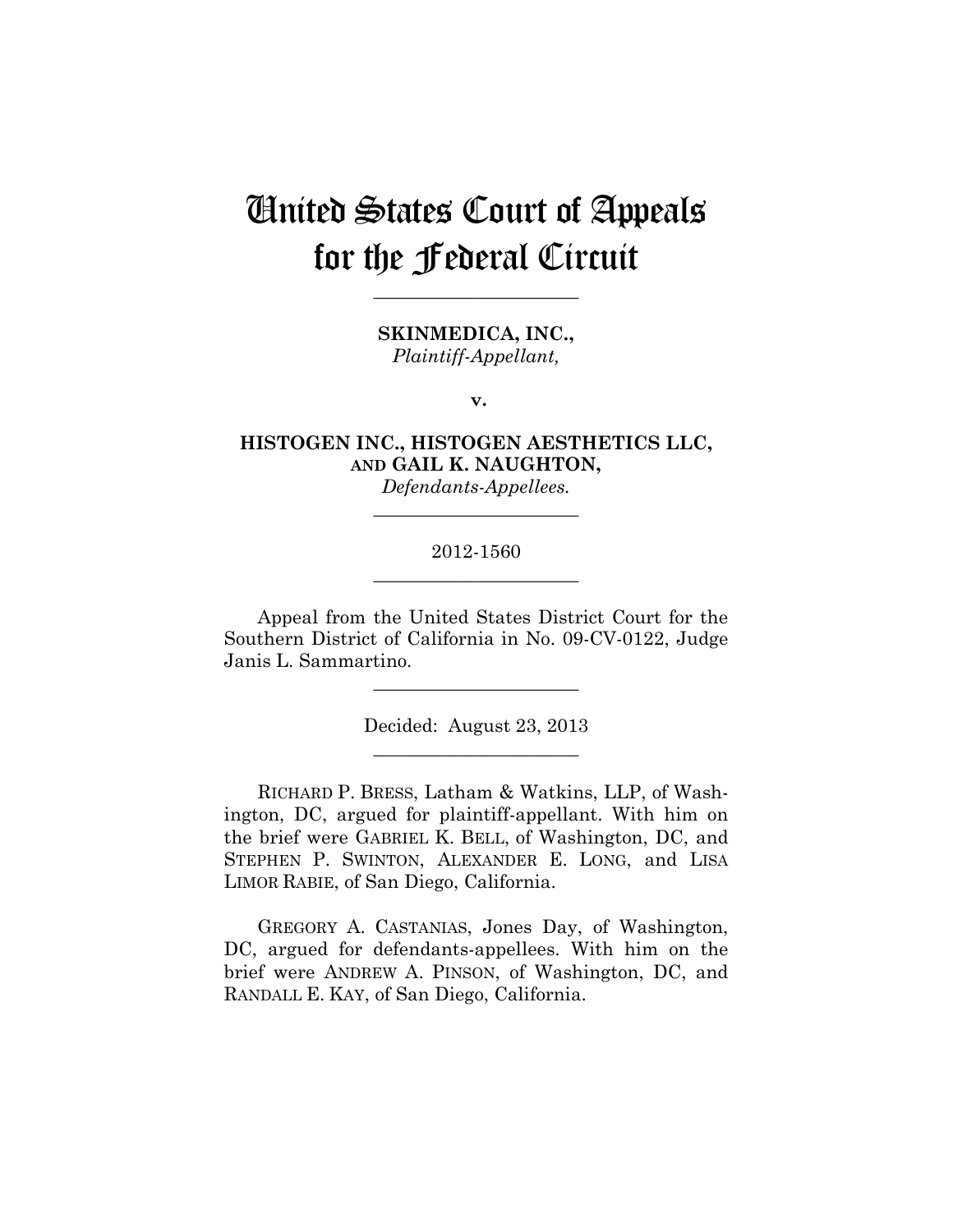# Before RADER, *Chief Judge,* CLEVENGER and PROST, *Circuit Judges.*

**\_\_\_\_\_\_\_\_\_\_\_\_\_\_\_\_\_\_\_\_\_\_** 

# Opinion for the court filed by *Circuit Judge* PROST. Dissenting opinion filed by *Chief Judge* RADER.

## PROST, *Circuit Judge.*

SkinMedica, Inc. ("SkinMedica") appeals from the decision of the United States District Court for the Southern District of California granting Histogen, Inc., Histogen Aesthetics, and Gail Naughton (collectively "Histogen") summary judgment of noninfringement of the asserted claims of U.S. Patent Nos. 6,372,494 ('494 patent) and 7,118,746 ('746 patent) after construing a phrase common to both patents. Because we find no legal error in the district court's construction, we affirm the grant of summary judgment.

## I. BACKGROUND

SkinMedica owns the '494 and '746 patents. In 2009, it filed a patent infringement suit against Histogen for producing dermatological products according to methods covered by the claims of those patents.1 Those claims generally relate to methods for producing pharmaceutical compositions containing "novel conditioned cell culture medium compositions, . . . [and] uses for the[m]." '494 patent col. 4 ll. 40–45.2 A cell culture medium is an artificial environment, such as a liquid, that is outside the

 $\overline{a}$ 

The suit included allegations of trade secret misappropriate and violations of several state laws. Only the infringement claims are at issue on appeal.

<sup>2</sup> We cite only to the written description of the '494 patent because it is the parent of the '746 patent and uses an identical written description.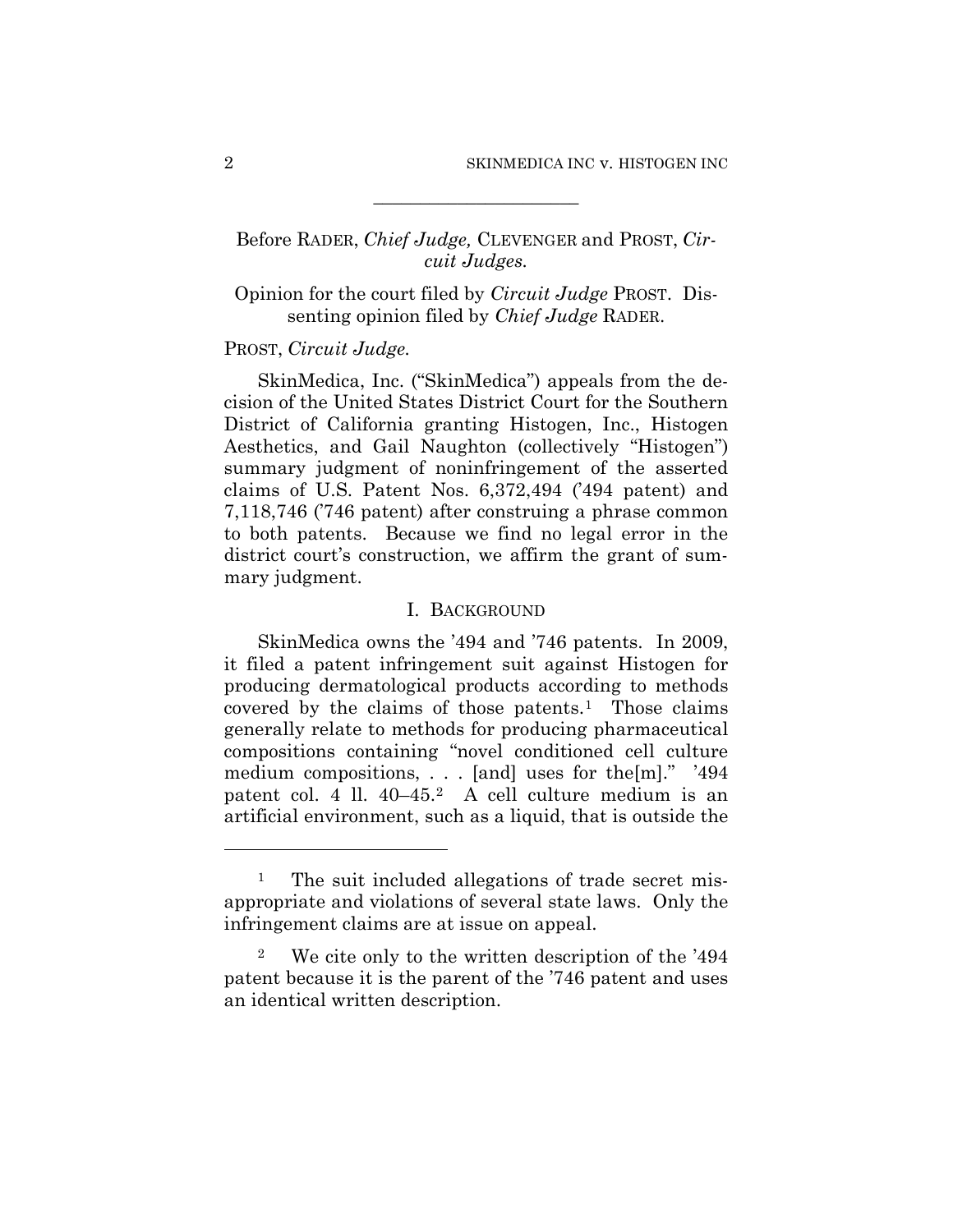body ("in vitro") and "suppl[ies] the components necessary to meet the nutritional needs required to grow cells." *Id.* at col. 1 ll. 24–25. A "conditioned" cell culture medium is one which has been incubated with cells. *Id.* at col. 1 ll. 30–32 ("Once the culture medium is incubated with cells, it is known to those skilled in the art as . . . 'conditioned medium.'"). In addition to the nutritional compounds that are present in the unconditioned medium for feeding cells, a conditioned medium commonly includes "a variety of cellular metabolites and secreted proteins" produced by cells in the culture, including "biologically active growth factors, inflammatory mediators and other extracellular proteins." *Id.* at col. 1 ll. 34–37; *see also id.* at 8 l. 64–col. 9, l. 30. According to the patentees, those "extracellular" proteins may be useful in the treatment of many conditions, including "wrinkles, frown lines, scarring and . . . other skin conditions." *Id.* at col. 5 l. 50.

## A. The Asserted Patents and Claims

Originally, the inventors of the '494 patent proposed claims related to a pharmaceutical composition comprising any cell culture medium conditioned by animal cells (or "eukaryotic" cells), including those cultured in either "two-dimensions" or "three-dimensions." Indeed, the written description explains that the invention "relates to compositions comprising cell culture medium conditioned by cells grown in two-dimensional culture (i.e., a monolayer), or in three-dimensional culture." *Id.* at col. 1 ll. 5– 8. The written description also states the cells that condition the medium used in the invention "are cultured in monolayer, beads (i.e., two-dimensions) or, preferably, in three-dimensions" and "may be cultured in any manner known in the art including in monolayer, beads or in three-dimensions and by any means." *Id.* at col. 7 ll. 28– 29; col. 9 ll. 66–col. 10 l. 1.

During prosecution of the '494 patent, the inventors limited their claimed inventions to pharmaceutical com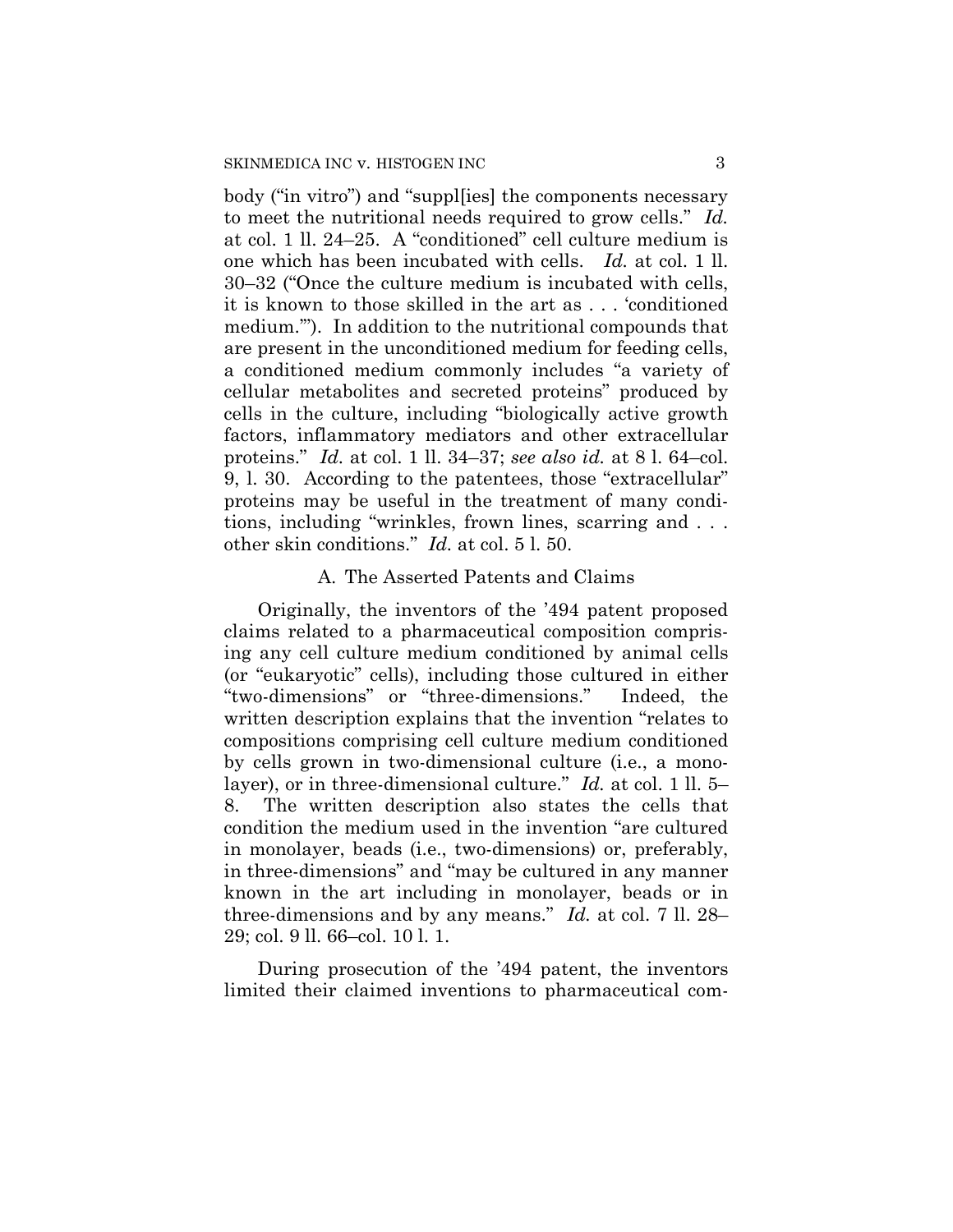positions comprising cell culture medium conditioned by animal cells cultured *only* in three-dimensions. They did so to overcome an anticipation rejection based on prior art (the "Shipley" reference) that disclosed the use in a pharmaceutical composition of cell culture medium conditioned by animal cells grown in two-dimensions.

In their final form, the claims of the '494 patent—and, correspondingly, the '796 patent—include the limitation that the cell culture medium used in the inventions must be conditioned by "culturing . . . cells in threedimensions." Claim 1 of the '494 patent is representative.

1. A method of making a composition comprising:

(a) *culturing* fibroblast *cells in threedimensions* in a cell culture medium sufficient to meet the nutritional needs required to grow the cells in vitro until the cell culture medium contains a desired level of extracellular products so that a conditioned medium is formed;

(b) removing the conditioned medium from the cultured cells; and

(c) combining the conditioned medium with a pharmaceutically acceptable carrier to form the composition.

*Id.* at claim 1 (emphases added).

According to the patentees, a novel and important aspect of their invention is the difference between the conditioned medium produced by cells cultured in twodimensions and in three-dimensions. "While growth of cells in two dimensions is a convenient method for preparing, observing and studying cells in culture," twodimensional cultures lack "characteristic<sup>[s]</sup> of whole tissue in vivo." *Id.* at col. 2 ll. 15–18. In a section titled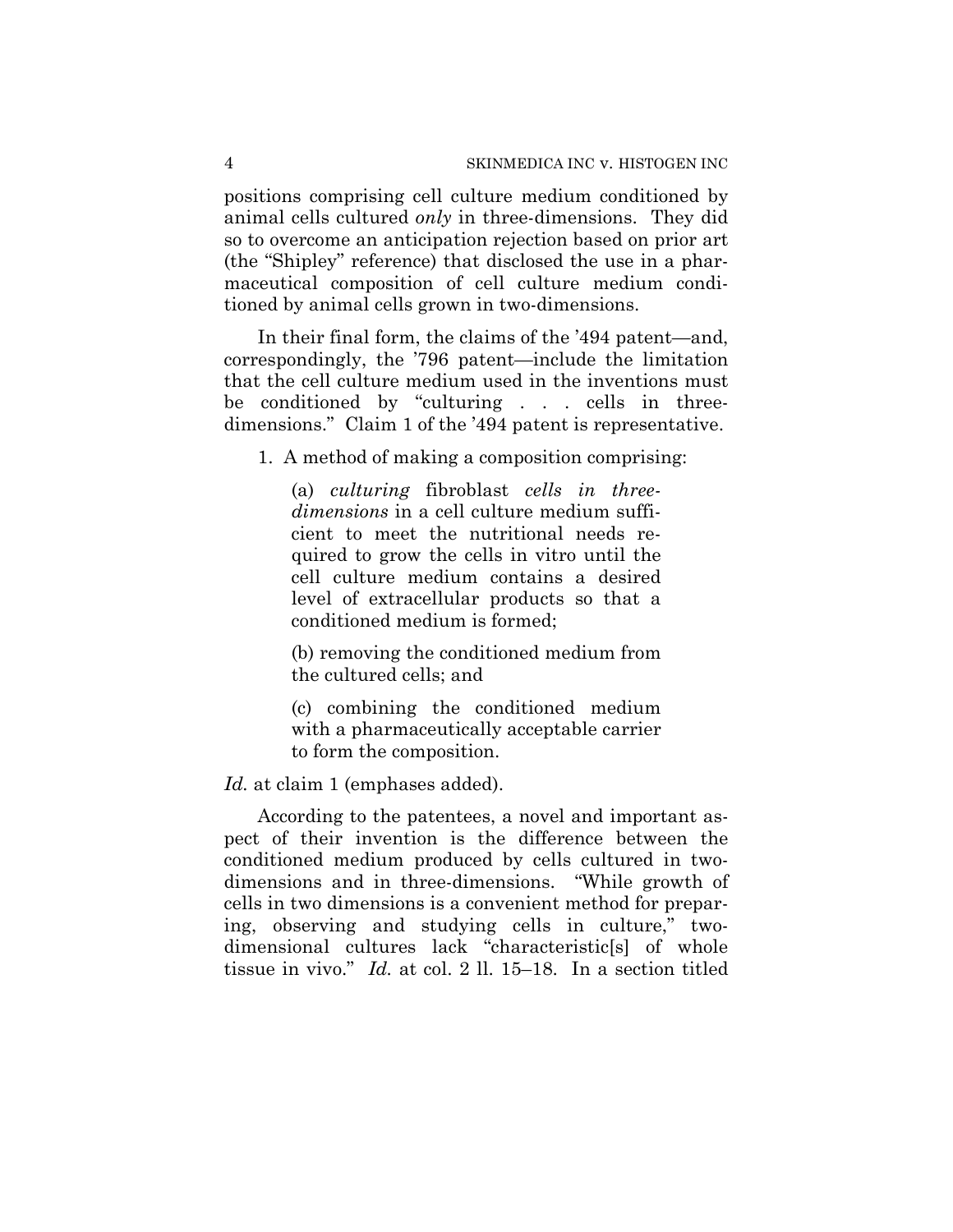"Background of the Invention," the inventors detail the relevance of that deficiency.

Cell lines grown as a monolayer or on beads, as opposed to cells grown in three-dimensions, lack the cell-cell and cell-matrix interactions characteristic of whole tissue in vivo. Consequently, such cells secrete a variety of cellular metabolites although they do not necessarily secrete these metabolites and secreted proteins at levels that approach physiological levels. Conventional conditioned cell culture medium, medium cultured by cell-lines grown as a monolayer or on beads, is usually discarded or occasionally used in culture manipulations such as reducing cell densities.

#### *Id.* at col. 1 ll. 37–47.

The inventors explain in the written description that some researchers have attempted to create cell cultures that replicate the valuable characteristics of whole tissue in vivo. As they say, a "few investigators have explored the use of three-dimensional substrates" to grow cells with such characteristics. *Id.* at col. 2 ll. 19–20. In such systems, "three-dimensional substrates are inoculated with the cells to be cultured," and those cells "penetrate the matrix and establish a 'tissue-like' histology." *Id.* at col. 2 ll. 30–33. "Additionally," according to the inventors, "various attempts have been made to regenerate tissuelike architecture from dispersed monolayer cultures," which "could grow to more than ten cells deep" and could develop "organoid structures." *Id.* at col. 2 ll. 37–41. The inventors also detail how certain skin cell lines could form "friction ridges if kept for several weeks without transfer," and other cell lines could form "capillary tubules" in the presence of certain growth factors. *Id.* at col. 2 ll. 45–51. "However," the inventors state, "the long term culture and proliferation of cells in such systems has not been achieved." *Id.* at col. 2 ll. 55–57.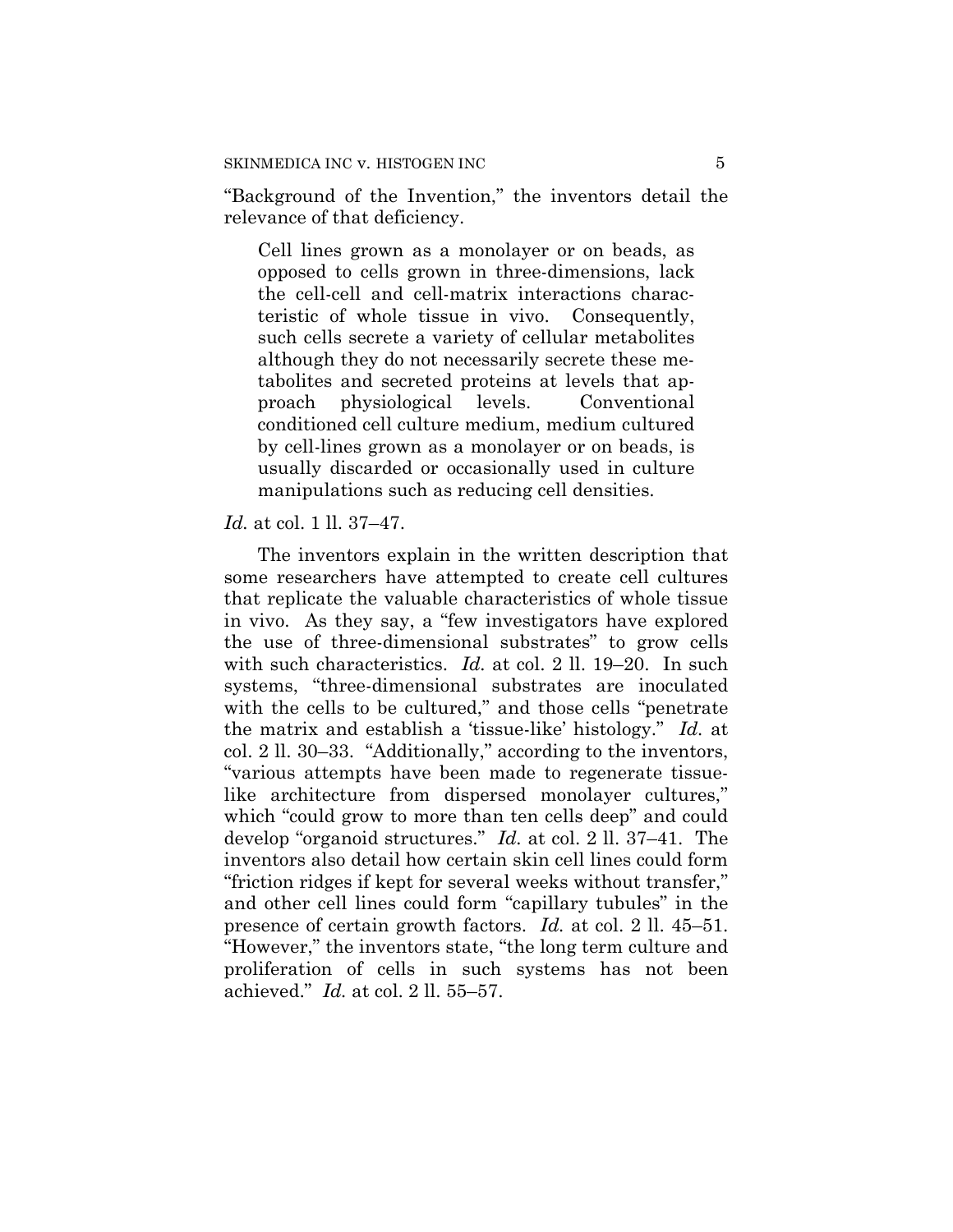As part of the written description, the inventors discuss a system that is closer to achieving the goal of long term culture and proliferation of cells and that more closely replicates the valuable characteristics of whole tissue in vivo. They indicate that a three-dimensional cell culture system "will sustain active proliferation of . . . cells in culture for much longer time periods than will monolayer systems" and "supports the maturation, differentiation, and segregation of cells in culture in vitro to form components . . . analogous to counterparts found in vivo and . . . proteins [in] the condition[ed] medium more closely resembling physiological ratios." ' *Id.* at col. 11 ll. 11–19.

As the inventors describe them in the specification, three-dimensional cell cultures are created by inoculating a "three-dimensional framework" with cells. That framework is expressly defined as "a three-dimensional scaffold" that is "inoculated with stromal cells" and is "composed of any material and/or shape that (a) allows cells to attach to it . . . and (b) allows cells to grow in more than one layer." ' *Id.* at col. 6 ll. 42–47. The inventors explain that a number of non-exhaustive factors may contribute to the success of such a three-dimensional culture system, including, for example, that the "threedimensional framework provides a greater surface area for protein attachment"; the three-dimensionality of the framework permits "stromal cells [to] continue to grow actively, in contrast to cells in monolayer cultures, which grow to confluence, exhibit contact inhibition, and cease to grow and divide"; "[t]he three-dimensional framework allows for a spatial distribution of cellular elements which is more analogous to that found in the counterpart tissue in vivo"; "[t]he elaboration of growth and regulatory factors by replicating stromal cells" in a threedimensional culture may stimulate "proliferation" and the "regulat[ion] [of] differentiation of cells in culture"; "[t]he increase in potential volume for cell growth in the three-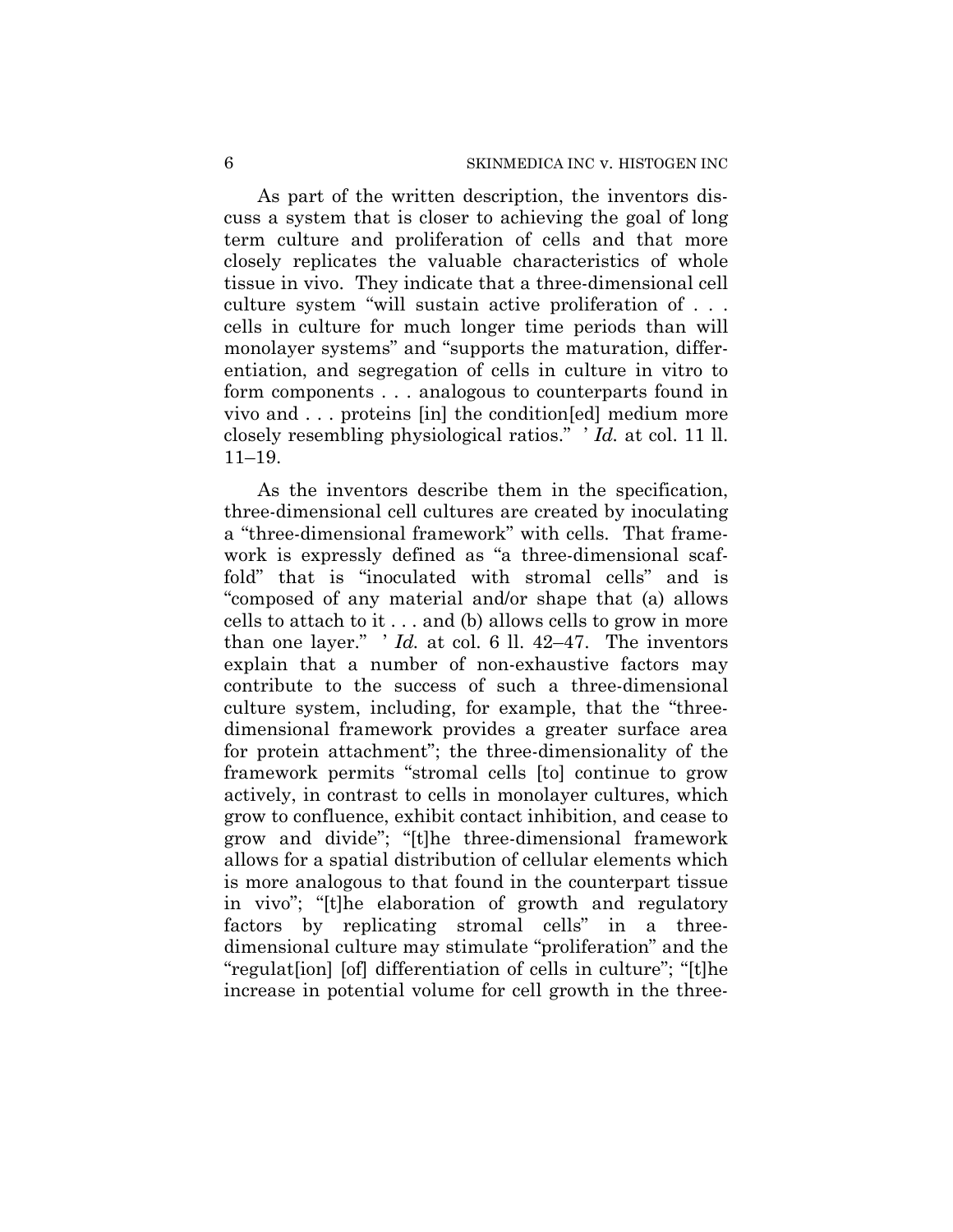dimensional system may allow the establishment of localized microenvironments conducive to cellular maturation"; and "[t]he three-dimensional framework maximizes cell-cell interactions by allowing greater potential for movement of migratory cells . . . in the adherent layer." *Id.* at patent col. 11 ll. 20–53.

In addition, the patentees highlight the importance of maintaining and maximizing "proliferative activity" during three-dimensional culturing and describe ways to do so. For example, they teach that "proliferating cells may be released from the matrix" used in a threedimensional culture and "stick to the walls of the culture vessel where they may continue to proliferate and form a confluent monolayer." *Id.* at col. 14 ll. 20–24. That "should be prevented or minimized" by "[r]emoval of the confluent monolayer or transfer of the culture to fresh media in a new vessel" because the presence of confluent monolayers in the culturing vessel will "shut down" continued proliferation in a three-dimensional culture system. *Id.* at col. 14 ll. 24–31.

During prosecution of the '494 patent, the patentees also discussed the importance of sustained proliferation of cells in three-dimensional cultures and the importance of the components in the culture medium for achieving such growth. At one point, the examiner of the '494 patent rejected a set of proposed claims, which included the three-dimensional culturing limitation, over Shipley combined with U.S. Patent No. 5,032,508 ('508 patent) (issued to Naughton, et al.).3 That patent discloses a "three-dimensional skin culture system" that uses a "three-dimensional matrix" to culture a variety of cells and that "allow[s] for normal cell-cell interactions and the

 $\overline{a}$ 

<sup>3</sup> Gail Naughton, a defendant in this case and an inventor of the '494 and '796 patents, was also an inventor of the '508 patent.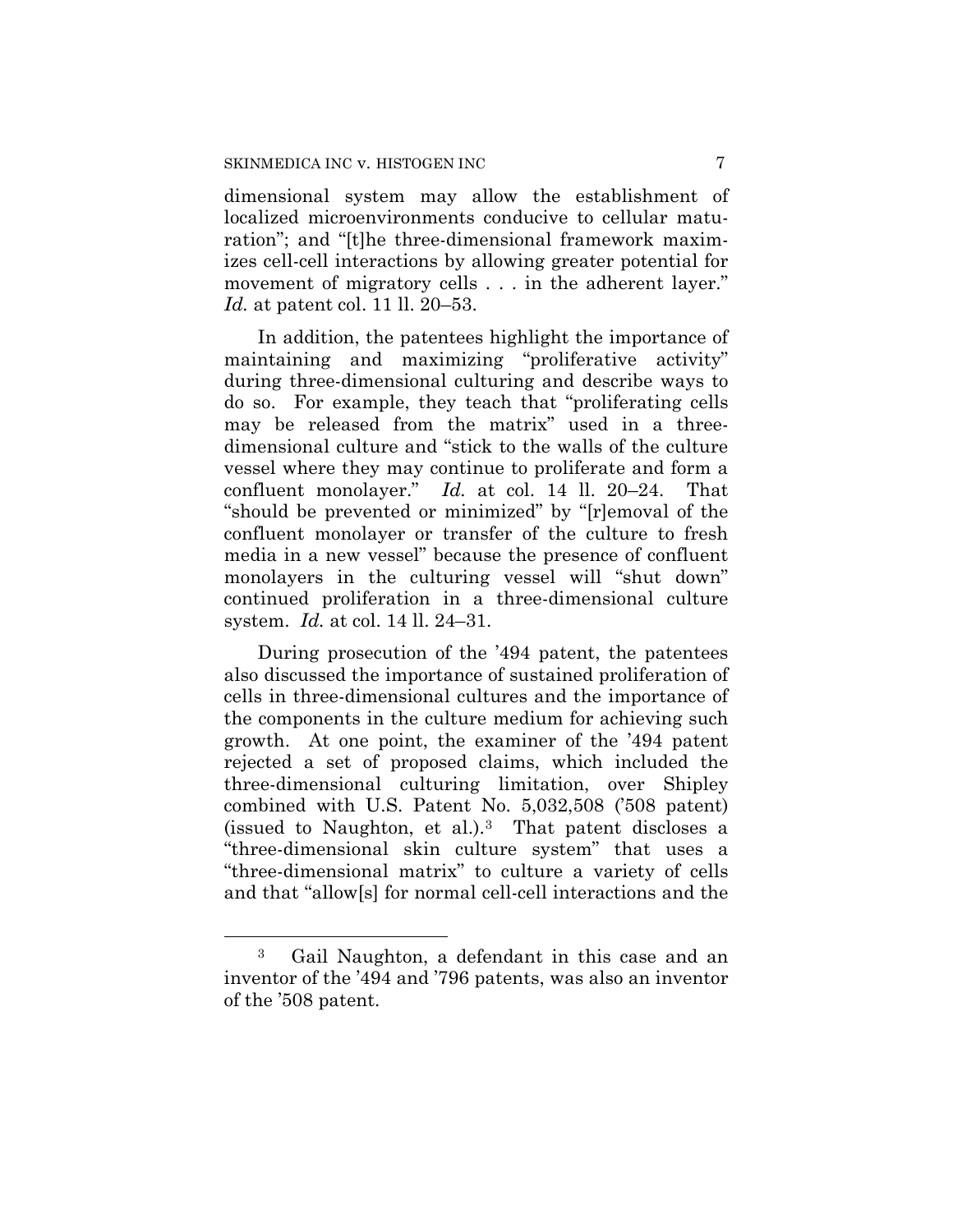secretion of natural growth factors, and the establishment of a connective tissue network virtually identical to that found in vivo." '508 patent col. 27 ll. 10–35. The written description of the '508 patent additionally explained that "three-dimensional skin cultures have applicability to many fields of industry including use . . . as a source of naturally secreted pharmacologic agents." *Id.* at col. 27 l. 68–col. 28 l. 4. To overcome the obviousness rejection, the inventors of the '494 patent argued that "the conditioned medium from cells cultured in three-dimensions has *desirable properties not exhibited by medium conditioned by cells cultured [in] two dimensions*" and that "nowhere in Naughton et al., is there a teaching or suggestion that *sustained proliferation of the cells in culture* is a result of factors or components of the *conditioned medium*."4 Response to Office Action, Exhibit to Response to Claim Construction Brief, *SkinMedica v. Histogen*, No. 3:09-cv-122, (S.D. Cal. July 21, 2009), ECF No. 47-1 at 30 (second emphasis added).

## B. District Court Proceedings

In May 2011, the United States District Court for the Southern District of California construed the phrase "culturing . . . cells in three-dimensions" as "growing . . . cells in three dimensions (excluding growing in monolayers or on microcarrier beads)."5 J.A. 49. The court reasoned that "the inventors acted as their own lexicographers, defining 'culturing . . . cells in threedimensions' away from its ordinary meaning," by consistently distinguishing beads from three-dimensional cul-

 $\overline{a}$ 

<sup>4</sup> The prosecution of the '494 patent was prior to *KSR Int'l Co. v. Teleflex Inc.*, 550 U.S. 398 (2007), a time during which the teaching, suggestion, and motivation test reigned supreme.

<sup>&</sup>lt;sup>5</sup> The parties do not dispute the exclusion of monolayers.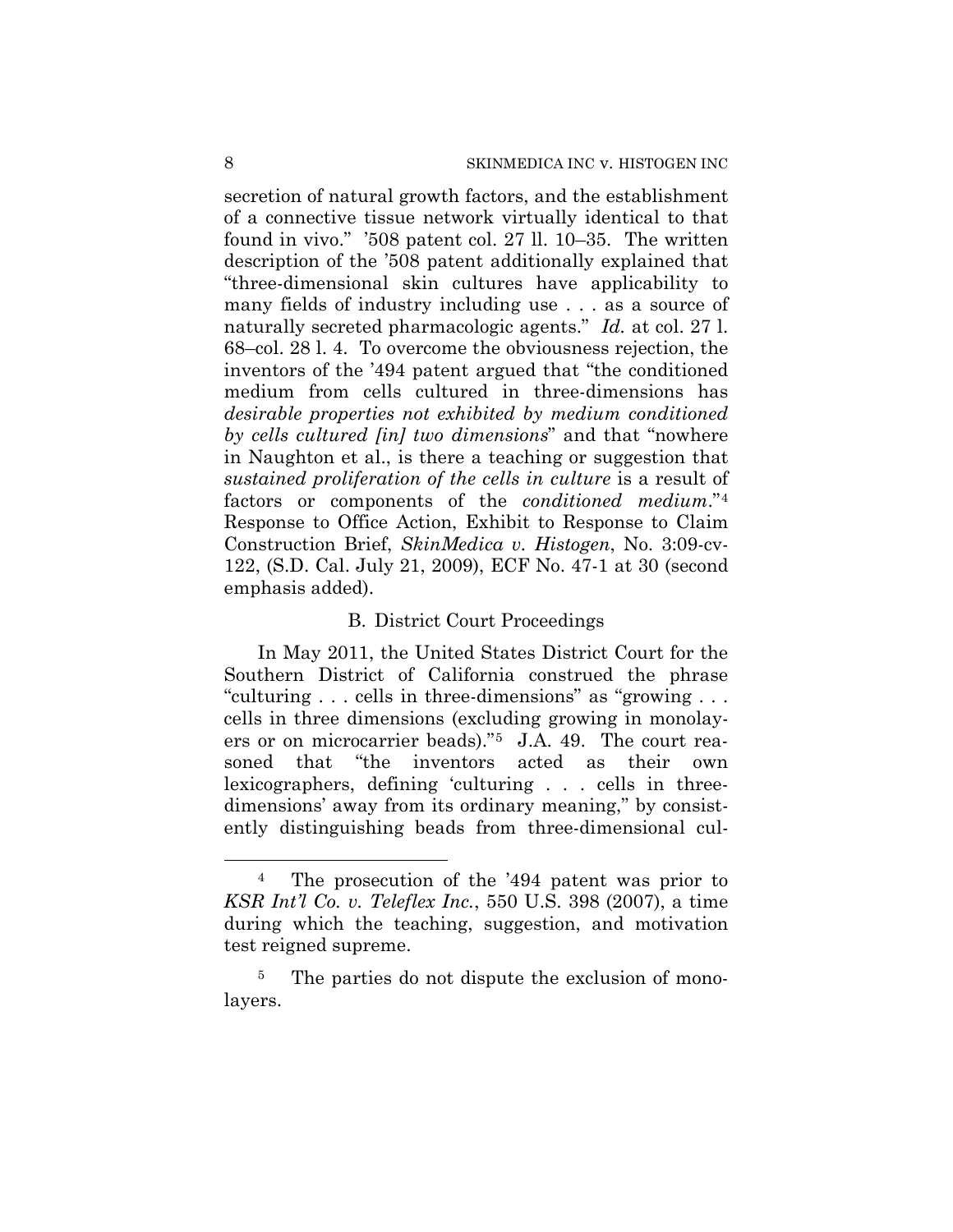tures in the specification. J.A. 21. That conclusion was evident from the written description, according to the court, because the inventors used the disjunctive "or" and the disjunctive phrase "as opposed to" as coordinating conjunctions when they listed monolayer, beads, and three-dimensions as the methods used in the invention to culture cells. *Id.* The court noted that there was only one other reference to culturing with beads in the specification: a statement by the inventors that the conditioned medium created from bead cultures was "conventional" and "usually discarded." *Id.* The court also concluded that the patentees "explicitly defined beads as a twodimensional culture method" by using the phrase "beads (i.e. two-dimensions)." J.A. 22.

The district court stated, however, that it would have found otherwise if "the intrinsic evidence disclosed even a single reference to culturing cells in three dimensions using beads." J.A. 22. To that point, SkinMedica had argued that a document referenced in the written description provided such disclosure. That reference, *Cell & Tissue Culture: Laboratory Procedures* ("Doyle"), is a voluminous technical treatise that the written description states to be "incorporated by reference" in its "entirety," without further relevant citation to specific contents. '494 patent col. 7 ll. 50–53. Doyle states that microcarriers (beads) commonly formed "aggregates made up of as many as 10 or more microcarriers" that "are joined by cellular bridges." J.A. 100974. The court concluded that the relevant discussion in Doyle was not identified with enough particularity to be adequately incorporated into the intrinsic record.

The district court also gave no weight to the testimony provided by SkinMedica's expert, Dr. Salomon, during claim construction proceedings. Dr. Salomon had testified that beads should not be excluded from the meaning of "culturing . . . cells in three-dimensions." The court found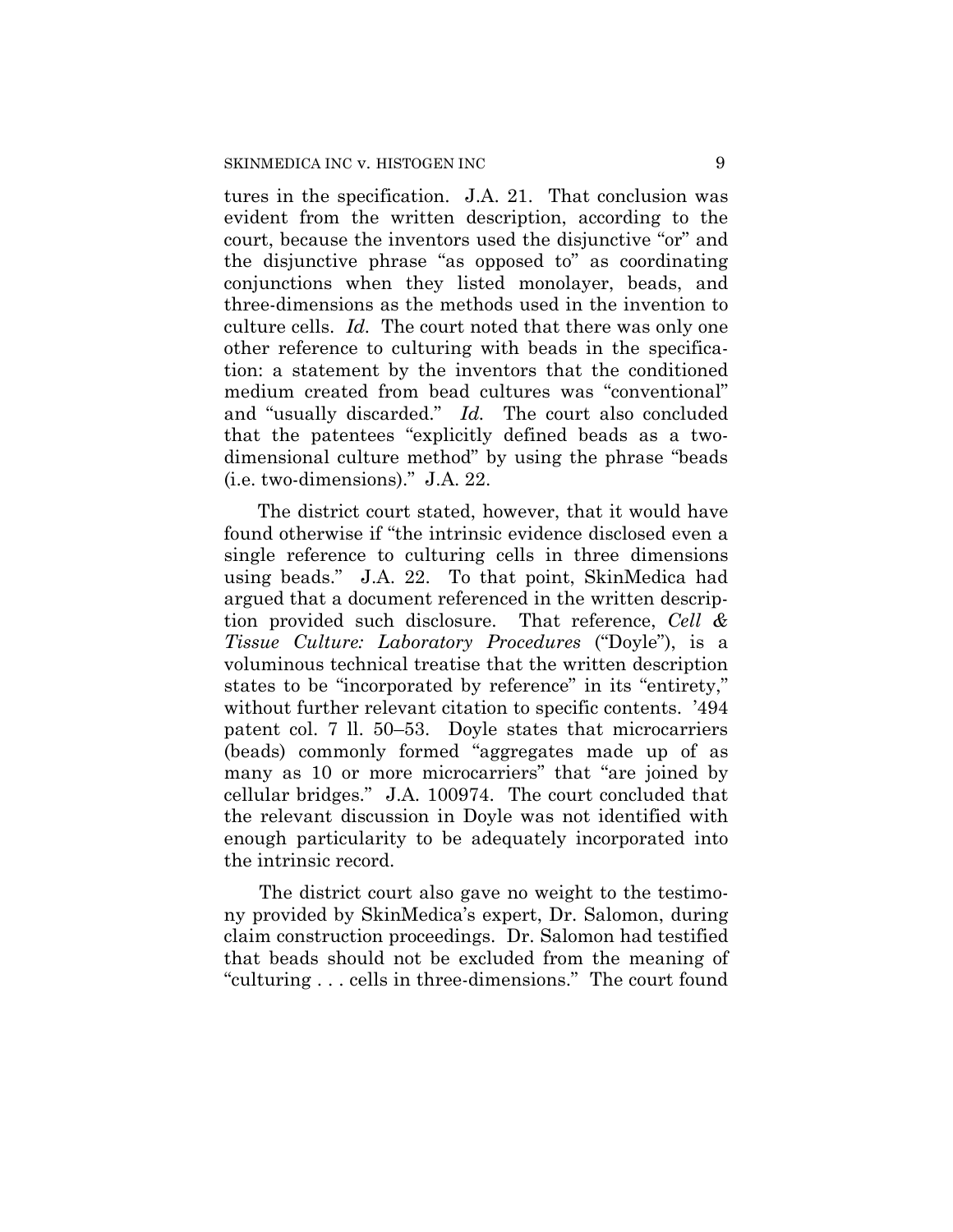his testimony to be "inconsistent with the intrinsic patent record" and erroneously reliant on Doyle. J.A. 23.

Following claim construction, Histogen moved for summary judgment on the infringement claims. Based on its construction of the phrase "culturing . . . cells in threedimensions," the district court granted Histogen's motion in November 2011. In its summary judgment opinion, the court first dismissed an argument by SkinMedica in opposition to the summary judgment motion that the phrase "excluding grown . . . on microcarrier beads" only excluded "two-dimensional growth *on* beads," not threedimensional growth "*using*" beads. J.A. 53 (emphases added). The court clarified that its "use of the preposition 'on' as opposed to the preposition 'between' or the gerund 'using'" was "nothing more than the Court's dictional preference" and that its definition of "culturing cells in three-dimensions" would also exclude three-dimensional growth using beads. J.A. 52. After that explanation, the court determined there was no genuine dispute that Histogen's culturing method begins as "one- or twodimensional growth" on beads that then "evolves into a three-dimensional growth phase in which the cells crawl off the beads." J.A. 54. The court held that summary judgment of noninfringement was appropriate because "Histogen's cell growth process, which uses beads, cannot infringe the disputed claim element as construed." J.A. 56.

SkinMedica filed a timely appeal of the district court's grant of summary judgment. We have jurisdiction under 28 U.S.C. § 1295(a)(1).

## II. DISCUSSION

SkinMedica raises a single point of error on appeal. It argues that the district court erroneously excluded beads from the definition of "culturing . . . cells in threedimensions." According to SkinMedica, those of ordinary skill in the art would understand the ordinary meaning of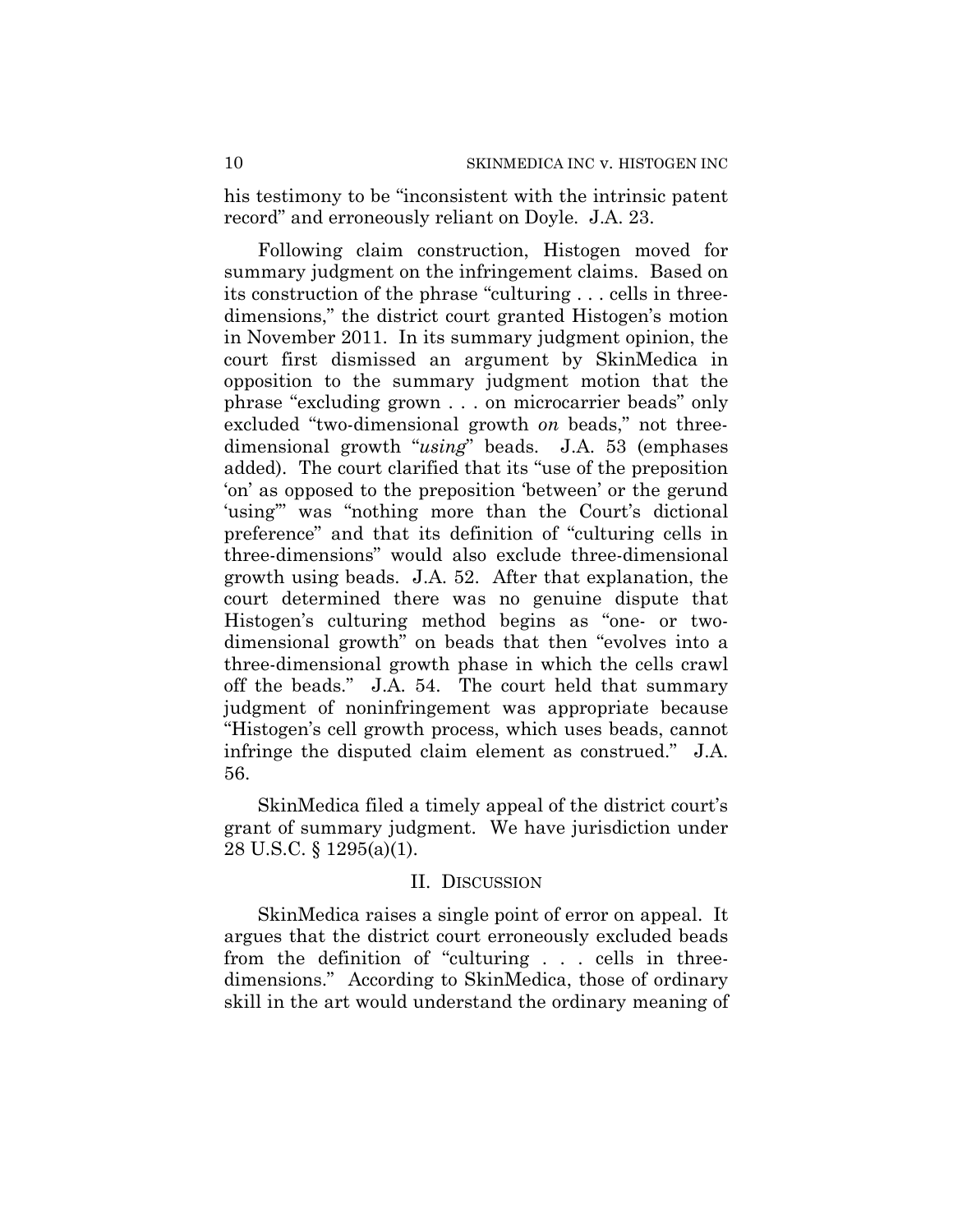the phrase "culturing . . . cells in three-dimensions" to include the use of beads because they would have understood that beads could be used to grow cells in three dimensions. It believes that the inventors did not act as their own lexicographers because they did not expressly define culturing cells in three-dimensions nor disclaim the use of beads in such culturing. They argue that point is particularly clear given that: (1) the definition of threedimensional framework provided by the inventors is broad enough to include beads; (2) Doyle is incorporated in the specification and discloses three-dimensional cell culturing with beads; (3) a published international patent application, WO 98/21312 ("Seldon"), which is listed among the "References Cited " on the cover page of the '746 patent, discloses that cells in bead cultures are "reminiscent" of those in vivo; and (4) Dr. Salomon testified that that beads could be used to grow cells in three dimensions and such cultures would exhibit the benefits of three-dimensional cultures described by the patentees.

We find no basis to disturb the district court's construction of the phrase "culturing . . . cells in threedimensions." The specification clearly proves that the patentees defined the three-dimensional culturing required by the claims to exclude culturing with beads, because the patent expressly confines culturing with beads to two-dimensional culturing. Whether viewed as a matter of disclaimer or of lexicography, the result is the same: the kind of three-dimensional culturing protected by the patent excludes use of beads. Because the accused method employs beads, it cannot infringe the patents in suit. We therefore affirm the district court's grant of summary judgment of noninfringement to Histogen.

## A. Legal Background

A grant of summary judgment is appropriate "if the movant shows that there is no genuine dispute as to any material fact and the movant is entitled to judgment as a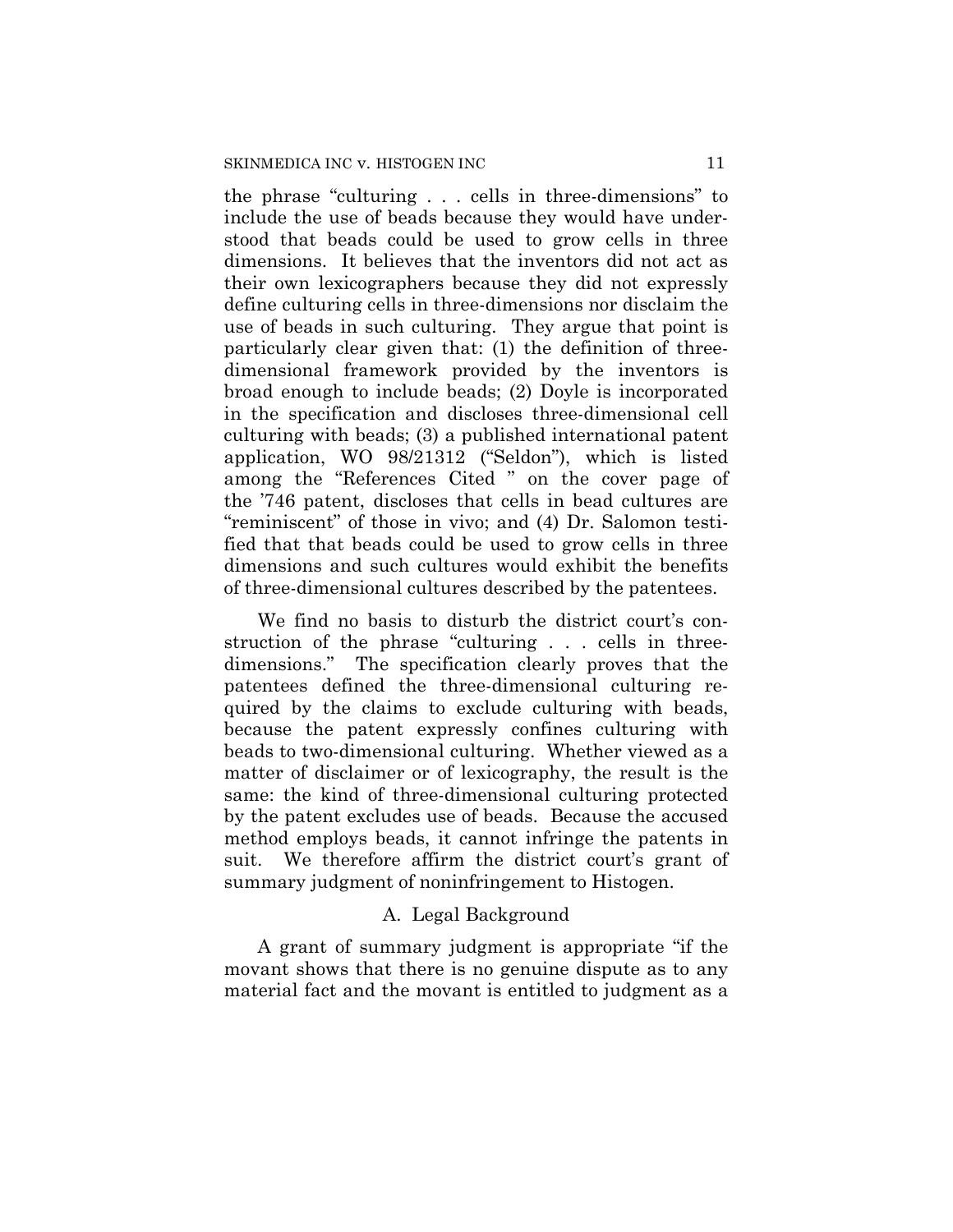matter of law." Fed. R. Civ. P. 56(a). The law of the regional circuit, here the Ninth Circuit, controls our review of a district court's grant or denial of a motion for summary judgment. *Bayer Healthcare Pharm., Inc. v. Watson Pharm., Inc.*, No. 2012-1397, 2013 WL 1606014 (Fed. Cir. Apr. 16, 2013); *Teva Pharm. Indus. v. Astra-Zeneca Pharm. LP*, 661 F.3d 1378, 1381 (Fed. Cir. 2011). The Ninth Circuit reviews grants of summary judgment rulings without deference. *Id.*; *see also Burke v. Cnty. of Alameda*, 586 F.3d 725, 730–31 (9th Cir. 2009).

The dispute in this case rests on the district court's construction of a single phrase in the asserted claims. Our review of that construction is de novo*. Cybor Corp. v. FAS Techs., Inc.,* 138 F.3d 1448, 1455–56 (Fed. Cir. 1998) (en banc).

"The words of a claim are generally given their ordinary and customary meaning as understood by a person of ordinary skill in the art when read in the context of the specification and prosecution history." *Thorner v. Sony Computer Entm't Am. LLC*, 669 F.3d 1362, 1365–67 (Fed. Cir. 2012) (citing *Phillips v. AWH Corp.,* 415 F.3d 1303, 1313 (Fed. Cir. 2005) (en banc)). When construing claim terms, we first look to, and primarily rely on, the intrinsic evidence, including the prosecution history and the specification—which is usually dispositive. *Phillips*, 415 F.3d at 1315 ("The claims, of course, do not stand alone. Rather, they are part of a fully integrated written instrument . . . . For that reason, claims must be read in view of the specification, of which they are a part. . . . Usually, it is dispositive . . . ." (citations omitted) (internal quotation marks omitted)). When interpreting the claims, the written description is of particular import, and it is "entirely appropriate for a court, when conducting claim construction, to rely heavily on [it] for guidance as to the meaning of the claims." *Phillips*, 415 F.3d at 1317; *see also id.* at 1316 ("The close kinship between the written description and the claims is enforced by the statutory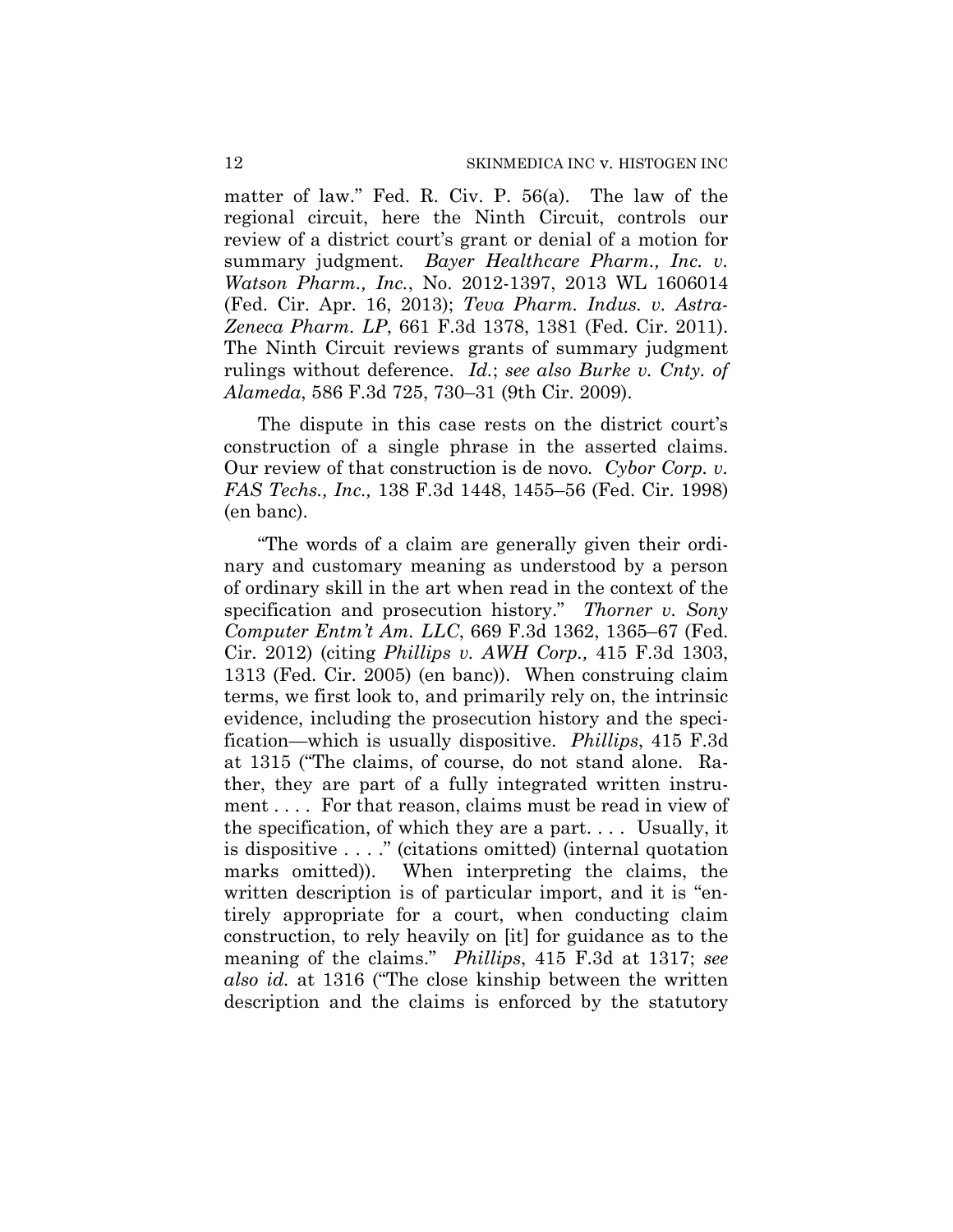requirement that the specification describe the claimed invention in 'full, clear, concise, and exact terms.'" (quoting 35 U.S.C. § 112)).

When construing claim terms, "extrinsic evidence in the form of expert testimony can be useful to a court for a variety of purposes, such as to provide background on the technology at issue, to explain how an invention works, to ensure that the court's understanding of the technical aspects of the patent is consistent with that of a person of skill in the art, or to establish that a particular term in the patent or the prior art has a particular meaning in the pertinent field." *Phillips*, 415 F.3d at 1318. However, "extrinsic evidence in general" is "less reliable than the patent and its prosecution history in determining how to read claim terms." *Id.* Expert testimony, in particular, is less reliable because it "is generated at the time of and for the purpose of litigation and thus can suffer from bias that is not present in intrinsic evidence." *Id.* For that reason, "conclusory, unsupported assertions by experts as to the definition of a claim term are not useful to a court." *Id.* Thus "a court should discount any expert testimony that is clearly at odds with the claim construction mandated by the claims themselves, the written description, and the prosecution history." *Id.* (internal quotation marks omitted).

During claim construction, terms are not always afforded their ordinary meaning. In this case, the ordinary meaning of "culturing . . . cells in three-dimensions" would reach the use of beads. The question is whether the patentees here instead defined "culturing . . . cells in three-dimensions" to exclude the use of beads. If the specification reveals "a special definition given to a claim term by the patentee that differs from the meaning it would otherwise possess[,] . . . the inventor's lexicography governs." *Id.* at 1316; *see Helmsderfer v. Bobrick Washroom Equip., Inc.,* 527 F.3d 1379, 1381 (Fed. Cir. 2008) (explaining that inventors' definition of a claim term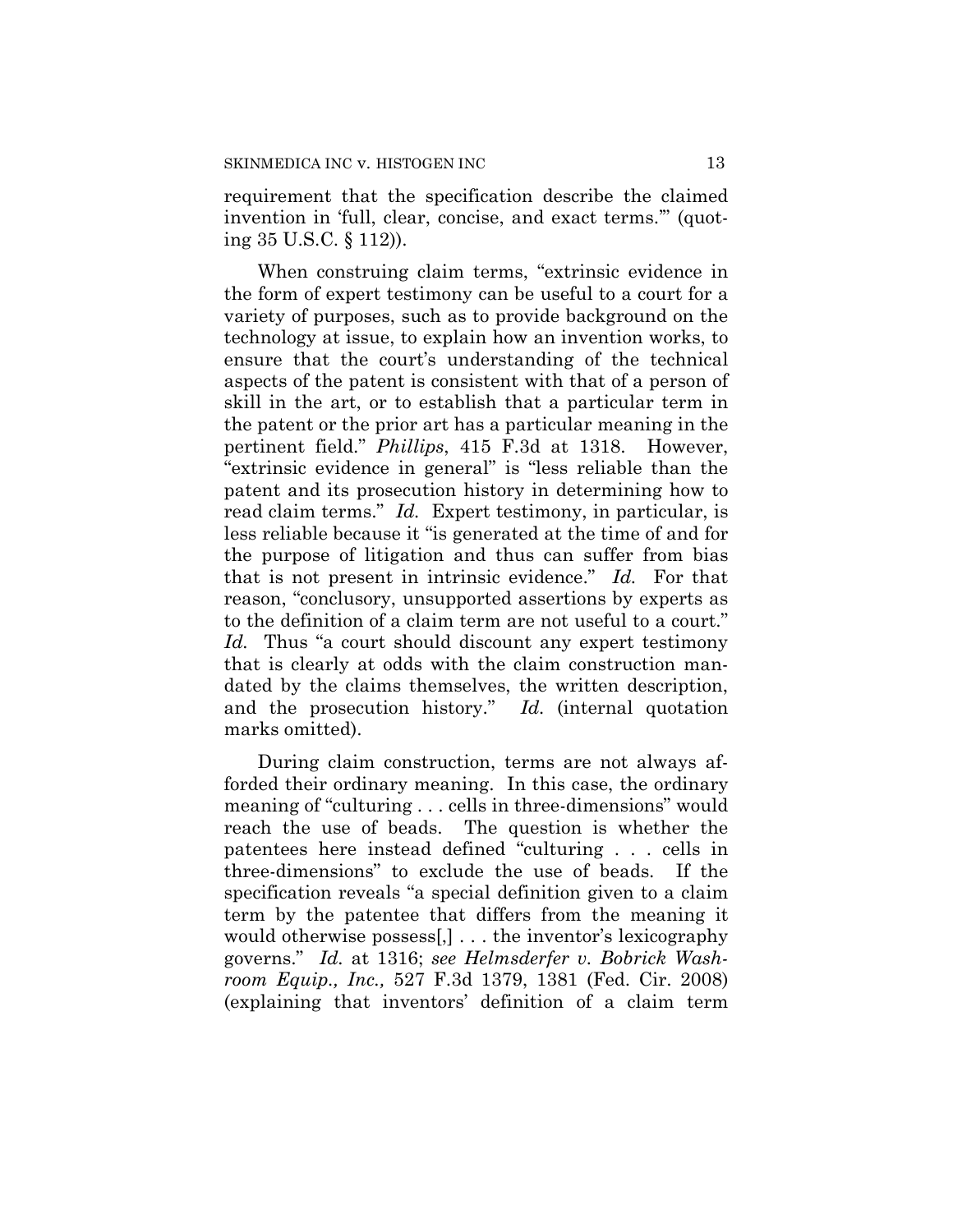controls when they "clearly express an intent" to redefine a term used in the claims). And if the specification reveals "an intentional disclaimer, or disavowal, of claim scope by the inventor," the scope of the claim, "as expressed in the specification, is regarded as dispositive." *Phillips*, 415 F.3d at 1316 (citing *SciMed Life Sys., Inc. v. Advanced Cardiovascular Sys., Inc.*, 242 F.3d 1337, 1343– 44 (Fed. Cir. 2001)).

Disclaiming the ordinary meaning of a claim term and thus, in effect, redefining it—can be affected through "repeated and definitive remarks in the written description." *Computer Docking Station Corp. v. Dell, Inc.*, 519 F.3d 1366, 1374 (Fed. Cir. 2008) (citing *Watts v. XL Sys.,* 232 F.3d 877, 882 (Fed. Cir. 2000)); *see SafeTCare Mfg., Inc. v. Tele-Made, Inc.*, 497 F.3d 1262, 1270 (Fed. Cir. 2007) (finding disclaimer of "pulling force" where "the written description repeatedly emphasized that the motor of the patented invention applied a pushing force"); *SciMed*, 242 F.3d at 1344 ("[T]he written description can provide guidance as to the meaning of the claims, thereby dictating the manner in which the claims are to be construed, even if the guidance is not provided in explicit definitional format."); *Bell Atl. Network Servs., Inc. v. Covad Commc'ns Grp., Inc.*, 262 F.3d 1258, 1268 (Fed. Cir. 2001) ("[A] claim term may be clearly redefined without an explicit statement of redefinition. . . . In other words, the specification may define claim terms by implication such that the meaning may be found in or ascertained by a reading of the patent documents." (citations omitted) (internal quotation marks omitted)); *Vitronics Corp. v. Conceptronic, Inc.*, 90 F.3d 1576, 1582 (Fed. Cir. 1996) ("The specification acts as a dictionary when it expressly defines terms used in the claims or when it defines terms by implication."). We do, though, "recognize that the distinction between using the specification to interpret the meaning of a claim and importing limitations from the specification into the claim can be a diffi-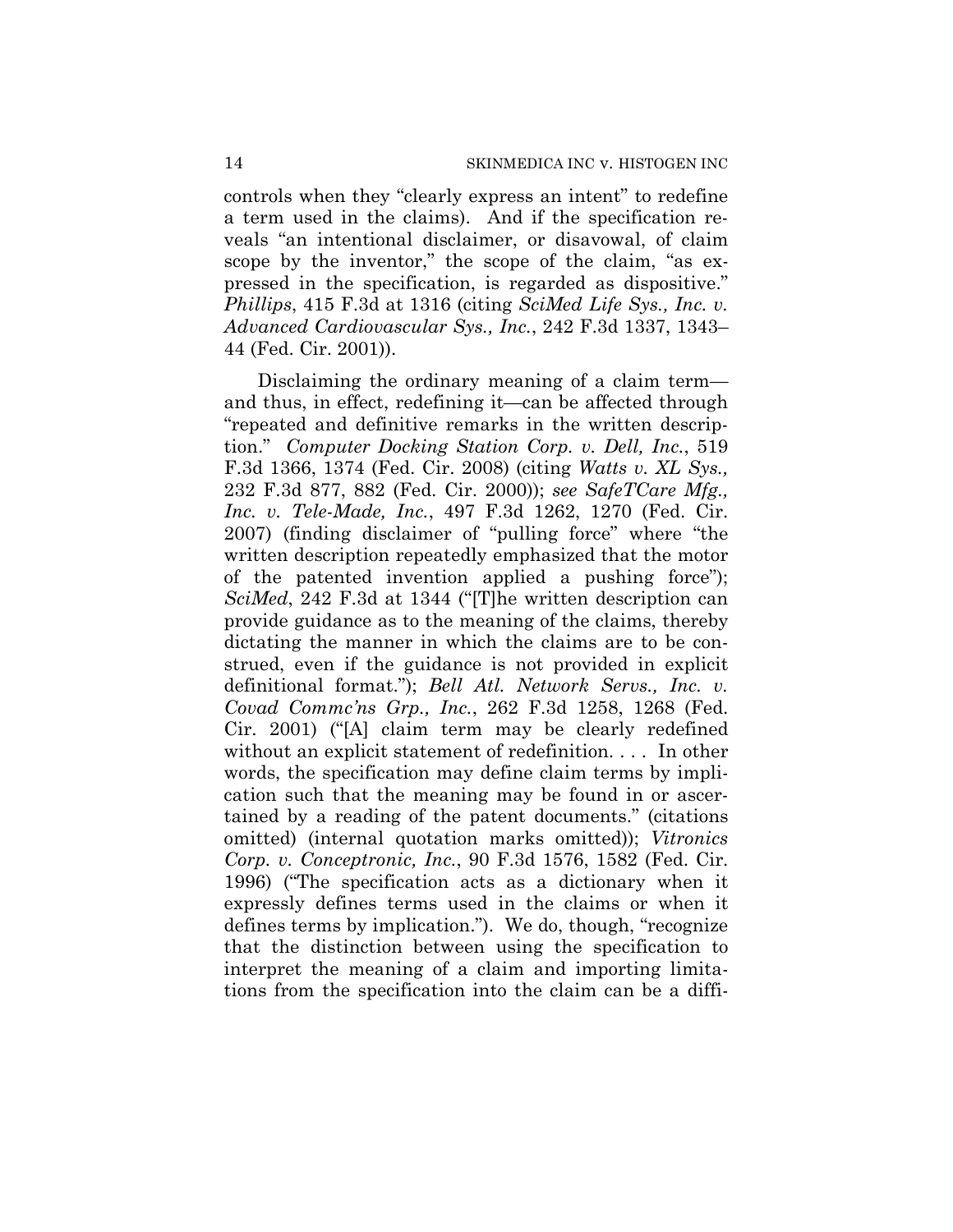$\overline{a}$ 

cult one to apply in practice." *Phillips*, 415 F.3d at 1323. However, we can rely on the specification "to understand what the patentee has claimed and disclaimed." *SafeTCare Mfg.*, 497 F.3d at 1270.

#### B. Analysis

The district court found that "the inventors defined 'culturing . . . cells in three-dimensions' by implication to exclude culturing on beads," even though "culturing cells in three dimensions on beads was known in the art at the time the patent was filed." J.A. 50. We agree with the court's exclusion of beads from the construction of the disputed phrase. In the written description, the patentees plainly and repeatedly distinguished culturing with beads from culturing in three-dimensions. They expressly defined the use of beads as culturing in two-dimensions. And they avoided anticipatory prior art during prosecution by asserting that the conditioned medium produced by two-dimensional cultures was inferior and chemically distinct from the conditioned medium produced by threedimensional cultures. Because none of the evidence called to our attention by SkinMedica would reasonably lead to a different reading of the intrinsic evidence, we find that the inventors clearly redefined the scope of "culturing . . . cells in three dimensions" by disclaiming the use of beads—which would otherwise be included in the ordinary meaning of that phrase.<sup>6</sup>

<sup>6</sup> While Histogen appears to dispute on appeal whether the ordinary meaning of three-dimensional cell culture can include the use of beads, it appears to have conceded the point to the district court. Def.'s Responsive Claim Construction Br. 11, *SkinMedica v. Histogen*, No. 3:09-cv-122, (S.D. Cal. July 21, 2009), ECF No. 48 ("When the '494 patent application was filed, culturing threedimensional tissues on beads was known in the art. . . .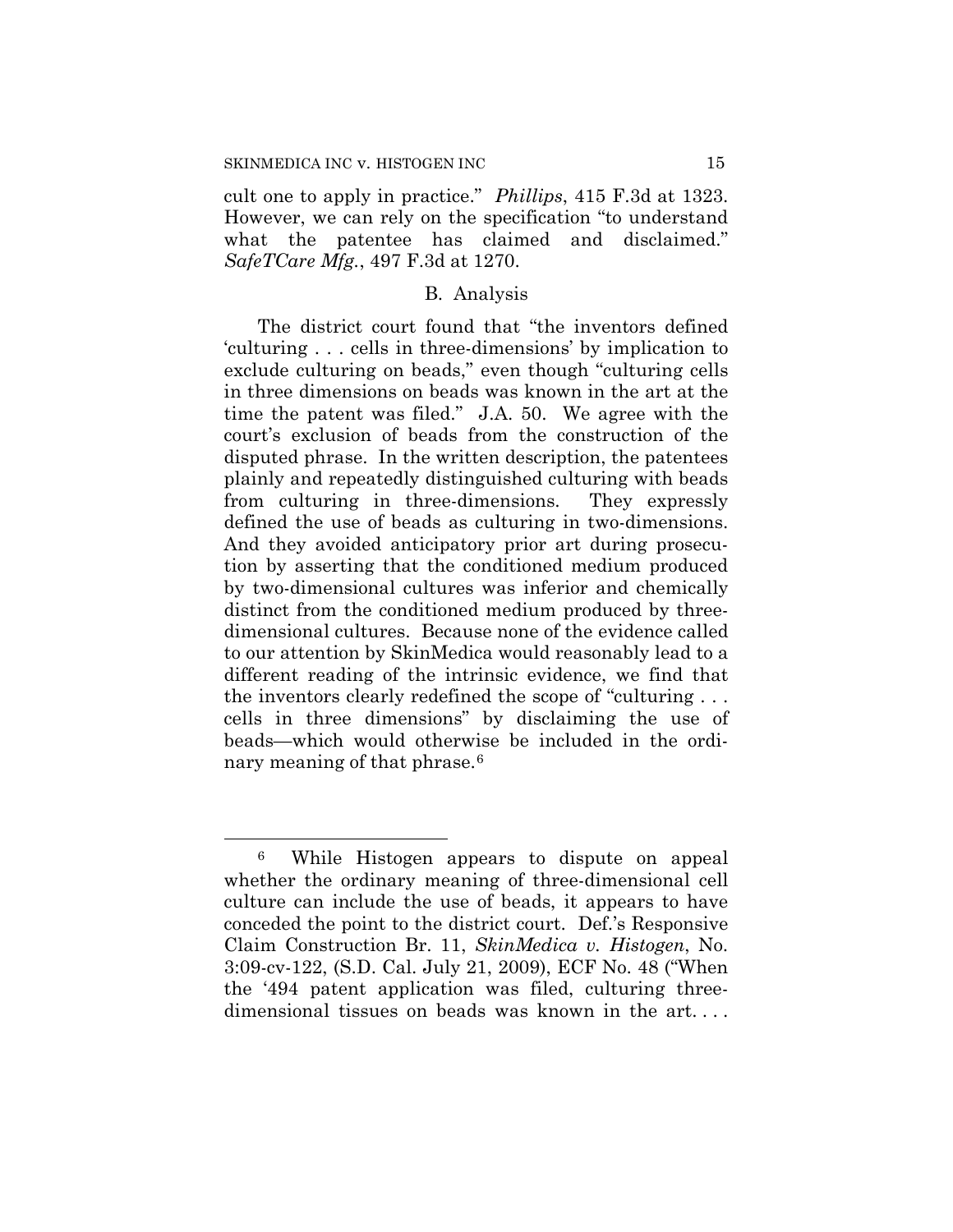## 1. The Intrinsic Record

The patentees refer to "beads" five times in the intrinsic record. All of those references appear in the written description, and four concern the use of beads in cell culturing.7 In each and every one of those four references, the patentees clearly distinguish culturing with beads from culturing in three-dimensions.

a. Beads "as opposed to" Three-Dimensional Cultures

The patentees' first use of the term "beads" comes during their discussion of the characteristics of the cells grown by methods known in the art. In a subsection titled "Conditioned Cell Media" that appears in the background section of the written description, the patentees state:

Conditioned medium contains many of the original components of the medium, as well as a variety of cellular metabolites and secreted proteins, including, for example, biologically active growth factors, inflammatory mediators and other extracellular proteins. *Cell lines grown as a monolayer or on beads, as opposed to cells grown in threedimensions*, lack the cell-cell and cell-matrix interactions characteristic of whole tissue in vivo.

'494 patent col. 1 ll. 33–44 (emphasis added).

 $\overline{a}$ 

<sup>[</sup>T]he . . . inventors would have understood that beads could be used in three-dimensional culture systems.").

<sup>7</sup> The fifth reference to beads appears in a section of the written description discussing the use of "[r]igid spherical beads suspended in a Newtonian fluid" as part of "formulations for dermal augmentation." '494 patent col. 26 ll. 35-50. Neither of the parties contends that reference is somehow relevant here.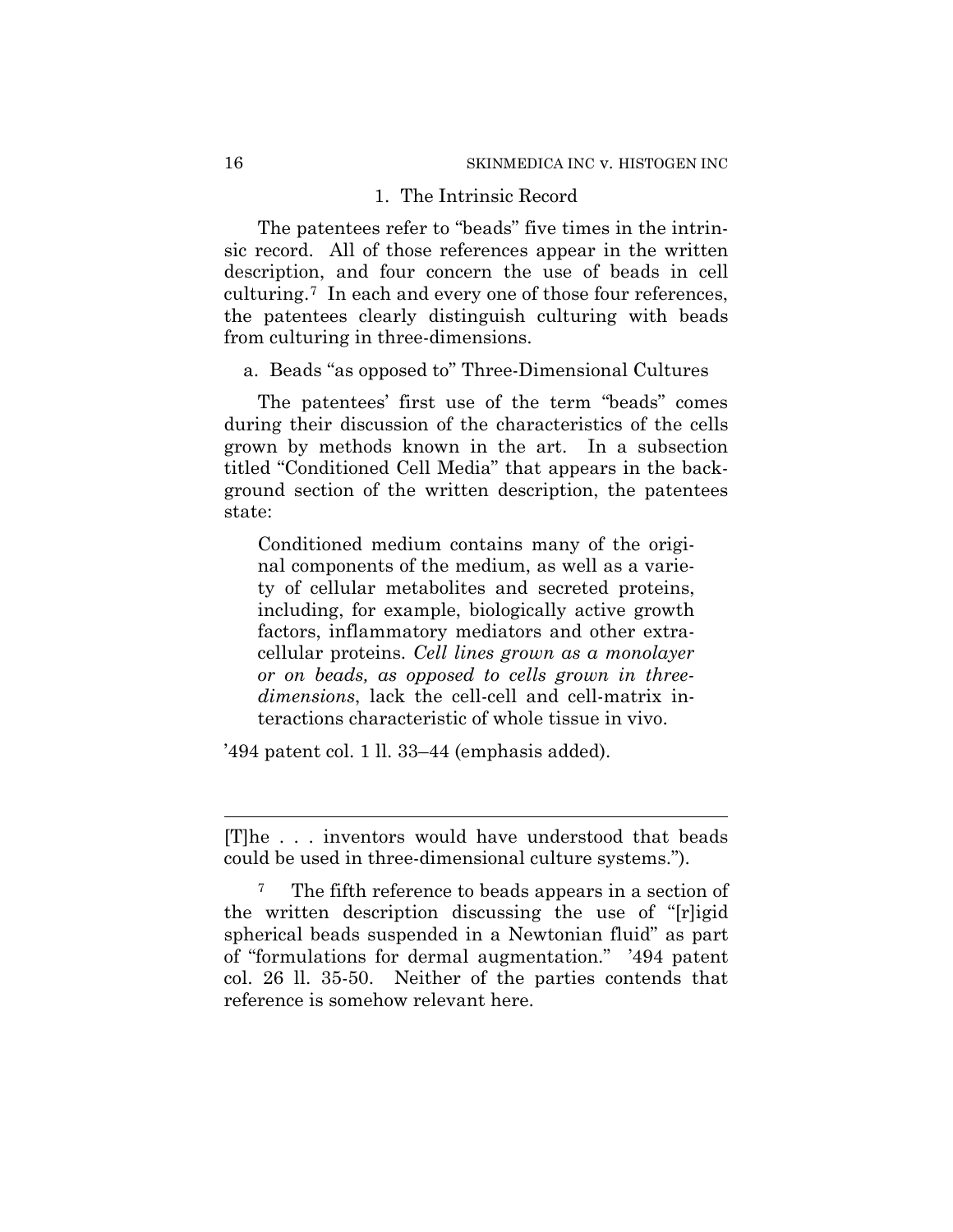It is quite apparent from the use of the disjunctive phrase "as opposed to" that the patentees considered cells grown on beads to be different and distinct from cells grown in what they considered to be three-dimensions. The plain meaning of the disjunctive phrase, "as opposed to," is "contrary or opposite to" or "standing in opposition, contrast, or conflict." *Oxford English Dictionary* 867, vol. X (2d ed. 1989).

SkinMedica, however, would like to limit the import of the disjunctive phrase by reading the passage as: "Cell lines grown as a monolayer or 'on [*the surface of the*] beads,' as opposed to cells grown in three-dimensions." Appellant's Br. 38 (alteration in original) (emphasis added). The addition of the phrase "the surface of the" is necessary, according to SkinMedica, to clarify that "the text is addressing only two-dimensional culturing" with beads. *Id.* That clarification is important in SkinMedica's view because beads can be used to culture cells in both two- and three-dimensions, and the "specification's mentions of beads simply emphasize that beads can be used for purely 'two-dimensional' culturing (*i.e.*, a single layer of cells cultured on the surface of the beads) and when so used are not sufficient to practice the invention." *Id.*

We do not see any reason to add additional language to the passage—especially the phrase proposed by SkinMedica. The plain words selected by the inventors exhibit a clear intent to distinguish between threedimensional culturing and culturing in monolayer and on beads. Nowhere do the inventors indicate otherwise. Nor at any point—in the written description or in the entire prosecution history—do the inventors ever mention the "surface" of beads. And there is no indication in the specification or prosecution history that the inventors believed beads could be used for both two- and threedimensional culturing—as they used those terms in their patents. Rather, as the patentees stated to avoid prior art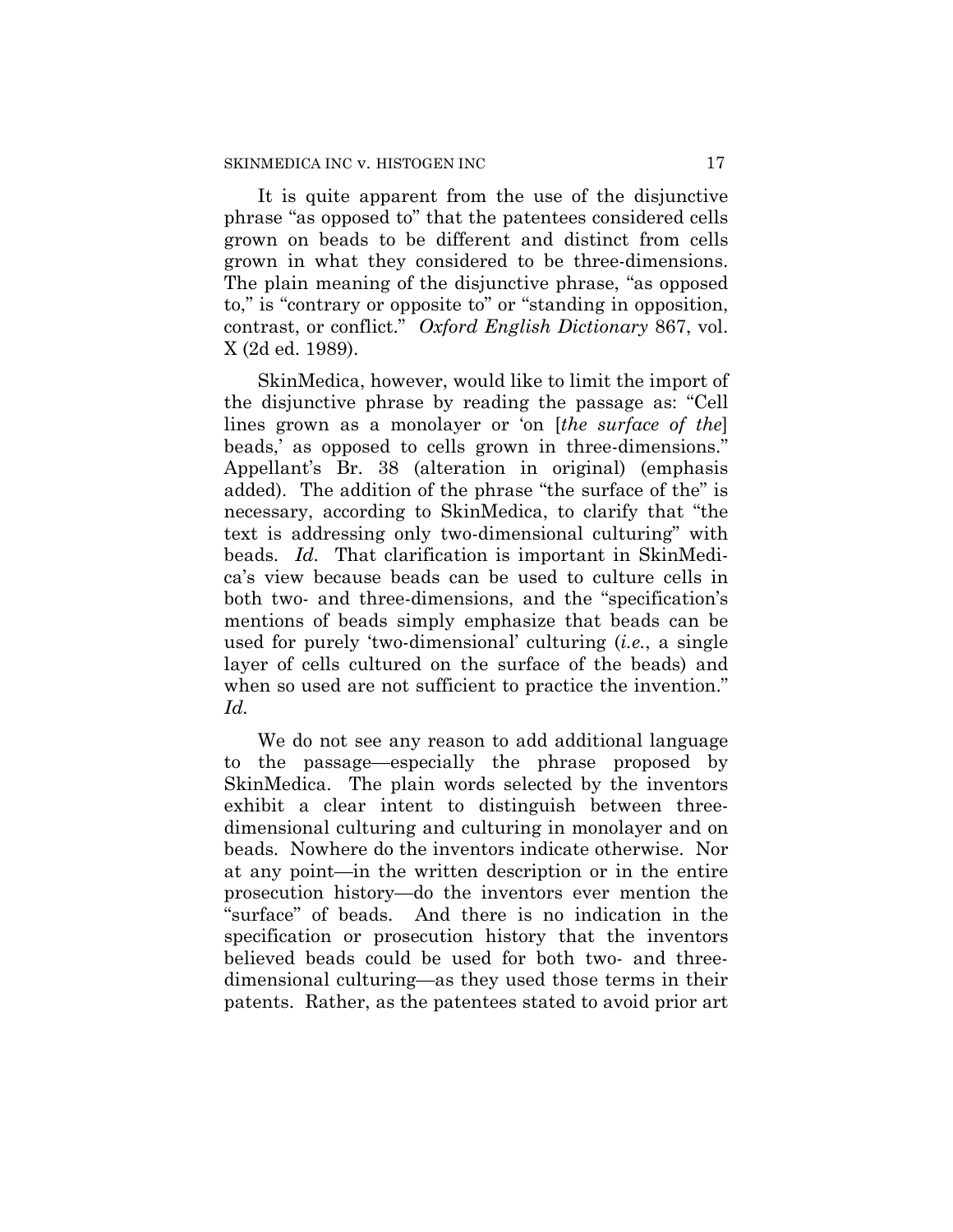during prosecution, "conditioned medium obtained from . . . cells cultured in two-dimensions . . . [is] not identical, *expressly or inherently*" to "medium obtained from the same cells cultured in three-dimensions." J.A. 101245–46 (emphasis added). The patentees clearly distinguished two-dimensional and three-dimensional cultures as distinct and different methods to culture cells with distinct and different results.

The plain import of the phrase "[c]ell-line grown as a monolayer or on beads, as opposed to cells grown in threedimensions" is that, in context of the patents, cultures in which cells are grown on beads are distinct and different from cultures in which cells are grown in threedimensions. In light of the specification and prosecution history, that means cells grown on beads are cells grown in a two-dimensional culture.

## b. Beads Produce Inferior Cell Culture Medium

The second reference to beads made by the patentees immediately follows the first.

Cell lines grown as a monolayer or on beads, as opposed to cells grown in three-dimensions, lack the cell-cell and cell-matrix interactions characteristic of whole tissue in vivo. Consequently, such cells secrete a variety of cellular metabolites although they do not necessarily secrete these metabolites and secreted proteins at levels that approach physiological levels. *Conventional conditioned cell culture medium, medium cultured by cell-lines grown as a monolayer or on beads, is usually discarded* or occasionally used in culture manipulations such as reducing cell densities.

#### '494 patent col. 1 ll. 33–44 (emphasis added).

In that passage, the inventors unmistakably differentiate culturing on beads from culturing in threedimensions by distinguishing the chemical composition of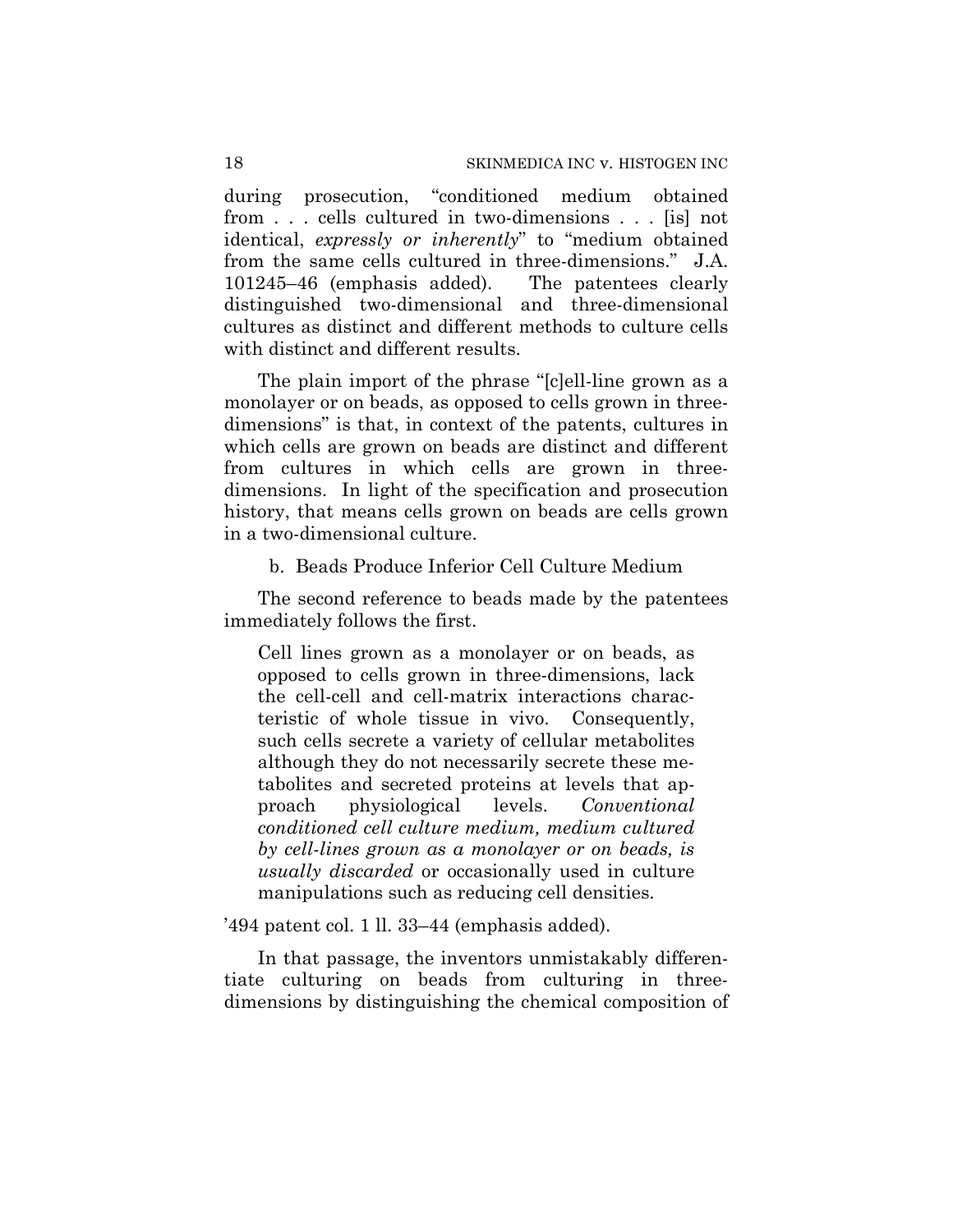the medium conditioned by cells grown by each method. The patentees first mention why the "metabolites and secreted proteins" in medium conditioned by cells grown "as a monolayer or on beads" are different than those in medium conditioned by "cells grown in three-dimensions": because the latter have "cell-cell and cell-matrix interactions characteristic of whole tissue in vivo." *Id.* They then declare that the "conventional" medium conditioned by cells "grown as a monolayer or on beads" is "usually discarded." *Id.* There is a logical and plain conclusion from the passage. It is that "cell-lines grown as a monolayer or on beads" are distinct from three-dimensional cultures because they produce "conventional" media with inferior chemical compositions.

The prosecution history supports this conclusion. During prosecution of the '494 patent, the patentees juxtaposed the chemical composition of the medium produced by three-dimensional cultures with the medium produced by "conventional" means to demonstrate that the medium used in their patents was part of a novel and patentable invention. To overcome an anticipation rejection, the patentees argued that "[c]ulturing cells in threedimensions results in the production of a conditioned medium *having a different chemical composition* than that of cells cultured by *conventional* means." J.A. 101245 (first emphasis altered) (second emphasis added). They also explained that the two media were "not identical, expressly or inherently" and differed, in part, by the abundance of growth factors and other cell metabolites. J.A. 101245–46; *see also* J.A. 101284-91 (a declaration submitted by patentees' expert during prosecution describing the differences between the media in specific detail).

In its briefing on appeal, SkinMedica even acknowledges that "a key advantage of culturing in three dimensions" is the chemical composition of the medium conditioned by cells grown in such cultures. They agree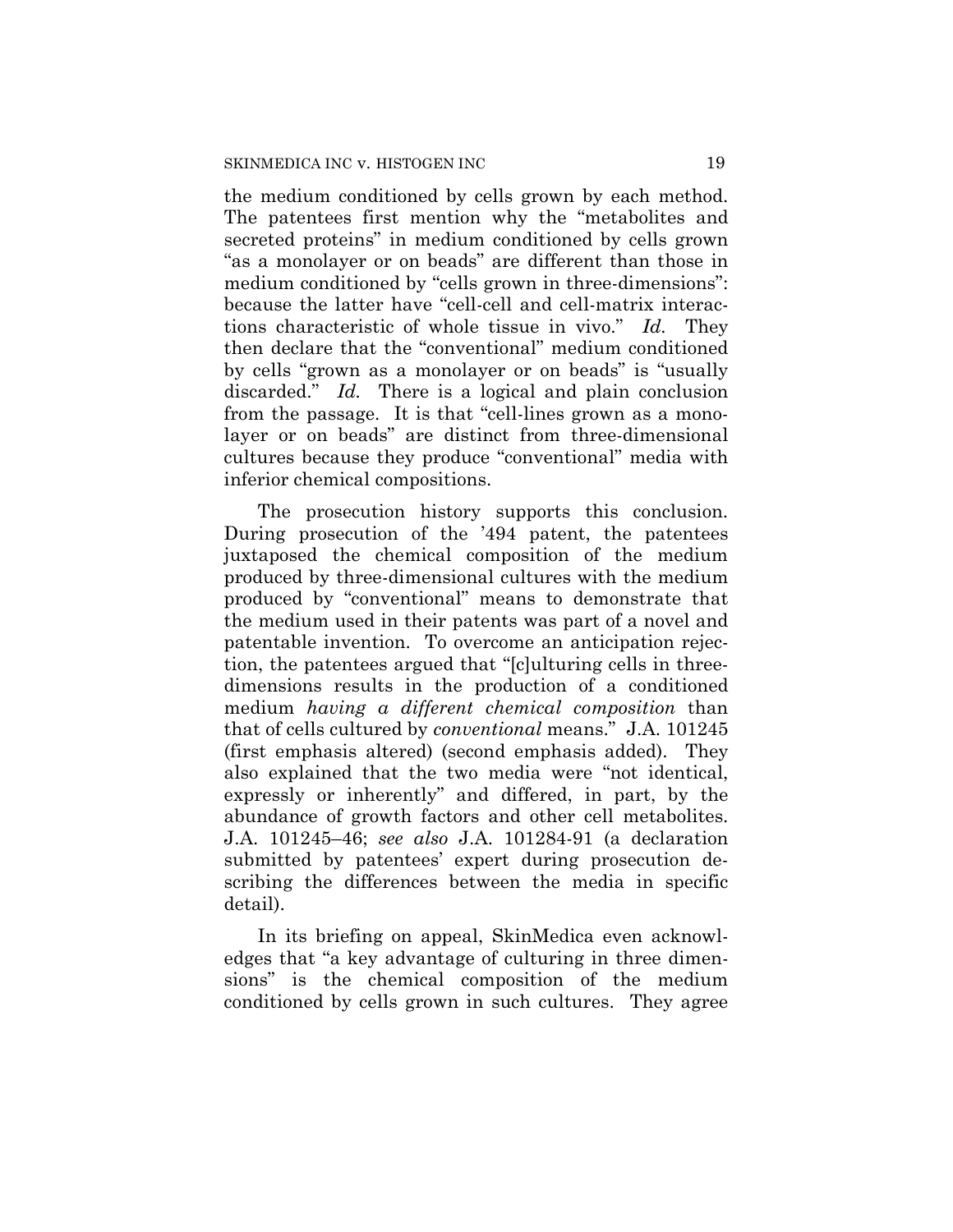with the district court that "cells cultured in three dimensions secrete growth factors and other proteins in [higher] ratios" and that the medium conditioned by them are accordingly "superior." Appellant's Br. 31 (internal quotation marks omitted).

We therefore read the second reference to beads in the written description as another clear and unmistakable statement that bead cultures are not the threedimensional cultures the inventors require in their claimed methods.8 The inventors argued during prosecution that the chemical composition of the medium produced by cells cultured in three-dimensions was a novel and patentable aspect of their invention (an argument with which SkinMedica agrees), and they clearly stated in the written description that cultures of cells grown on beads do not produce such novel and patentable results (they are "usually discarded"). Such emphasis on a particular mode of operation, especially to avoid prior art, can operate as a disclaimer of the otherwise broad scope of a claim term. *See SafeTCare Mfg., Inc. v. Tele-Made, Inc.*, 497 F.3d 1262, 1270 (Fed. Cir. 2007) (finding disclaimer when a feature was repeatedly emphasized in contradiction to another and that particular "attribute of the invention [was] important in distinguishing the invention over the prior art").

 $\overline{a}$ 

<sup>8</sup> The only reason presented by SkinMedica to read the second reference to beads differently is because they believe that "the advantages of three-dimensional culturing apply equally to bead-based three-dimensional culturing." Appellant's Br. 31. That belief, however, is premised on Dr. Salomon's opinion, Doyle, and Seldon evidence we find unpersuasive in light of the clear disclaimers in the written description. *See* discussion *infra* Section  $II(B)(2)$ .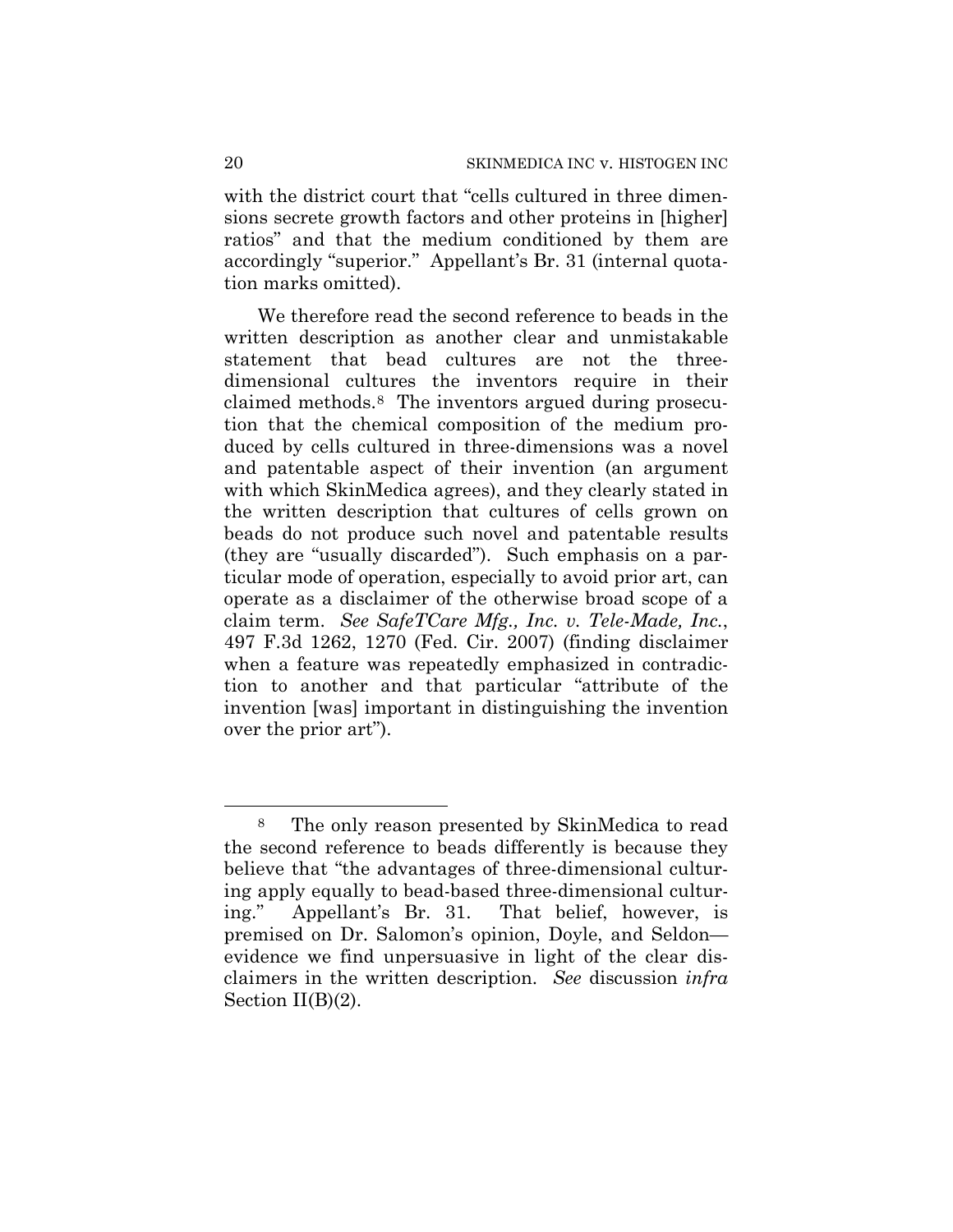## c. Beads (i.e., Two-Dimensions)

The third reference to beads made by the patentees occurs at the beginning of a section titled "Detailed Description of the Invention." It states that:

The present invention relates to novel compositions comprising any conditioned defined or undefined medium, cultured using any eukaryotic cell type or three-dimensional tissue construct and methods for using the compositions. *The cells are cultured in monolayer, beads (i.e., two-dimensions) or, preferably, in three-dimensions.*

#### '494 patent col. 7 ll. 24–29 (emphasis added).

Here, the patentees once again list cell culture methods that can be used in their invention,<sup>9</sup> and once again, clearly differentiate between cells cultured using beads and those cultured in three-dimensions. They list methods for culturing cells, include beads and threedimensions in that list, and use a disjunctive ("or") as the coordinating conjunction that reveals the relationship of the members in the list. The disjunctive "or" plainly designates that a series describes alternatives. *See Kustom Signals, Inc. v. Applied Concepts, Inc.*, 264 F.3d 1326, 1331 (Fed. Cir. 2001) (explaining that "or" designates alternatives); *see also Oxford English Dictionary* 882, vol. X (2nd ed. 1989) (defining "or" as a particle "coordinating two (or more) words, phrases, or clauses, between which there is an alternative"). In *Thorner*, we recognized that the "use of two terms as alternatives" functions as a redefintion of a term if that redefinition is "so clear that it equates to an explicit one." 669 F.3d at 1368. The pa-

 $\overline{a}$ 

<sup>&</sup>lt;sup>9</sup> The "invention" referenced by the patentees here is that which they originally envisioned, one not restricted to use of conditioned medium formed by cells cultured in three-dimensions.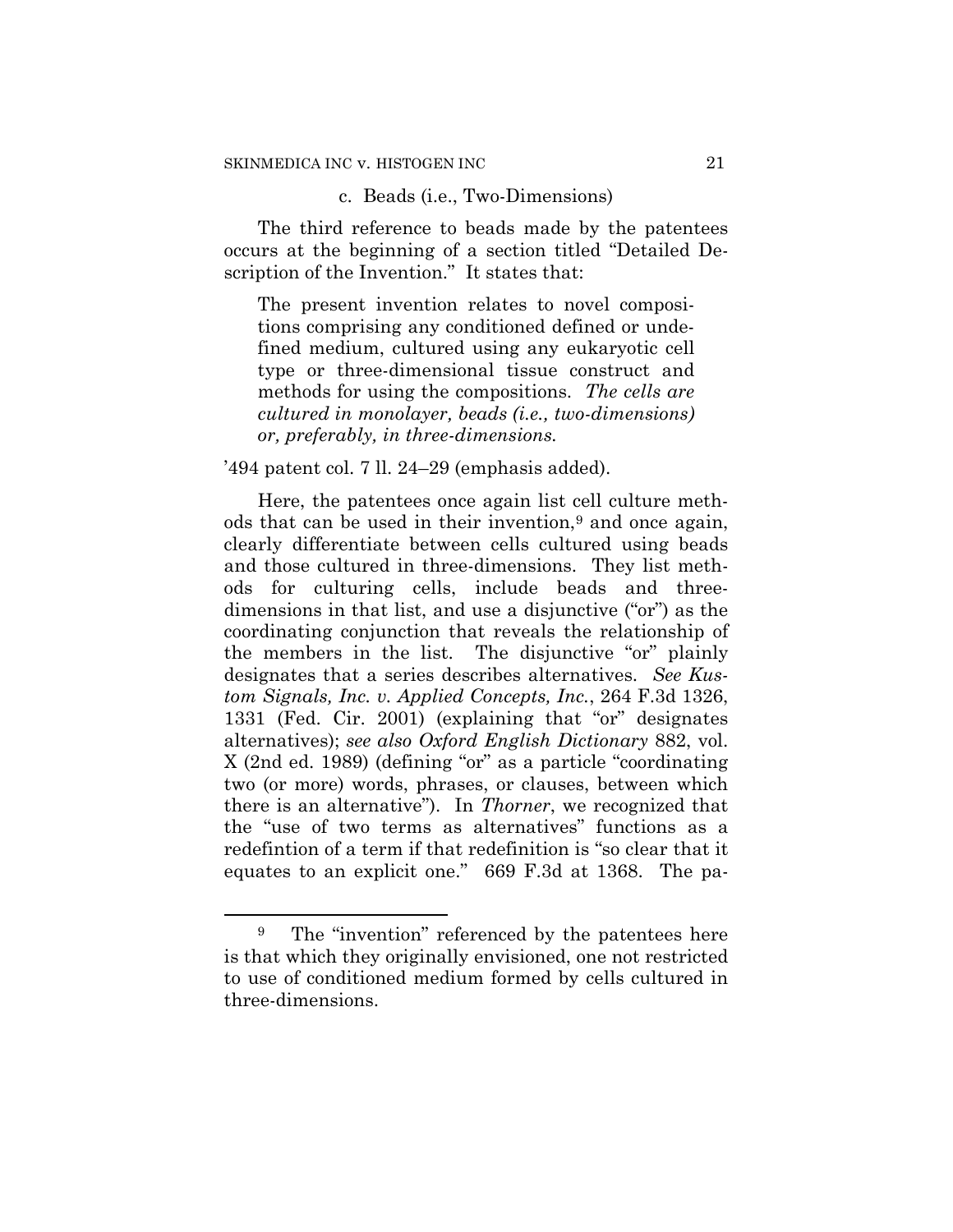tentees' distinction between bead and three-dimensional cultures is that clear. They not only repeated such a disjunctive listing of culturing methods elsewhere in the specification, but also expressly chose to define beads as culturing in "two-dimensions"—a definition that places beads in stark contrast to another method immediately following it in the list, "three-dimensions." And, unlike in their first reference to beads, the inventors here do not distinguish cells "grown" in three-dimensions from cells "grown" "on" beads; they broadly distinguish cells "cultured in" three-dimensions from cells "cultured in . . . beads."

Furthermore, we agree with the district court that the "phrase 'beads (*i.e*, two-dimensions)' explicitly define[s] beads as a two-dimensional culture method, despite that culturing cells in three-dimensions on beads was known in the art." J.A. 22. A plain reading of that phrase indicates that the patentees considered beads a form of twodimensional culturing that was not akin to the threedimensional culturing used in their invention. In a specification, a patentee's "use of '*i.e.*' signals an intent to define the word to which it refers." *Edwards Lifesciences LLC v. Cook Inc.*, 582 F.3d 1322, 1334 (Fed. Cir. 2009); *see also Abbott Labs. v. Novopharm Ltd.*, 323 F.3d 1324, 1330 (Fed. Cir. 2003) (holding that a patentee "explicitly defined" a term by using "*i.e.*" followed by an explanatory phrase). The inventors also used the phrase "*i.e.*" elsewhere in the specification (twelve other times in total) to introduce an explanation or definition of a word or phrase. *See* '494 patent col. 1 l. 7; col. 7 l. 44; col. 8 l. 65; col. 10 l. 1; col. 15 l. 16; col. 18 l. 52; col. 19 l. 20; col. 20 l. 16; col. 22 l. 40; col. 26 l. 15; col. 27 l. 36; col. 30 l. 58. Based on the plain meaning of the term "*i.e.*" and the patentees' consistent use of it throughout the specification, there is no reason to believe that the inventors did not intend for the abbreviation to signal an intent to define the word it followed when they stated "[t]he cells are cultured in . . .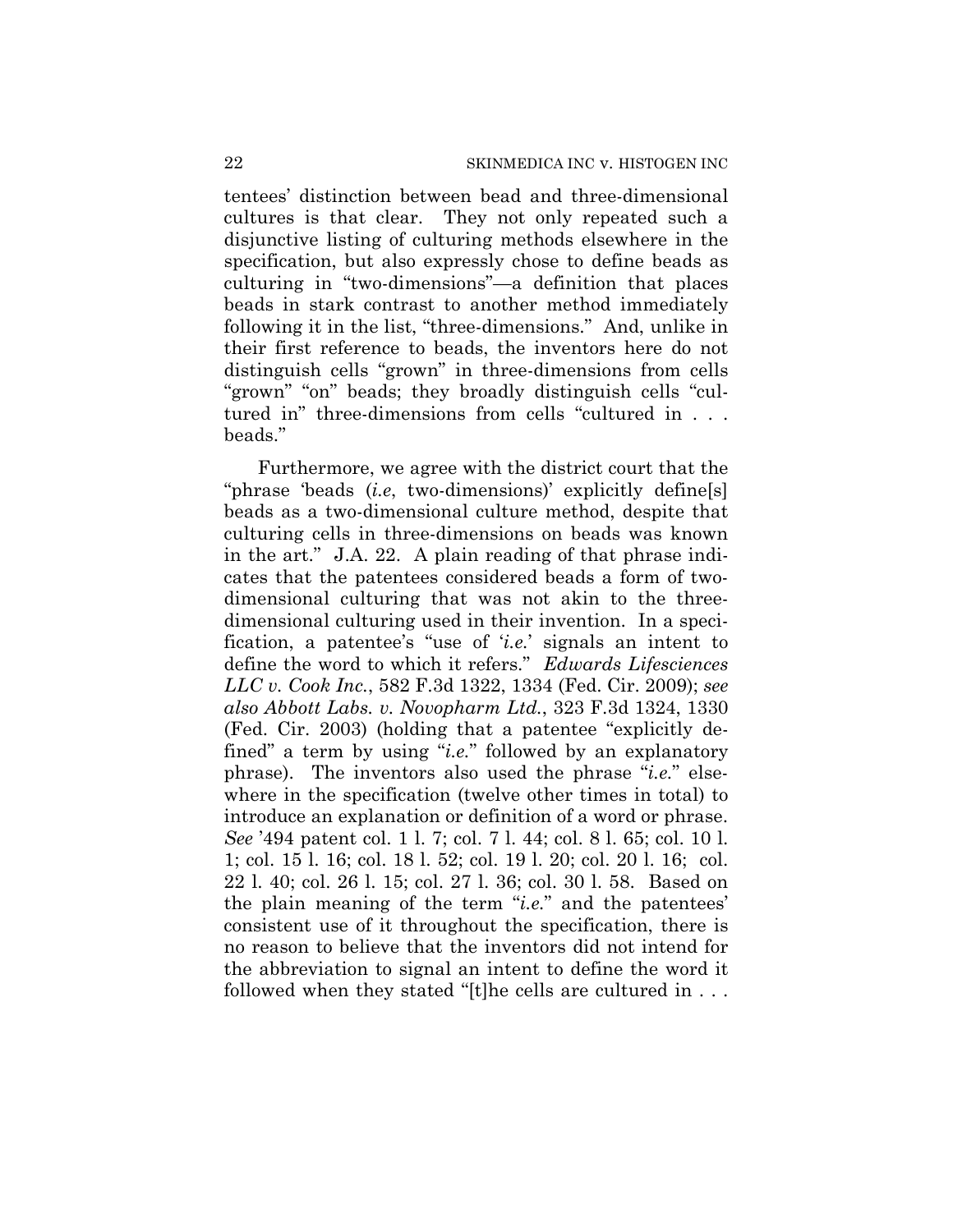beads (*i.e.*, two-dimensions) or, preferably, in threedimensions."

SkinMedica, however, argues that the inventors did not explicitly define beads as a two-dimensional culture method. It asserts that our cases indicate that the "mere use of '*i.e*.' does *not* act as an express definition or limitation" and "must be read in the context of the patent as a whole." Appellant's Br. 41. Read in context, SkinMedica believes that the phrase "beads (*i.e.*, two-dimensions)" merely represents the inventors' recognition of the ability to use beads in both two- and three-dimensional cultures. To SkinMedica, the phrase simply clarifies culturing beads in two-dimensions is different from culturing beads in three-dimensions. Any other reading, in SkinMedica's view, would be inconsistent with the ordinary meaning of three-dimensional cultures, which includes the use of beads.

We agree with SkinMedica that our reading of "beads (*i.e.*, two-dimensions)" is "inconsistent" with the ordinary meaning of three-dimensional culturing; but that result is inescapable in context of the entire specification. Read as a whole, the specification provides no distinction between culturing with beads in two- versus three-dimensions in the specification. We do not believe that the patentees used the phrase "beads (*i.e.*, two-dimensions)" to signal that beads "can" be a two-dimensional culturing method. That is a not a natural reading. The inventors go to great lengths (in over twenty-five columns of text in the specification) to explain dozens upon dozens of different ways to culture cells in three-dimensions, yet do not mention beads once in any of them. *See* '494 patent cols. 7–32. And in the only places where the inventors mention culturing with beads in the specification, they clearly distinguish such culturing from growing or culturing cells in three-dimensions. During prosecution, the patentees disclaimed medium conditioned by "conventional means" and taught in the written description that cells grown on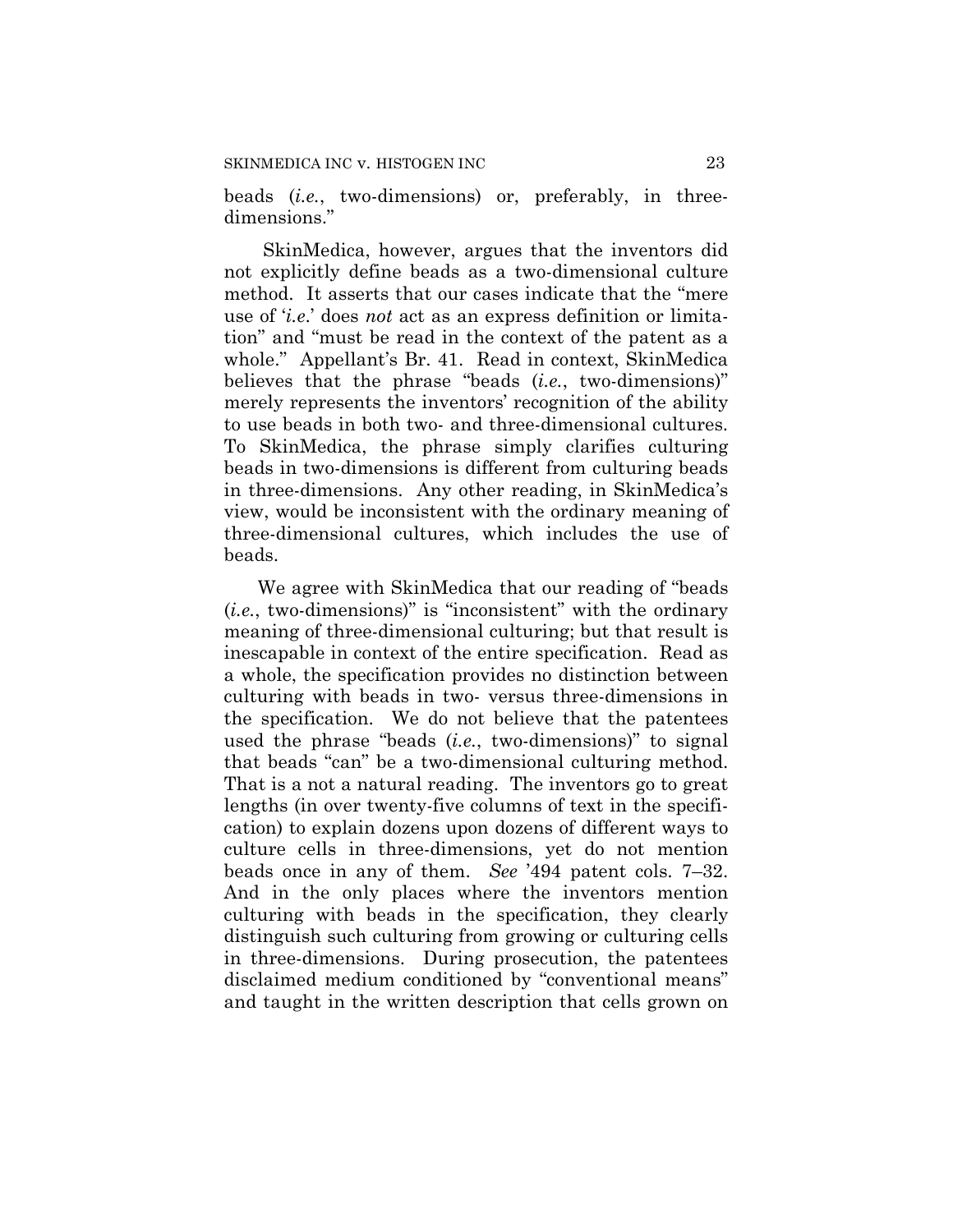beads produce such "conventional" medium. Reading "beads (*i.e.*, two-dimensions)" as definitional comports with the plain language of the specification as a whole and the inventors clearly expressed intent to differentiate the use of beads from three-dimensional culturing. While that result might be "inconsistent" with the ordinary meaning of three-dimensional culturing, it is one that the intrinsic record here plainly demonstrates to be correct.

In addition, the import we assign to the term "*i.e.*" here aligns with our case law. We have held—as discussed above—that a "specification's use of '*i.e.*' signals an intent to define the word to which it refers." *Edwards Lifesciences*, 582 F.3d at 1334. As SkinMedica correctly points out, such use of "*i.e.*" is not absolute. It identifies several cases in which we did not give "*i.e.*" its plain meaning and import. But the reasoning of those cases does not apply here.

SkinMedica first points to *Toshiba Corp. v. Imation Corp.*, 681 F.3d 1358 (Fed. Cir. 2012). In that case, which concerned DVD technology, we were unconvinced that a patentee's use of the term "*i.e.*" clearly expressed an intent to define a term and affect a prosecution history disclaimer. A patentee had responded to an office action and when describing a figure had stated: "As illustrated in FIG. 2 . . . [disc number and side] information must be provided on each side of the disc—*i.e., each recording plane*—in order for the disc side identifier 3 to serve its purpose of identifying which side is being recorded/reproduced." *Id.* at 1370 (emphasis added). We reasoned that the patentee's statement did not limit the claim term "recording plane" to a "disc side." *Id.* That was because the patentee was "merely explaining that, in the example in figure 2, a side of the disc constitutes a recording plane"—which did not mean "a recording plane is to be equated with a disc side in all instances." *Id.*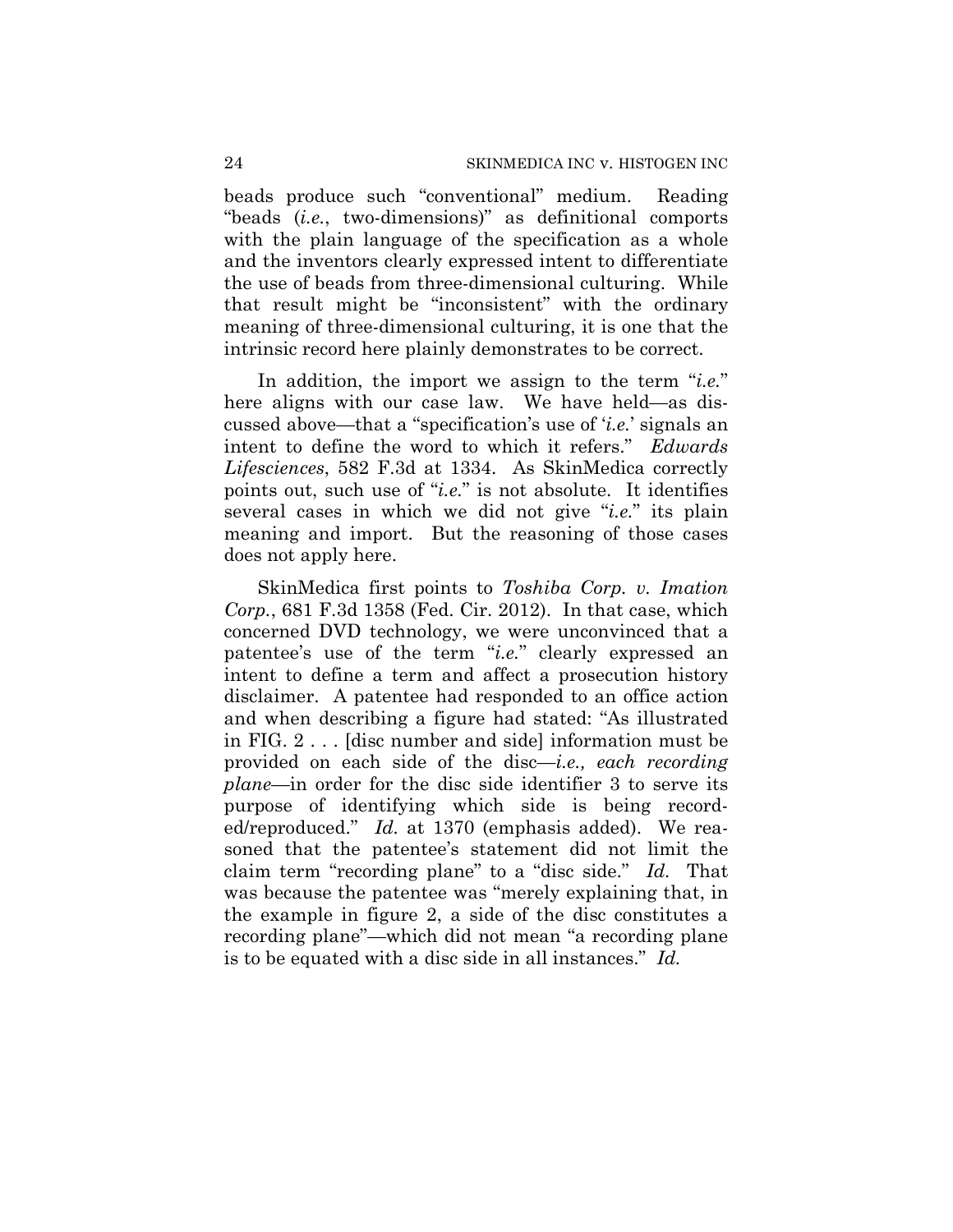In contrast, the patentees here did not use the term "*i.e.*" to discuss how an aspect of one particular embodiment of their invention depicted in a figure satisfied a claim limitation. They were providing a list of different alternative methods by which cells could be cultured, and they used the term "*i.e.*" to describe how one of those methods *did not satisfy* a claim limitation. And, unlike in *Toshiba*, the definition that follows "*i.e.*" here directly *contrasts* the term it is defining with another listed alternative (two- versus three-dimensions).

Moreover, we are not assigning definitional intent to "*i.e.*" in order to directly assign meaning to a claim term. "Two-dimensions" appears nowhere in the allowed claims. And we are not proposing that the definition of "twodimensions" (the term that follows "*i.e.*" here) be restricted to or defined as only "beads" (the word that precedes "*i.e.*"). We do the opposite: we read "beads" (the word that precedes "*i.e.*") to be defined by "two-dimensions" (the term that follows "*i.e.*"). That is a natural interpretation of "*i.e.*"

The other cases SkinMedica relies on are similarly distinguishable. In *Dealertrack, Inc. v. Huber*, we refused to read "*i.e.*" as showing intent to define because doing so would exclude multiple embodiments clearly discussed throughout the claims. 674 F.3d 1315, 1326 (Fed. Cir. 2012) ("The only way that the "*i.e.*" in this patent could be read definitionally is if it excluded from the claim scope the embodiments discussed throughout the claim where only a single funding source is selected. This is rarely, if ever, correct." (internal quotation marks omitted)). Here, the use of beads is mentioned nowhere in the claims. And in *Pfizer, Inc. v. Teva Pharmaceuticals, USA, Inc.*, we refused to limit a disputed claim term to a narrow definition introduced by "*i.e.*" in a patent specification because the specification expressly included a broader definition of the term in a different section that the "patentee clearly intended . . . to address the meaning of the same term."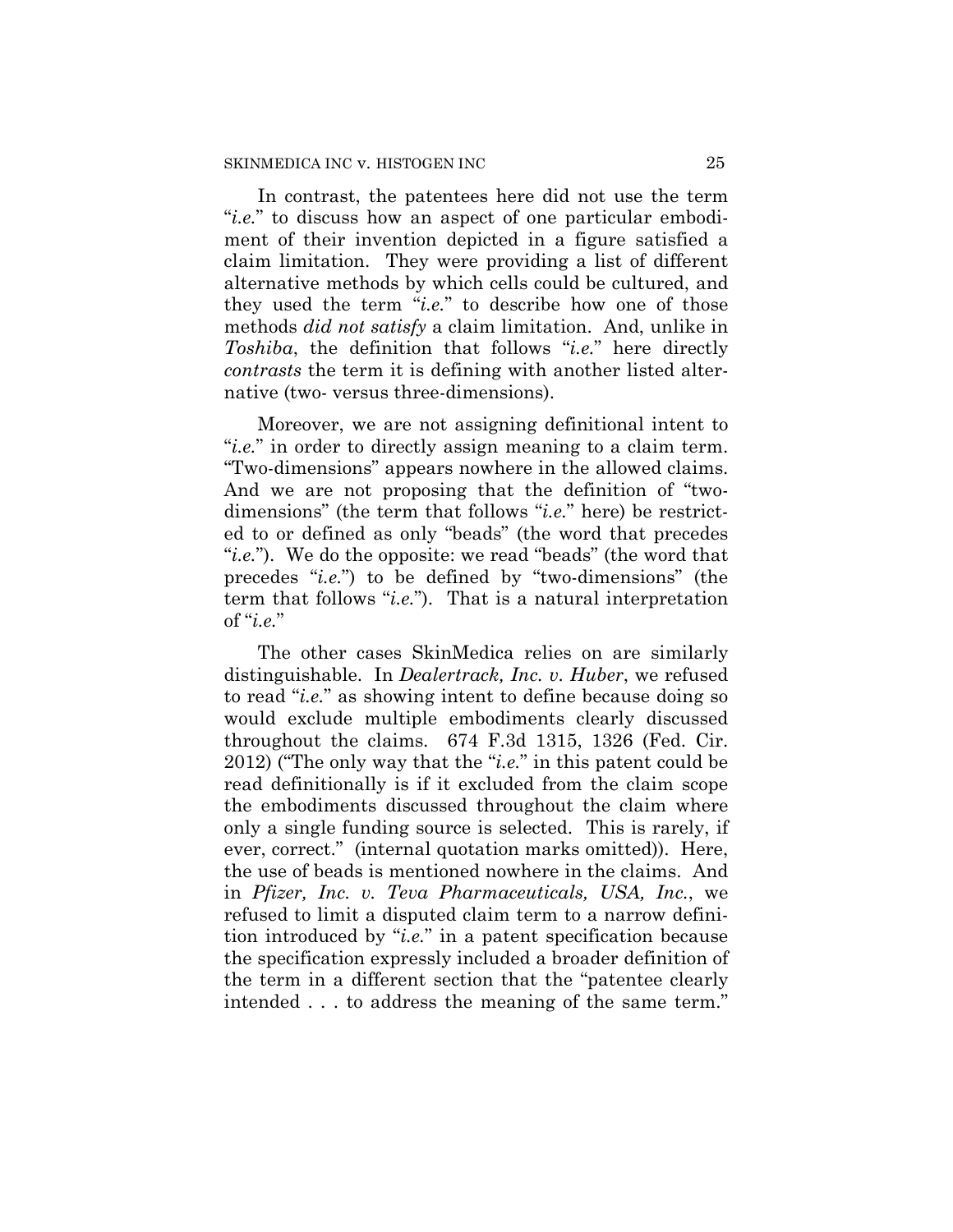429 F.3d 1364, 1373 (Fed. Cir. 2005). Here, there is no other section of the specification in which the patentees have defined "beads" as being broader than "twodimensions."

Thus, we give the term "*i.e.*" here its plain meaning that it "signals an intent to define the word to which it refers." *Edwards Lifesciences*, 582 F.3d at 1334. That reading comports with the inventors' other uses of the abbreviation in the specification and with each and every other reference to culturing with beads. We therefore conclude that the patentees expressly defined culturing in beads as a two-dimensional culturing method. Because it is defined as two-dimensional, culturing in beads cannot be the three-dimensional culturing required by the claims.

d. Cells Cultured in Beads or in Three-Dimensions

The fourth reference to beads made by the patentees occurs in the same section as the third, "Detailed Description of the Invention," but under the subheading, "The Cell Cultures." There the patentees state:

The cells may be cultured in any manner known in the art including in monolayer, beads or in three-dimensions and by any means . . . .

'494 patent col. 9 ll. 66–col. 10 l. 1.

Once again, the patentees list cell culture methods that can be used in their originally-claimed invention, and again use the disjunctive "or" to differentiate between cells cultured using beads and those cultured in threedimensions. As we concluded from such evidence previously, the use of the disjunctive in context of the entire specification and prosecution history in evidence plainly evinces an intent of the inventors to classify culturing with beads as a non-three-dimensional cell culturing method.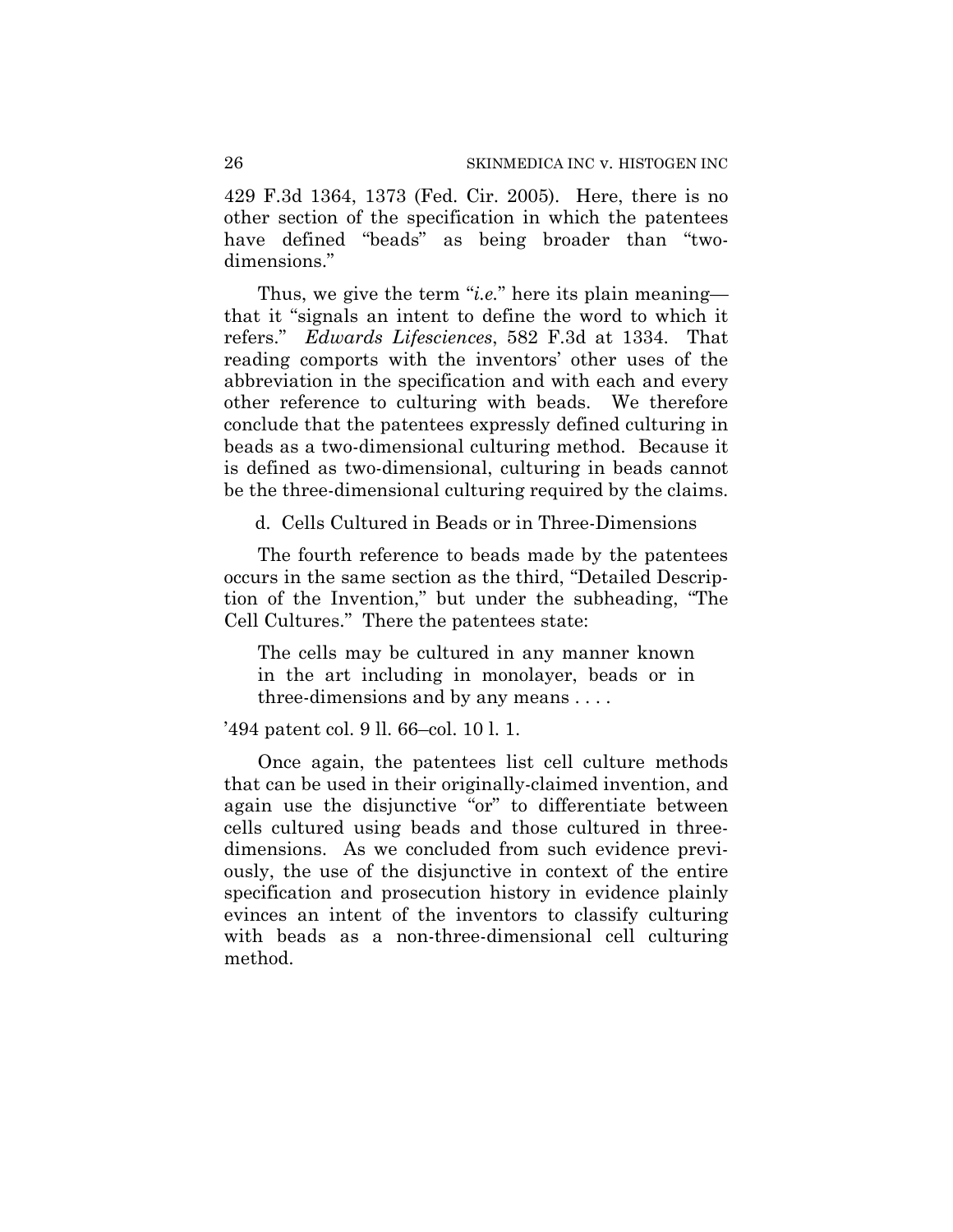#### e. Conclusion From the Intrinsic Record

In sum, although the inventors never explicitly redefined three-dimensional cultures to exclude the use of beads, their implicit disclaimer of culturing with beads here was even "so clear that it equates to an explicit one." *Thorner*, 669 F.3d at 1368. Without fail, each time the inventors referenced culturing with beads in the specification, they unambiguously distinguished that culture method from culturing in three-dimensions. Every time they included beads in a list of methods for culturing cells, the inventors indicated that bead cultures were an alternative to three-dimensional cultures (by using the disjunctive "or") or distinct from three-dimensional cultures (by using the disjunctive phrase "as opposed to"). The inventors also discussed beads in order to explain how the conditioned medium created from cells grown in threedimensions was chemically distinct and superior to the conventional conditioned medium created from cells grown on beads—a point of novelty the patentees relied upon during prosecution to avoid anticipatory prior art. And the patentees expressly defined culturing in beads as culturing cells in "two-dimensions," which excludes that method from the three-dimensional culturing required by the claims. The patentees repeated and definitive statements clearly indicate that they disclaimed the ordinary meaning of "culturing . . . cells in three-dimensions." *See, e.g.*, *Computer Docking Station Corp.*, 519 F.3d at 1374 (citing *Watts*, 232 F.3d at 882) ("[R]epeated and definitive remarks in the written description could restrict a claim limitation to a particular structure."); *Innova/Pure Water, Inc. v. Safari Water Filtration Sys., Inc.*, 381 F.3d 1111, 1117 (Fed. Cir. 2004) ("All that is required is that the patent applicant set out the different meaning in the specification in a manner sufficient to give one of ordinary skill in the art notice of the change from ordinary meaning. Because the inquiry into the meaning of claim terms is an objective one, a patentee who notifies the public that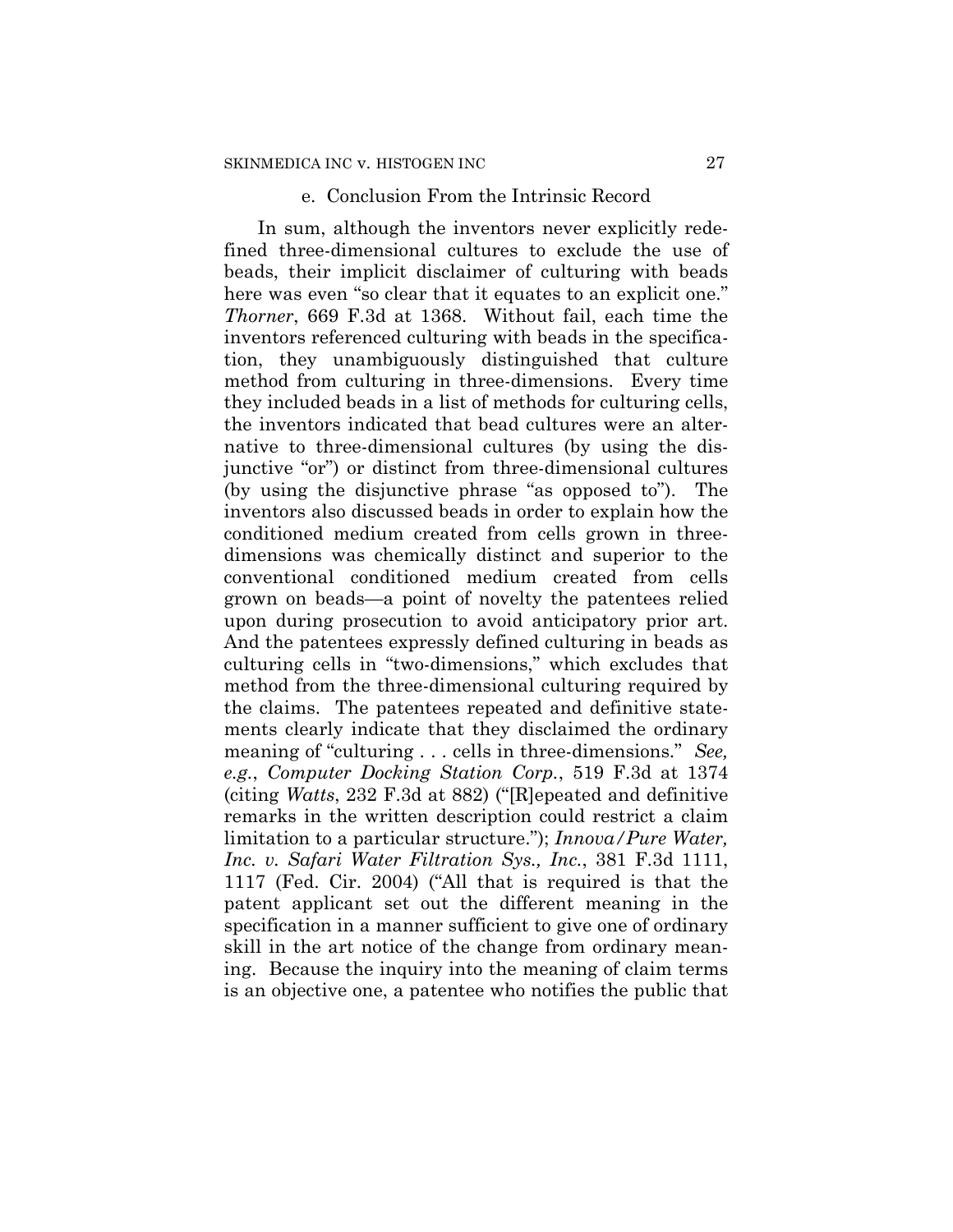claim terms are to be limited beyond their ordinary meaning to one of skill in the art will be bound by that notification, even where it may have been unintended."); *In re Paulsen*, 30 F.3d 1475, 1480 (Fed. Cir. 1994) ("Where an inventor chooses to be his own lexicographer and to give terms uncommon meanings, he must set out his uncommon definition in some manner within the patent disclosure so as to give one of ordinary skill in the art notice of the change." (internal quotation marks omitted)); *see also Philips*, 415 F.3d at 1312 ("reaffirm[ing] the "basic principles of claim construction outlined" in several cases, including *Innova/Pure Water*).

Our holding comports with our cases in which we have found similar implicit disclaimers. For example, in *Bell Atlantic*, a patent holder argued for a plain meaning of the word "mode," which would "encompass[] different methods of altering . . . transmission *rates*." 262 F.3d at 1269 (emphasis added). We held, however, that the patentees redefined the broad term "mode" and excluded "rates" by "implication." *Id.* at 1273. Even though the patentees did not provide an "explicit definition[]" of "mode" that excluded "rates," we explained that they used "the claim term 'throughout the entire patent specification, in a manner consistent with only a single meaning,' one that was a 'different and distinct concept[]' than 'rate.'" *Id.* at 1271 (quoting *SciMed*, 242 F.3d at 1344 and *Vitronics*, 90 F.3d at 1582). As we found, the patentees had consistently described transmission "mode" and transmission "rate" as possessing different characteristics and had distinguished between them repeatedly by explaining that either transmission "rate *or* mode" could be independently altered. *Id.* at 1271–73. Thus, because there was no "[v]aried use of [the] disputed term," we held that the repeated explicit differentiation between the terms constituted a disclaimer. *Id.* at 1273 (quoting and distinguishing *Johnson Worldwide Assocs. v. Zebco Corp.,*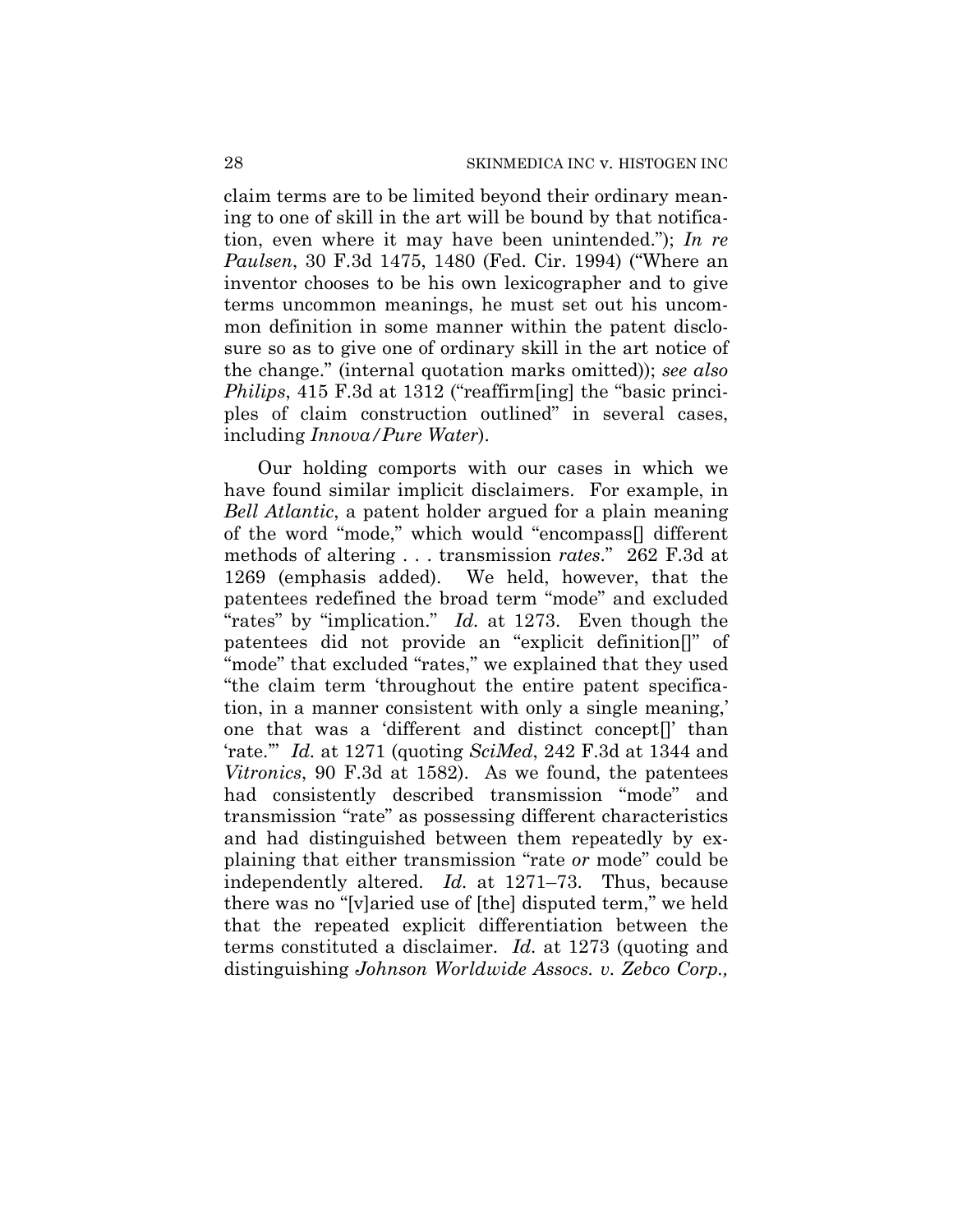175 F.3d 985, 992 (Fed. Cir. 1999)) (internal quotation marks omitted).

As in *Bell Atlantic*, the patentees in this case have, without express redefinition, disclaimed a potential embodiment from the ordinary scope of a claim term through clear, repeated, and consistent statements in the specification that describe how culturing with beads is different and distinct from culturing in three-dimensions. Like the *Bell Atlantic* inventors, the patentees here repeatedly used the disjunctive "or" in the specification to carve out a disclaimed embodiment ("beads") from the ordinary meaning of a broad term ("culturing in threedimensions"). And like the *Bell Atlantic* inventors, they also describe how the characteristics of the disclaimed embodiment were different from those of the claimed feature (that culturing on beads produces chemically different and inferior conditioned medium).

Furthermore, the patentees here have done even more than the inventors in *Bell Atlantic* to distinguish their disclaimed embodiment from the ordinary scope of a claim term. In addition to the disjunctive "or," they used the unambiguous disjunctive phrase "as opposed to" when differentiating between bead and three-dimensional cultures. They also expressly defined culturing with beads as culturing cells in "two-dimensions"—a definition that plainly excludes culturing with beads from threedimensional cultures.

Thus, the patentees here have affected an even clearer implicit redefinition of a term than the inventors in *Bell Atlantic*. We stated in *Thorner* that an "'implied redefinition must be so clear that it equates to an explicit one." 669 F.3d at 1368. The implicit redefinition here satisfies even that hurdle. We are left with "no question that the . . . patent specification uses the terms ["culturing with beads"] and ["culturing in three dimensions"] to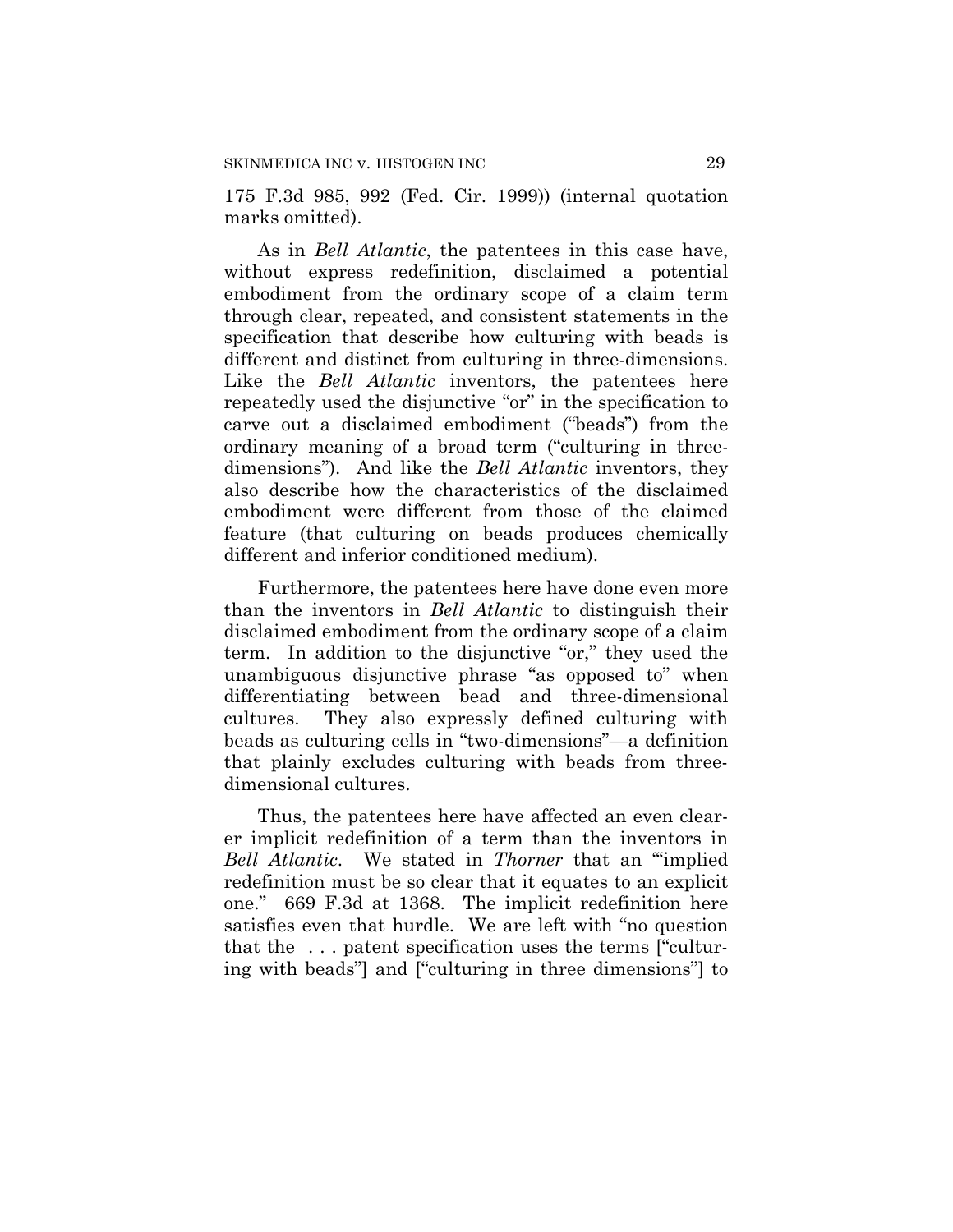refer to two different and distinct concepts." *Bell Atlantic*, 262 F.3d at 1272.

We also reached a similar result in *SafeTCare*. 497 F.3d 1262. In that case, we held that an inventor of an adjustable hospital bed disclaimed the full scope of the phrase, "pushing force on said plurality of *deck sections*." 497 F.3d at 1270 (emphasis added). The patent holder had argued for a broad construction to cover any bed that adjusted through a directional force applied to a "deck section." *Id.* at 1268-69. However, because the patentee "repeatedly emphasize[d]" in the written description that "the patented invention applies a pushing force . . . against a *lift dog* [a support member]," *not the deck section*, we limited the scope of the asserted claim to a pulling force exerted on a *lift dog*. *Id.* at 1270 (emphasis added). We felt additional comfort in reaching that result because the patentee had distinguished "conventional" adjustable bed frames in the written description by explaining: "[E]ach of the shafts . . . of bed lift motors [in the invention  $\ldots$  apply pushing forces against their respective lift dogs . . . . This is *in contrast to conventional* bed frames in which lift motors exert a pulling force against the frame." *Id.* (emphasis added).

Like the *SafeTCare* inventors, the inventors here affected a disclaimer by repeatedly emphasizing in the written description that culturing with beads is a method of culturing distinct from three-dimensional culturing—a point we have discussed extensively above. As we were in *SafeTCare*, we are reassured here of that disclaimer because the inventors distinguished their invention over the prior art by clearly differentiating between the medium produced by culturing with conventional means and the medium produced by culturing in three-dimensions. They did that not only in the specification—as the patentees in *SafeTCare* did—but also during prosecution to overcome anticipation and obviousness rejections.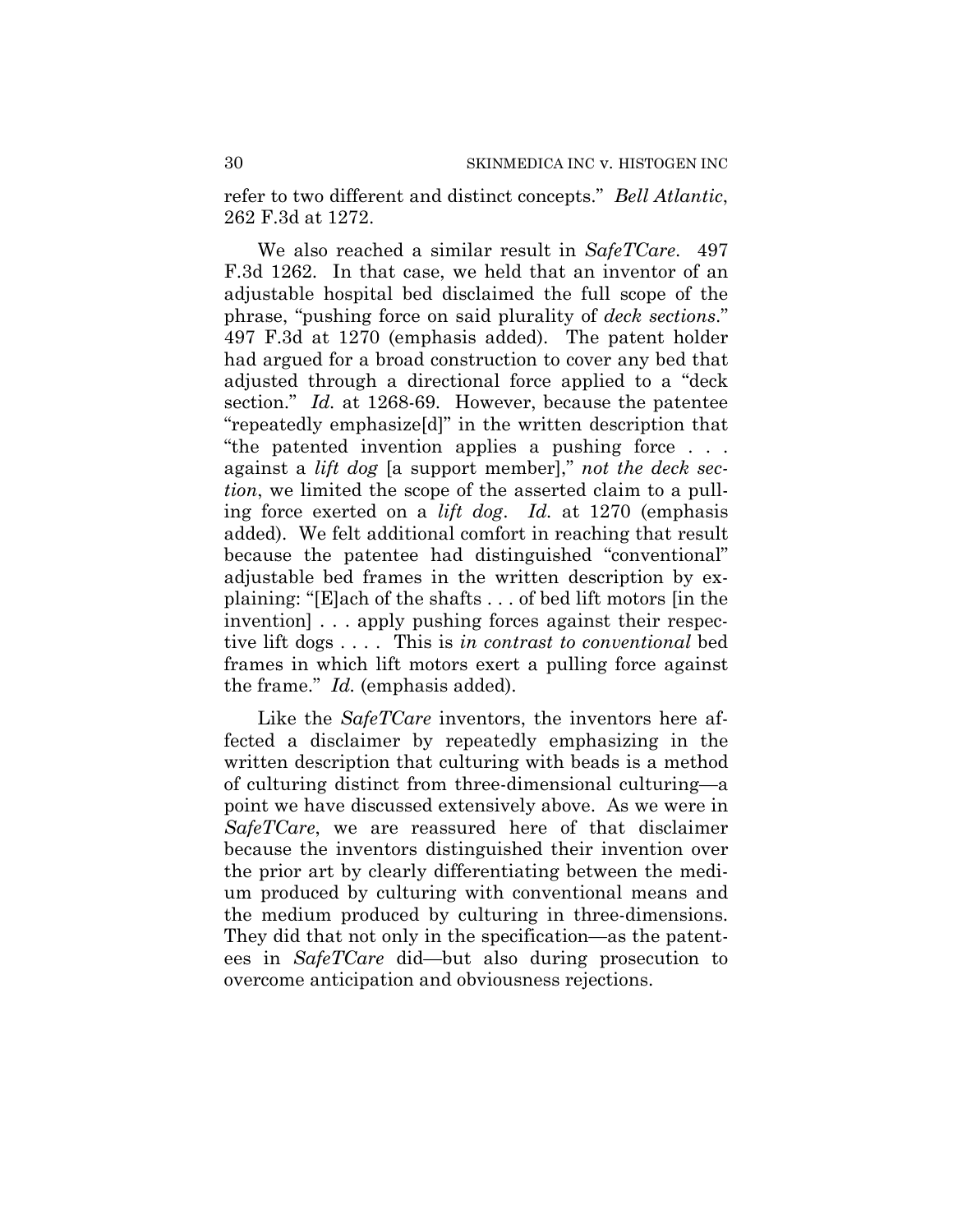It is therefore clear from the intrinsic record that, although the inventors never explicitly redefined "culturing . . . cells in three-dimensions" to exclude the use beads, they affected a clear implicit disclaimer of culturing with beads from the scope of their claimed invention.

## 2. Further Arguments Raised by SkinMedica

SkinMedica asserts four additional reasons not to find a disclaimer of beads. First, it asserts that the inventors "expressly defin[ed] the term 'three-dimensional framework,'" which is "used in 'culturing . . . in threedimensions," to be "broad enough to include a threedimensional structure formed using beads." Appellant's Br. 26. Second, it stresses that the specification incorporated and referenced Doyle, "which expressly discusses the use of beads to culture cells in three dimensions." Appellant's Br. 26. Third, it claims that Seldon "expressly acknowledges that three-dimensional culturing with beads provides the same inherent advantages—i.e., mimicking an in vivo environment—as other three dimensional culturing." Reply Br. 30. And, fourth, it asserts that Dr. Salomon "testified without contradiction that skilled practitioners understood that three-dimensional culturing could be performed using beads" and that "culturing using beads in three-dimensions produces the same benefits over two-dimensional culturing that the patents describe." Appellant's Br. 33. We take each argument in turn.

## a. Three-Dimensional Framework

SkinMedica's first argument, that the patentees defined "three-dimensional framework" broadly enough to encompass the use of beads, is straightforward, but unhelpful. SkinMedica's argument is simple: "The inventors knew that beads could be used in three-dimensional culturing. Their definition of a three-dimensional framework broadly encompassed 'any material and/or shape.' Beads are of any material or shape. Therefore, the inven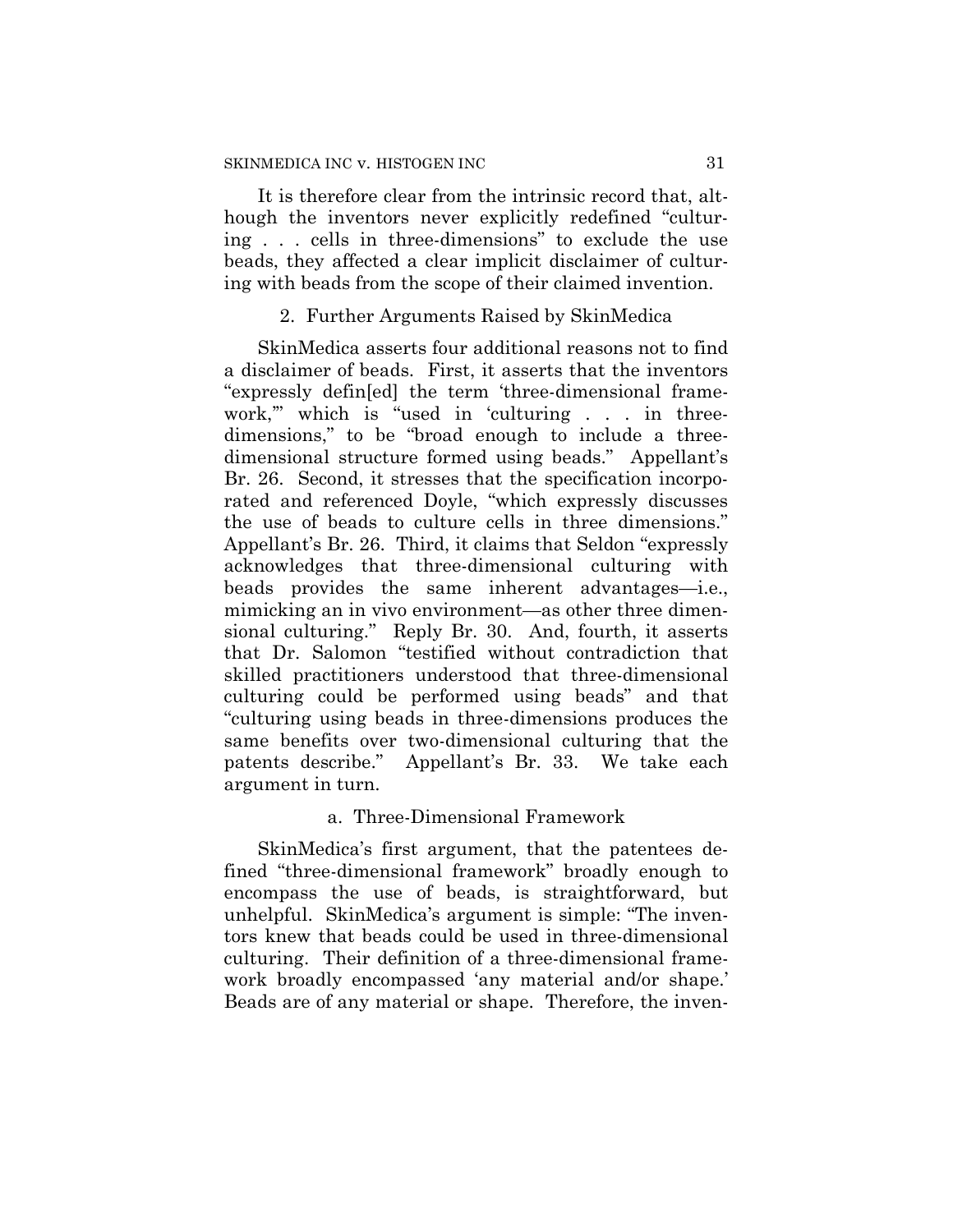tors intended that beads could be used in threedimensional culturing." *See* Appellant's Br. 25-26.

SkinMedica's theory misses the mark. It focuses on the three-dimensional framework being "any material and/or shape" and ignores that the inventors expressly restricted the definition of a "three-dimensional framework" to a "three-dimensional scaffold." The written description defines three-dimensional framework as:

*[A] three-dimensional scaffold* composed of any material and/or shape that (a) allows cells to attach to it (or can be modified to allow cells to attach to it); and (b) allows cells to grow in more than one layer.

## '494 patent col. 6 ll. 43–47 (emphasis added).

Beads obviously are "any material and/or shape," but that does not mean that they are also a "threedimensional scaffold." Without explaining how beads are a "three-dimensional scaffold," SkinMedica's reliance on the definition of "three-dimensional framework" is incomplete. If we were to simply ignore the scaffold restriction, any structure of any material and/or shape that allows for cell attachment and for cell growth in more than one layer would be swept into the definition. That could not have been the inventors' understanding. For example, the patentees discuss in the written description that some "monolayer cultures . . . could grow to more than ten cells deep." *Id.* at col. 2 ll. 40–41. Without the scaffold restriction, the structure used to grow those types of monolayer cultures would meet the definition of a threedimensional framework (cells attach and grow in more than one layer). *See id.* at col. 2 ll. 37–42. According to SkinMedica's theory, those cultures would therefore be three-dimensional. But no one contends that a monolayer culture should qualify as three-dimensional.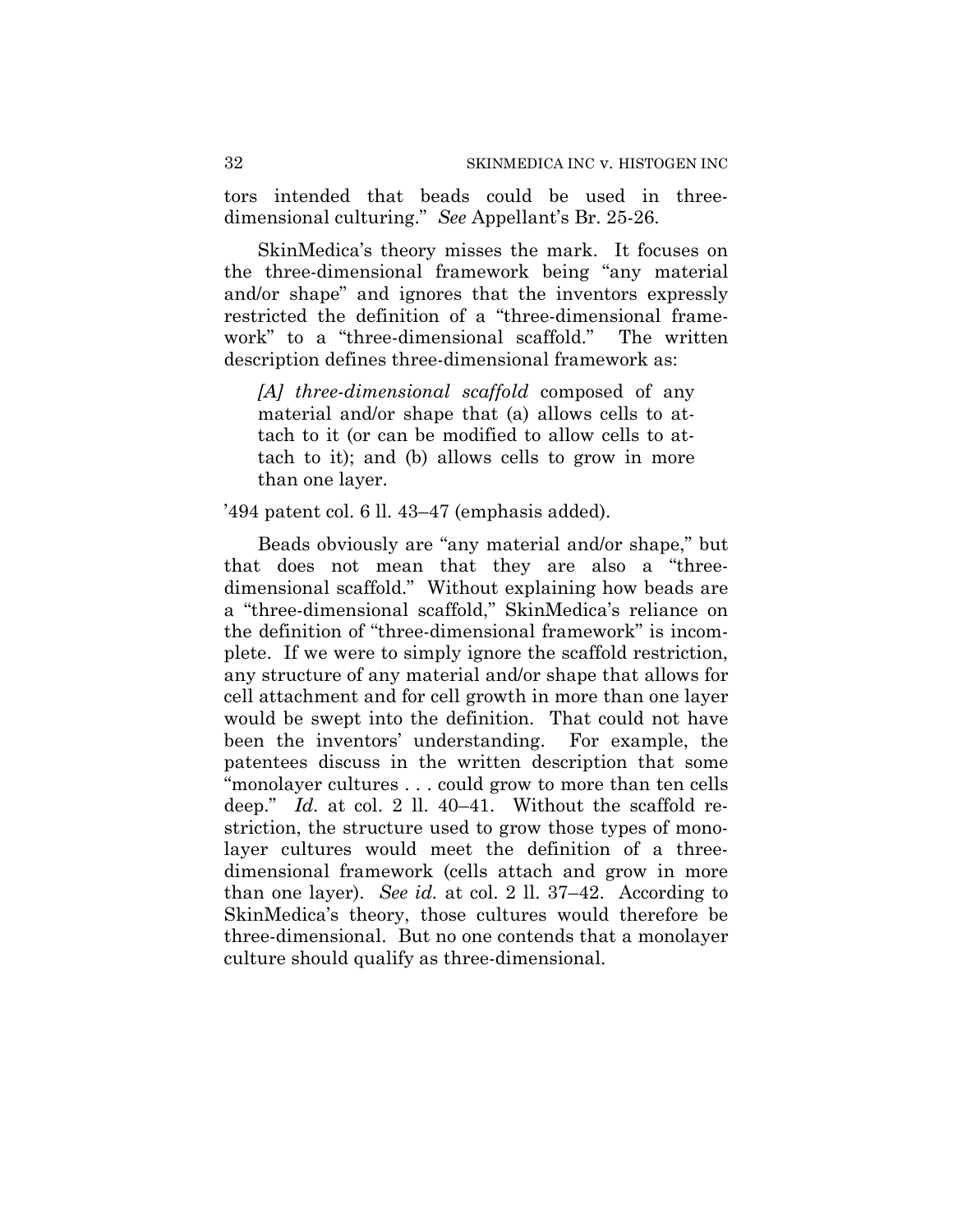Because it is unclear how beads could be a threedimensional scaffold, we are unconvinced by SkinMedica's argument that the inventors broadly defined "threedimensional framework" to indicate their intent to include culturing with beads as a three-dimensional culturing method.

#### b. Doyle

According to SkinMedica, the inventors also could not have disclaimed the use of beads because they stated in the written description that "cells may be cultured in *any* manner known in the art" and incorporated Doyle into the specification,<sup>10</sup> which "expressly discusses the use of beads to culture cells in three dimensions." Appellant's Br. 26–30. In other words, according to SkinMedica, the inventors stated that any three-dimensional culturing method would work with their invention and listed culturing with beads as such a three-dimensional culturing method by incorporating Doyle. That argument fails for several reasons.

First, SkinMedica reads the phrase "cells may be cultured in any manner known in the art" out of context. The sentence from which SkinMedica plucked that phrase states that "[t]he cells may be cultured in any manner known in the art including in monolayer, beads or in three-dimensions and by any means." '494 patent col. 9 ll. 66–col. 10 l. 2. That statement described the scope of the invention covered by the original proposed claims, which were written to include *any* culture method. Those claims were rejected. The patentees restricted them to a single method of culturing—three-dimensional culturing—in order to avoid prior art. Therefore, while the *original proposed invention* could have used cells cultured in *any*

 $\overline{a}$ 

<sup>10</sup> The patentees stated in the written description that Doyle was "incorporated by reference . . . in [its] entirety." '494 patent col. 7 ll. 51-52.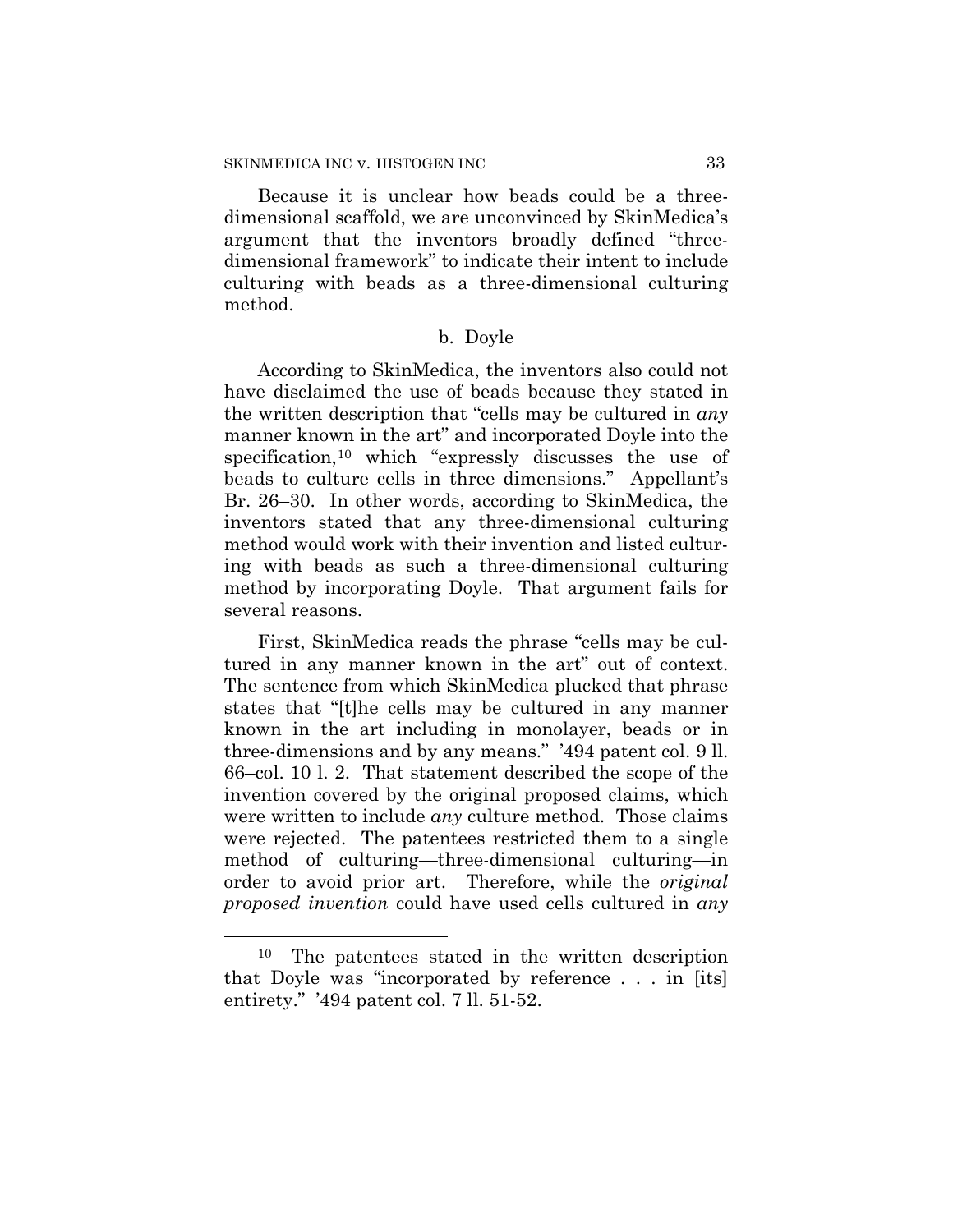manner known in the art, the *claimed invention* is limited to cells cultured *only in three-dimensions*. Accordingly, it is impossible to know whether any discussion of beads in Doyle was intended to be an example of the culturing methods covered by the broad original claims (which covered two- and three-dimensional cultures) or the narrow final claims (which was restricted to threedimensional cultures).

Second, Doyle does not "expressly discuss[] the use of beads to culture cells in *three dimensions*," as claimed by SkinMedica. Appellant's Br. 26 (emphasis added). SkinMedica identifies one paragraph in that voluminous reference to support its assertion.

A common occurrence in microcarrier culture is the formation of large microcarrier aggregates in which the microcarriers are joined by cellular bridges. Microcarrier aggregates made up of as many as 10 or more microcarriers are not uncommon. Microcarrier bridging occurs mainly during the growth phase of the culture, with little additional bridging occurring after cell growth has ceased (Borys & Papoutsakis 1992). This study also showed that there is an inverse relationship between the rate of microcarrier bridging and agitation intensity. Thus, it may be of interest to operate at higher agitation intensities during the growth phase of the culture to minimize microcarrier aggregation, and to slow down the agitation as cell growth slows to minimize cell detachment during the later stages of the culture. In certain cases, such as to promote bead-to-bead transfer of cells to bare microcarriers, low agitation rates would be desirable during the culture growth phase.

J.A. 100974. Nowhere does that portion of Doyle "expressly discuss" culturing with beads in "*three dimen-*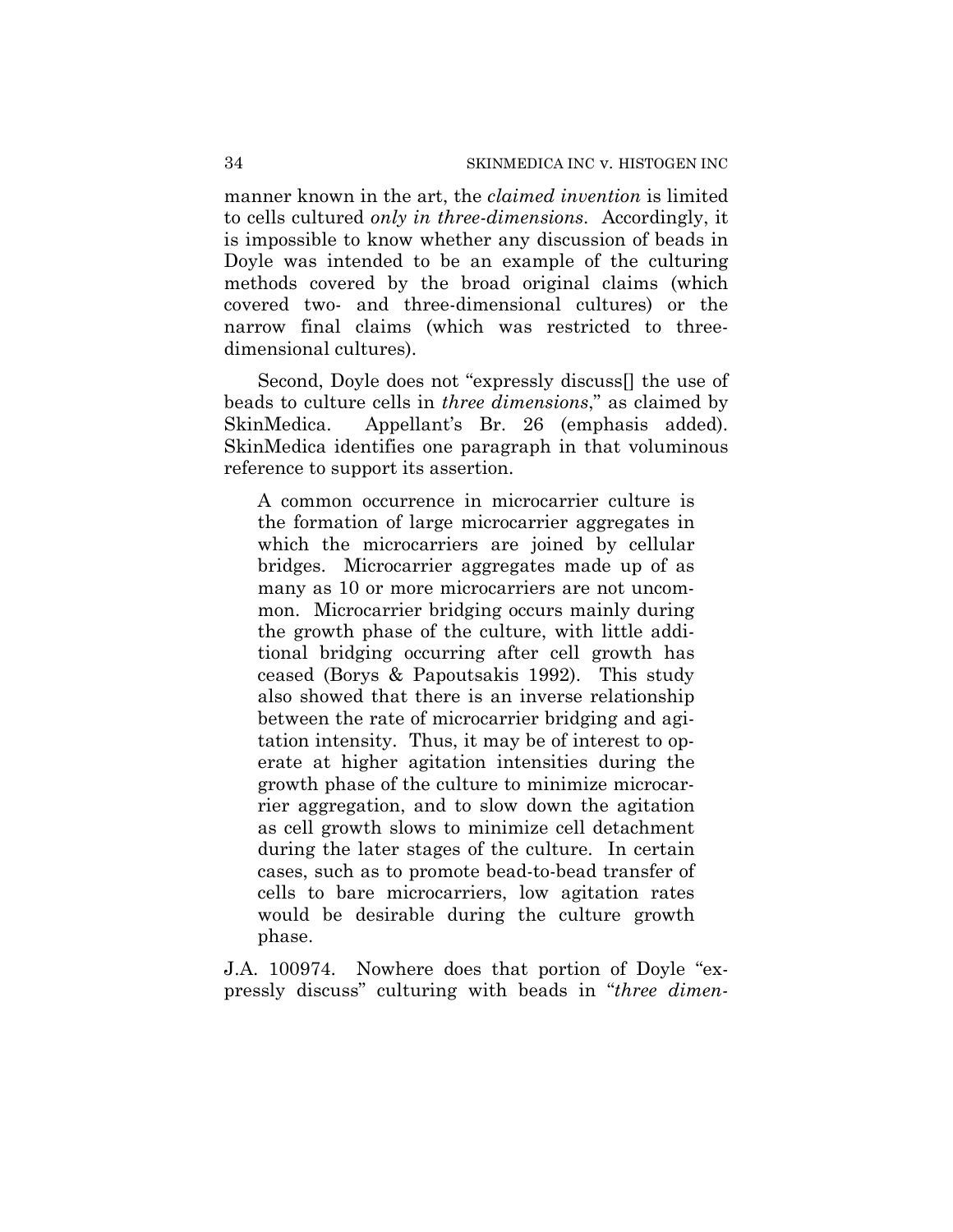*sions*." The phrase "three dimensions" does not even appear in the passage.11

Third, even if we assume that the passage from Doyle discusses what one of ordinary skill in the art might understand to be three-dimensional culturing with beads, the inventors' general citation of Doyle does not indicate any reliance on that particular passage to define "culturing in three-dimensions" and to abandon the otherwise clear disclaimer of beads in the specification. When discussing cell culture methods, the patentees make the following reference to Doyle:

The cells may be cultured in any manner known in the art including in monolayer, beads or in three-dimensions and by any means . . . . Methods of cell and tissue culturing are well known in the art, and are described, for example, in [Doyle], supra; Freshney (1987), Culture of Animal Cells: A Manual of Basic Techniques, infra.

'494 patent col. 10 ll. 2–6.

 $\overline{a}$ 

It is clear from that passage that the inventors did not refer to Doyle in order to define what they meant by "three-dimensional culturing" in their patent. They did not indicate their reference to Doyle was for that purpose; nor did they even refer with any detailed particularity to the passages in Doyle that, according to SkinMedica, may

<sup>11</sup> Histogen's counsel stated at oral argument that Doyle does, in fact, reference culturing cells in threedimensions. He asserted, however, that the reference is in the index and points readers to sections of the book that do *not* discuss culturing cells with beads. Oral Argument *available at* http://www.cafc.uscourts.gov/oralargument-recordings/2012-1560/all 28:51-29:08. But the index of Doyle is not in the record. We therefore give no weight to counsel's statements.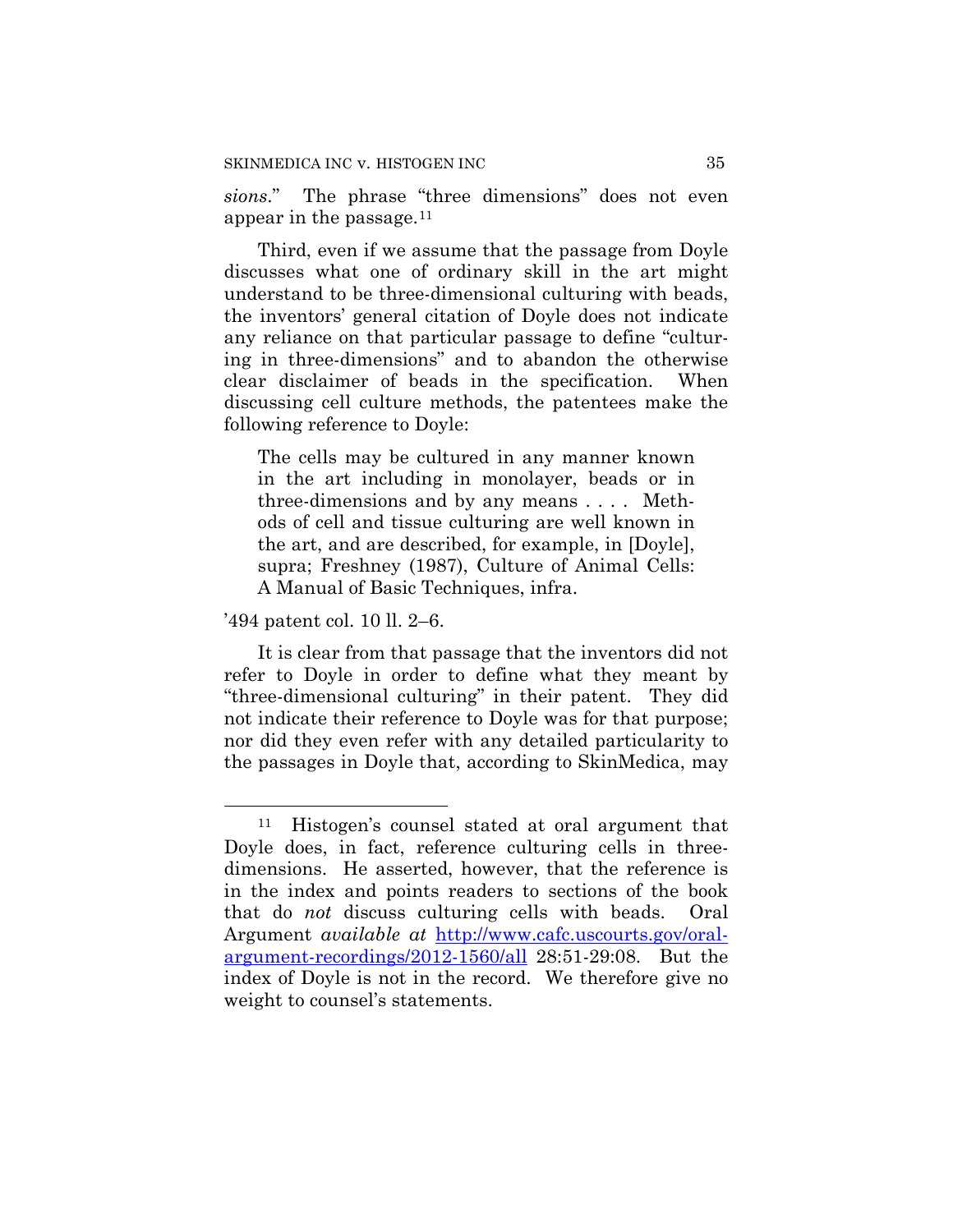have discussed three-dimensional culturing with beads. When the inventors wanted to use Doyle to explain the potential scope of terms they used, they did so specifically. *See* '494 patent col. 20 ll. 21–26 ("[I]t may be necessary to further process the resulting supernatant. Such processing may include . . . the methods described in [Doyle], *supra*, pp 29 D:0.1-29D:0.4."). But when describing cell culturing methods, the inventors generally referred to Doyle and another reference to support their assertion that many methods of cell culturing were well known in the art.12 We see no reason for such a non-specific reference to trump the clear disclaimer in the specification of culturing with beads. *See Advanced Display Sys., Inc. v. Kent State Univ.*, 212 F.3d 1272, 1282 (Fed. Cir. 2000) (discussing how a host document must "identify with detailed particularity what specific material it incorporates" to properly incorporate such material by reference).13

 $\overline{a}$ 

<sup>12</sup> That one of those methods known in the art could have been three-dimensional culturing with beads is of no import here. We assumed the patentees already knew that fact when we found a clear disclaimer in the specification.

<sup>13</sup> The district court relied on our decision in *Advanced Display Systems* to find that Doyle was not part of the intrinsic record because it was not incorporated with "detailed particularity." J.A. 22. SkinMedica argues that was error. Appellant's Br. 27-30.

It is unnecessary for us to decide whether Doyle was incorporated into the specification with adequate particularity to become part of the intrinsic record. We conclude that the inventors' reference to Doyle does not avoid a clear disclaimer of beads because it was not relied on by the inventors for an explicit or implicit definition of "culturing in three-dimensions" that included beads. The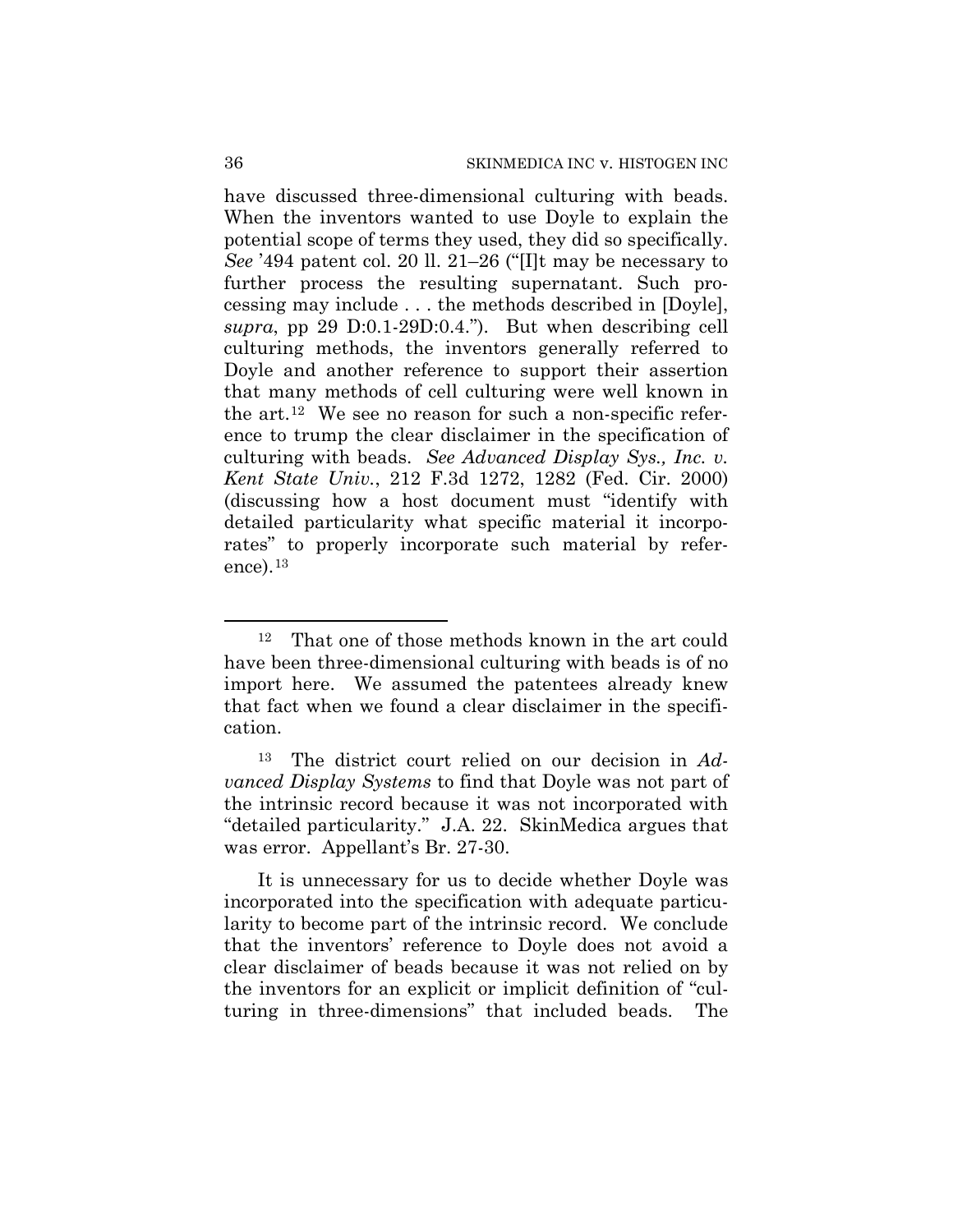Therefore, because Doyle does not define culturing with beads as "three-dimensional" and the inventors did not refer to Doyle for the purpose of defining what they meant by three-dimensional culturing, it does not inform our analysis in this case.

## c. Seldon

SkinMedica argues that Seldon, an international patent application listed on the face of only the '746 patent, "expressly acknowledges that three-dimensional culturing with beads provides the same inherent advantages—i.e., mimicking an in vivo environment—as other threedimensional culturing." Reply Br. 30. Specifically, SkinMedica asserts Seldon teaches that:

Cells cultured in three dimensions using beads (i.e., cells that "formed attachments to both the bead surface and other cells" and "grew as bridges between . . . beads")—as opposed to "cells attached as monolayers" on "the bead's surface"—"were more reminiscent of that expected *in vivo*."

Reply Br. 30 (quoting Seldon).

 $\overline{a}$ 

At oral argument though, Histogen contended that SkinMedica's reliance on Seldon was improper because SkinMedica raised Seldon for the first time in its reply brief on appeal. Oral Argument *available at* http://www.cafc.uscourts.gov/oral-argumentrecordings/2012-1560/all 26:36-50. We agree.

*Advanced Display Systems* detailed particularity requirement may, however, be a helpful framework for determining whether a patentee has clearly intended to rely on a portion of an incorporated document to effect or avoid a disclaimer. *Cf. Helmsderfer*, 527 F.3d at 1381. (discussing how patentees must "clearly express an intent" to disclaim the ordinary meaning of the words they use in a claim).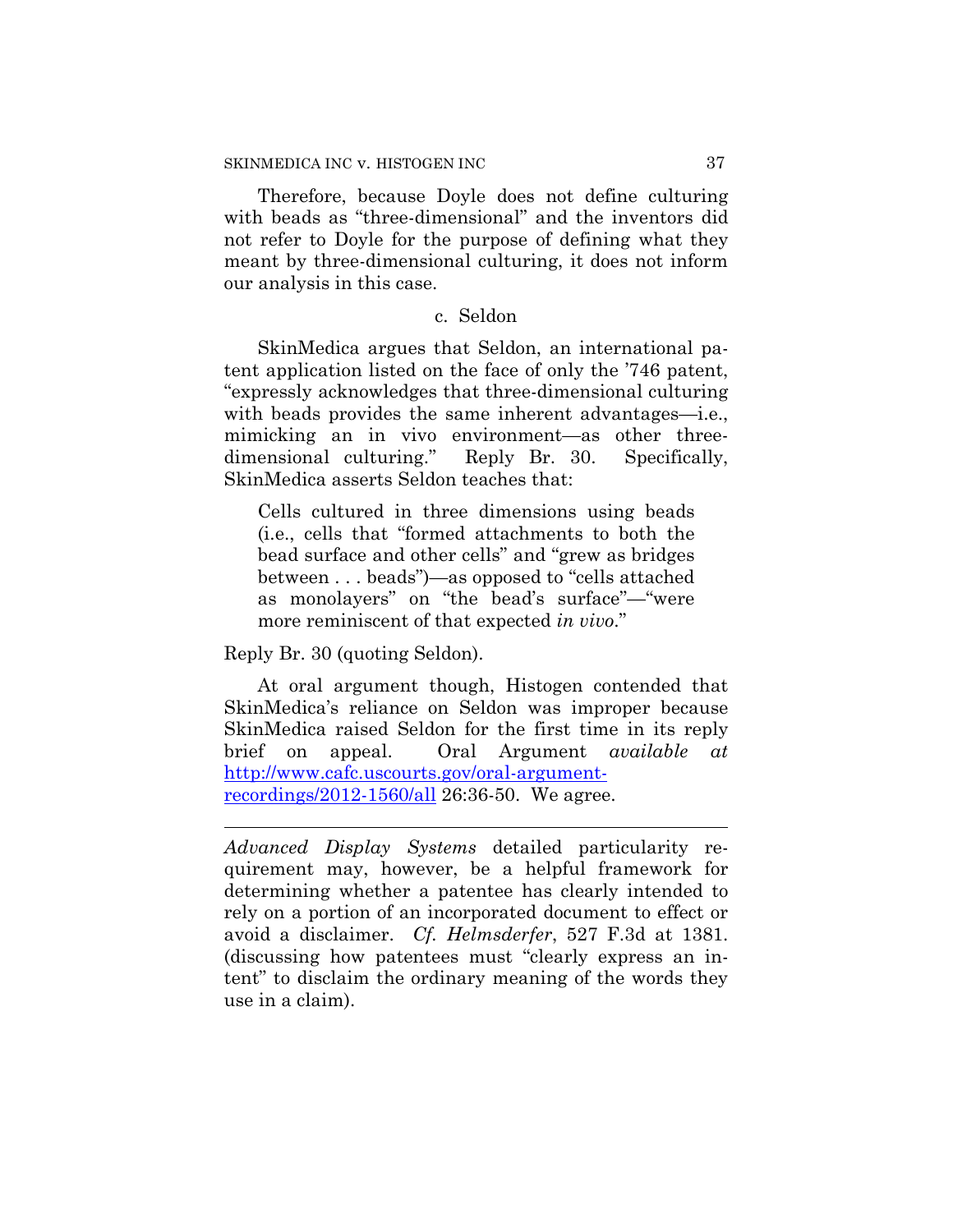Clearly, Seldon is not part of the intrinsic record we consider for claim construction. It was listed on the face of the '746 patent as a reference cited during prosecution. But Seldon is not in evidence. It is not in the record on appeal and played no part in the proceedings below. Indeed, when referring to Seldon in its reply brief, SkinMedica could only cite to a publically available copy of the reference, not the record. *See* Reply Br. 30. Thus, Seldon is, at best, extrinsic evidence belatedly cited by SkinMedica in its reply brief.

Even as extrinsic evidence, though, we decline to consider Seldon. Seldon is a technically-dense patent application. It has a fifty-one page written description and twenty-four claims directed at "hepatocytes in three dimensional support systems." Seldon at 1. SkinMedica crafts a nuanced theory about cell culturing with beads by simply quoting a few short disjointed phrases from the lengthy reference. Yet it has provided no context for those quotes or any reasoning for its conclusions past the quotes themselves. And because it waited until its reply brief on appeal to first mention Seldon, neither the district court nor Histogen have had an opportunity to fully discuss the importance of the disclosures in the reference. "[E]xtrinsic evidence can shed useful light on the relevant art" during claim construction. *Phillips*, 415 F.3d 1317. However, SkinMedica's tardiness has so shaded what light Seldon may have shed on the relevant art here that we cannot fairly consider it. We simply cannot decipher the import of the reference without adequate context. SkinMedica has waived its ability to rely on the reference for claim construction purposes on appeal. *See Conoco Inc. v. Energy & Envtl. Int'l, L.C.,* 460 F.3d 1349, 1358-59 (Fed. Cir. 2006) ("[A] party may not introduce new claim construction arguments on appeal or alter the scope of the claim construction positions it took below."); *Harris Corp. v. Ericsson Inc.*, 417 F.3d 1241, 1251 (Fed. Cir. 2005) ("An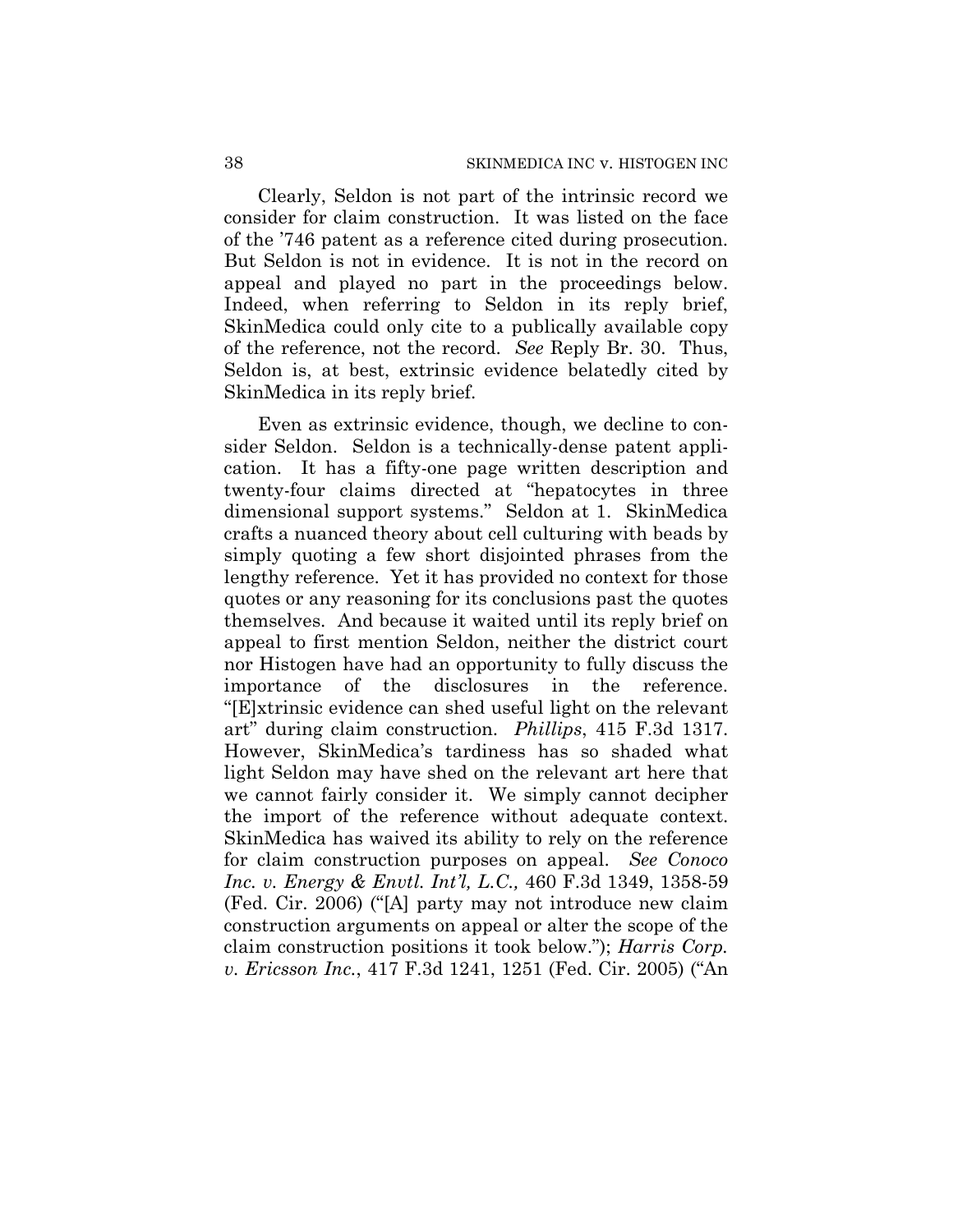appellate court retains case-by-case discretion over whether to apply waiver.").

#### d. Dr. Salomon's Testimony

The district court afforded Dr. Salomon's testimony "no weight" after finding that it was "inconsistent with the intrinsic patent record." J.A. 23 n.5. SkinMedica, however, believes that Dr. Salomon's testimony is relevant because of two points to which he testified "without contradiction": (1) "skilled practitioners understood that three-dimensional culturing could be performed using beads" and (2) "culturing using beads in three-dimensions produces the same benefits over two-dimensional culturing that the patents describe—*i.e.*, 'exhibit[ing] cell-to-cell and cell-matrix interaction characteristic of whole tissue in vivo.'" Appellant's Br. 33 (quoting J.A. 101615); *see also* Reply Br. 31. We agree with the district court.

The first point from Dr. Salomon's testimony highlighted by SkinMedica—that culturing with beads in three-dimensions was known in the art—simply confirms an assumption we already made during our analysis of the intrinsic record. When we determined that the inventors disclaimed culturing with beads, we assumed that culturing with beads in three-dimensions was known in the art. Dr. Salomon's validation of our assumption is irrelevant.

Dr. Salomon's discussion of the benefits of culturing with beads is equally unhelpful here because it is conclusory and incomplete. SkinMedica asserts that Dr. Salomon testified that three-dimensional bead cultures can produce the same benefits of three-dimensional culturing described by the patents. To support that assertion, it points us to a single passage from Dr. Salomon's testimony. Appellant's Br. 33–34 (arguing that Dr. Salomon's testimony is extrinsic evidence to show that "ordinary meaning applies"); *see also* Reply Br. 31.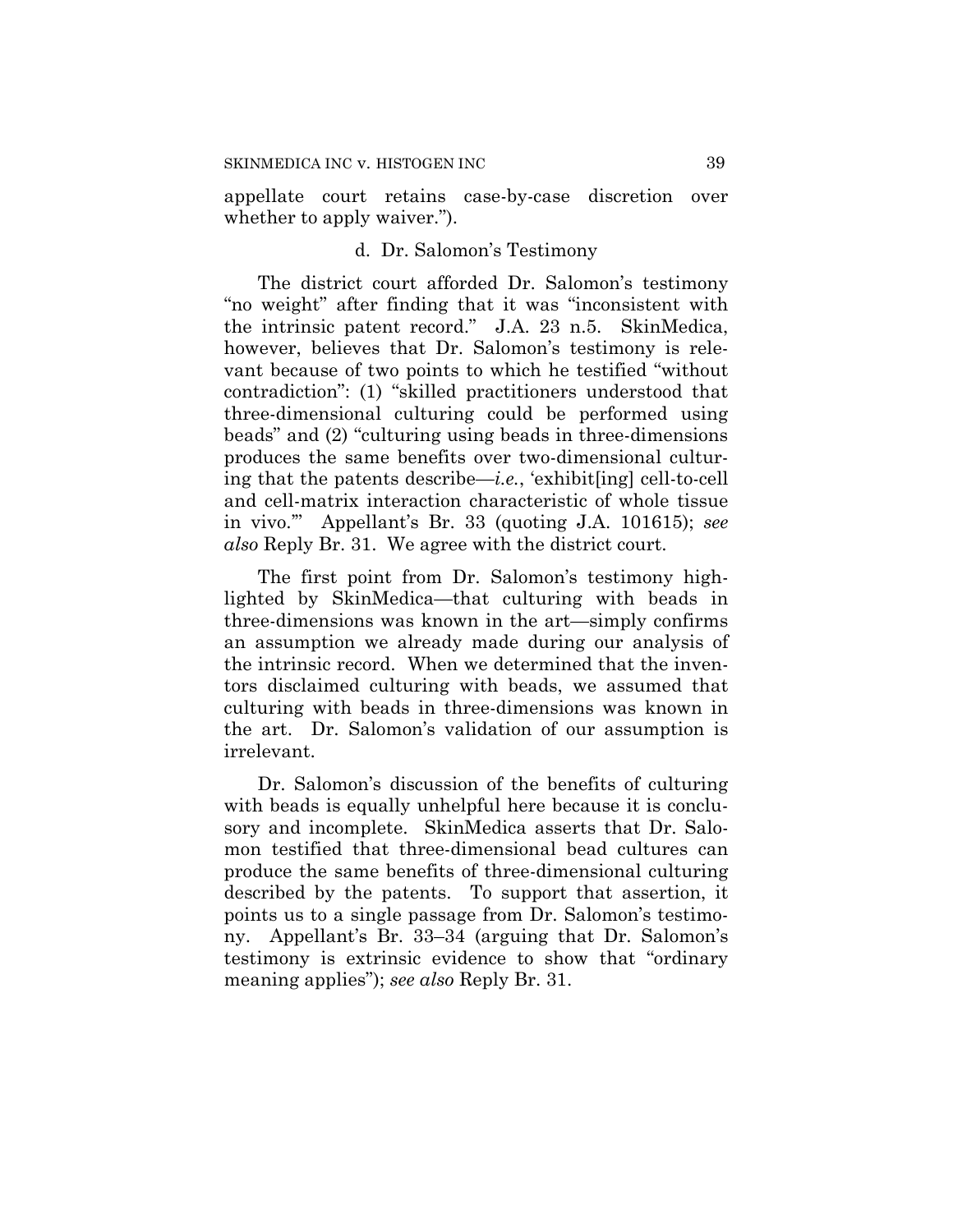Q. In your opinion, Dr. Salomon, do fibroblasts that are cultured in three-dimensions *on microcarriers or beads*, do they exhibit cell-to-cell and cell-matrix interactions characteristic of whole tissue in vivo.

A. Yes.

Q. And have you seen that?

. . .

A. Yes.

Q. And is that—is your opinion about that functional definition applied to three-dimensional use of beads consistent with what we saw in the Doyle reference . . . ?

A. Yes.

J.A. 101614–15 (emphasis added).

While it does appear from that passage that Dr. Salomon agreed that bead cultures can provide benefits similar to three-dimensional cultures, Dr. Salomon's testimony consists exclusively of three conclusory affirmations elicited by leading questions posed by SkinMedica's counsel. His testimony lacks any convincing detail explaining why or how cells in bead cultures exhibit the characteristics of whole tissue in vivo he claims they possess. Indeed, the patentees explained at length how the three-dimensional cultures used in their inventions have specific and valuable characteristics of tissue in vivo. For example, they described how their three-dimensional cultures can provide for: sustained long-term proliferation of cells; stimulation of cell growth and proliferation; provision of a greater surface area for protein attachment; regulation of cell differentiation; adequate spatial distribution of cellular elements; establishment of localized microenvironments; and greater potential for movement of migratory cells. *See* '494 patent col. 1 ll. 37–40; col. 11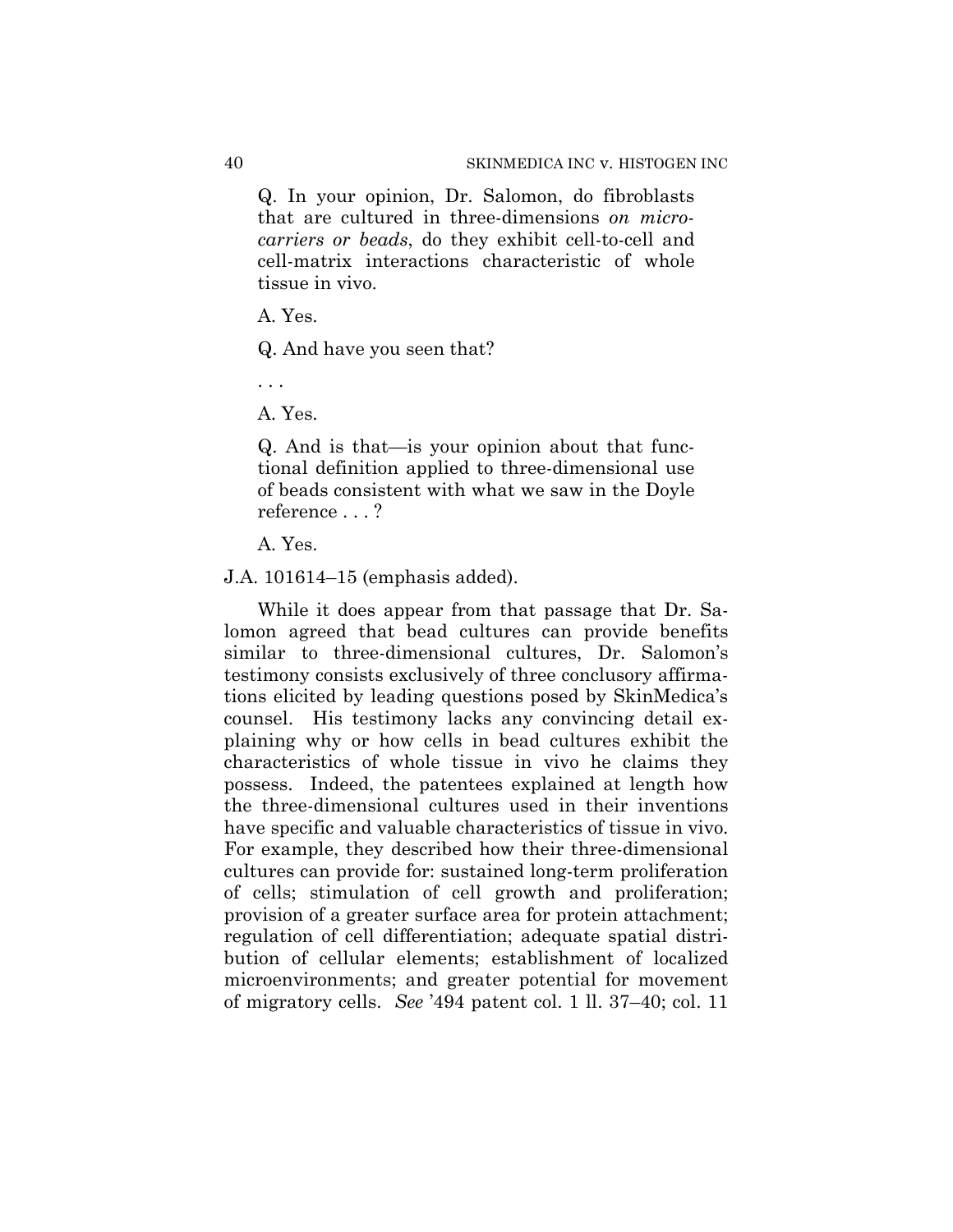ll. 20–53; col. 14 ll. 20–36; J.A. 101245. But Dr. Salomon does not explain how culturing with beads provides for any of those important characteristics. He even fails to explain how culturing with beads provides for the sustained long-term proliferation of cells, the key characteristic of three-dimensional cultures that the patentees identified as distinguishing their invention from prior art—in both the specification and prosecution history. *See* discussion *supra*, Section I(A). Dr. Salomon's oneword confirmations of directed conclusions in leading questions simply lack any helpful or informative detail regarding the benefits of culturing with beads.

Moreover, while SkinMedica believes Dr. Salomon's statements are "perfectly consistent with the intrinsic record," Appellant's Br. 34, they are not. The patentees plainly stated in the written description that: "Cell lines grown as a monolayer or *on beads*, as opposed to cells grown in three-dimensions, *lack* the cell-cell and cellmatrix interactions characteristic of whole tissue in vivo." '494 patent col. 1 ll. 37–40 (emphases added). Dr. Salomon, though, testified that "fibroblasts culture[ed] in three-dimensions *on microcarriers or beads*, . . . exhibit cell-to-cell and cell-matrix interactions characteristic of whole tissue in vivo." J.A. 101614–15 (emphasis added). As the district court found, Dr. Salomon's testimony is "inconsistent with the intrinsic patent record." J.A. 23 n.5.

In whole, Dr. Salomon's opinions are unhelpful to our analysis here. They are conclusory and incomplete; they lack any substantive explanation tied to the intrinsic record; and they appear to conflict with the plain language of the written description. Without a more detailed explanation of how Dr. Salomon formed his conclusions and why they conflict with the plain language of the specification, we must agree with the district court that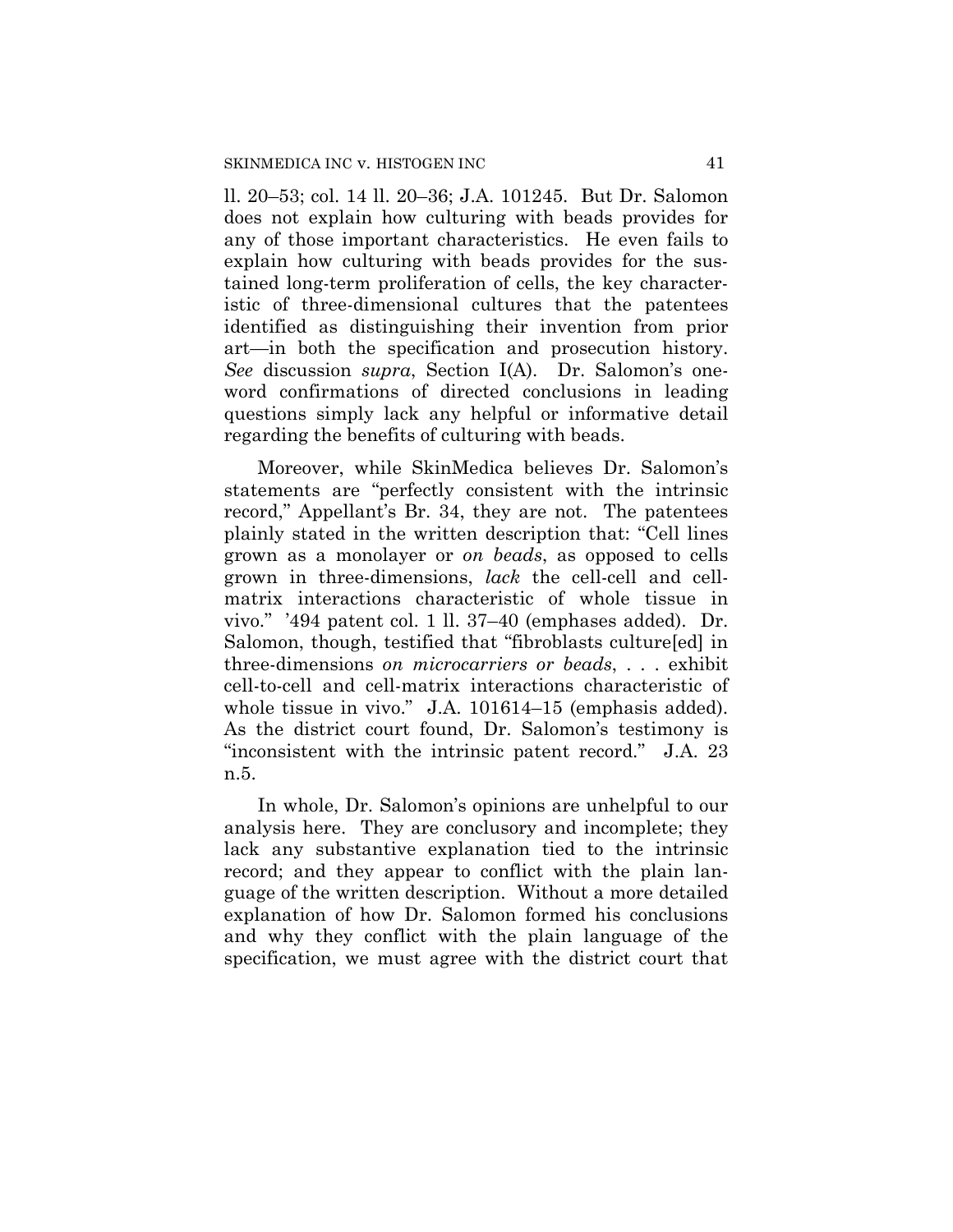Dr. Salomon's testimony deserves no weight.14 *See Phillips*, 415 F.3d at 1318 (discussing how expert testimony "can suffer from bias that is not present in intrinsic evidence," is "not useful" if based on "conclusory, unsupported assertions," and should be "discount[ed]" if "clearly at odds with . . . the written record of the patent"); *see also Bell Atl. Network Servs.*, 262 F.3d at 1269 ("[Extrinsic evidence] may not be used to vary, contradict, expand, or limit the claim language from how it is defined, even by implication, in the specification or file history."); *Vitronics*, 90 F.3d at 1584 ("[W]here the patent documents are unambiguous, expert testimony regarding the meaning of a claim is entitled to no weight.").

## III. CONCLUSION

Based on the clear language of the specification and the statements made by the patentees during prosecution,

 $\overline{a}$ 

<sup>14</sup> Dr. Salomon also discussed his view of the inventors' statements differentiating culturing with beads from three-dimensional cultures. He appears to have concluded that they were simply instructions to culture with beads in three-, not two-, dimensions. *See* J.A. 101613 (Dr. Salomon testifying that the inventors referenced beads to merely teach that if "you should grow [cells] using beads[,] . . . you needed to set up your conditions in the bead cultures to favor the formation of . . . threedimensional cultures. If you didn't, you were actually going to end up growing in 2-D."). But that conclusion suffers the same problem as the points Dr. Salomon makes in the parts of his testimony relied upon by SkinMedica: he never fully explained *why* and *how* he arrived at his opinion. Nor did he explain how his conclusions accounted for the fact that the written description was originally drafted to support the use of both two- and three- dimensional cultures to condition the medium used in the patentees' inventions.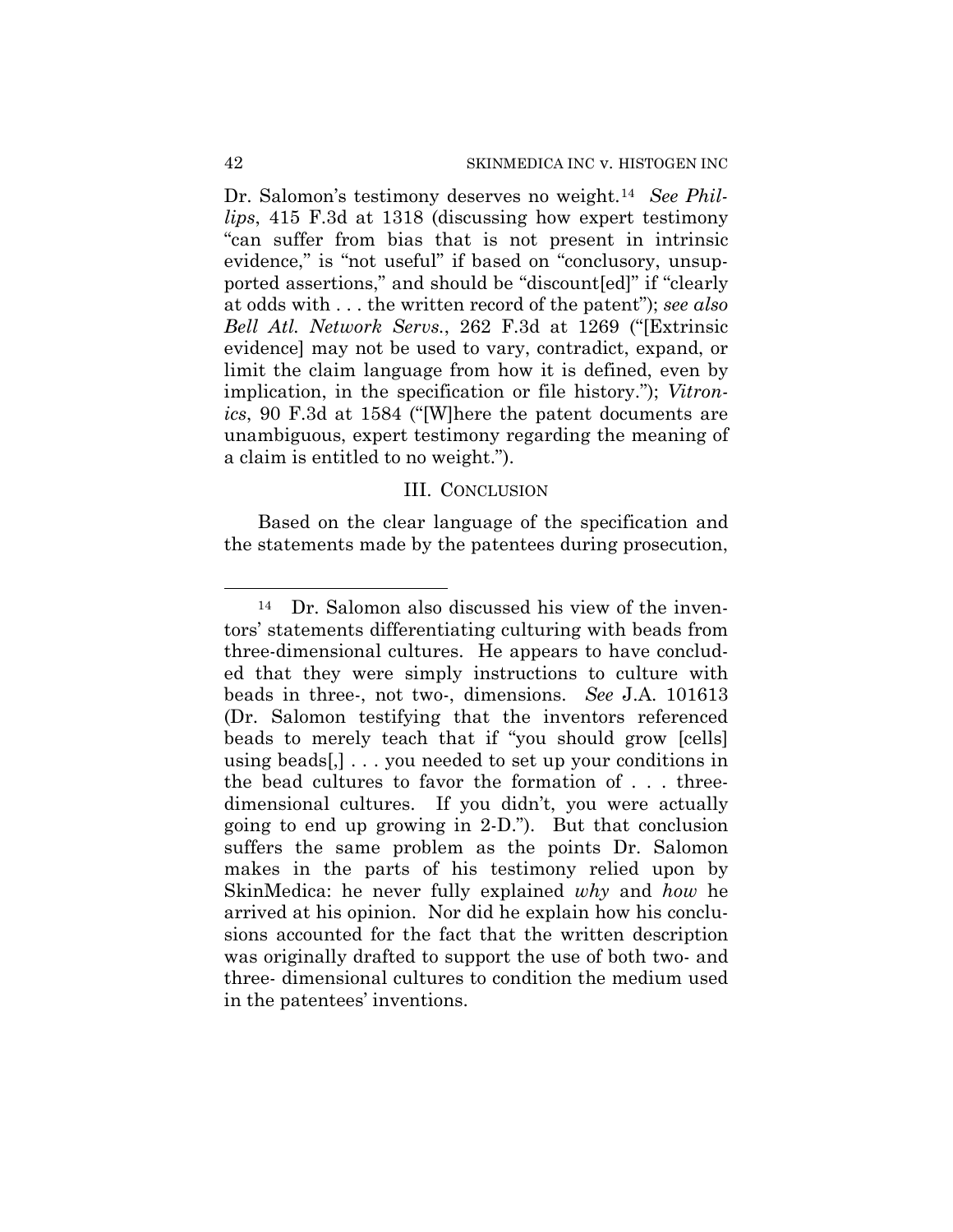we hold that the inventors of the '494 and '796 patents disclaimed beads as a method to culture the cells that condition the medium used in their claimed inventions. We accordingly affirm the district court's construction of the term "culturing . . . cells in three-dimensions," common to all the assert claims, as "growing . . . cells in three dimensions (excluding growing in monolayers or on microcarrier beads)." Because the construction of that phrase is the only issue raised by SkinMedica on appeal, we affirm the district court's grant of summary judgment of noninfringement to Histogen.

## **AFFIRMED**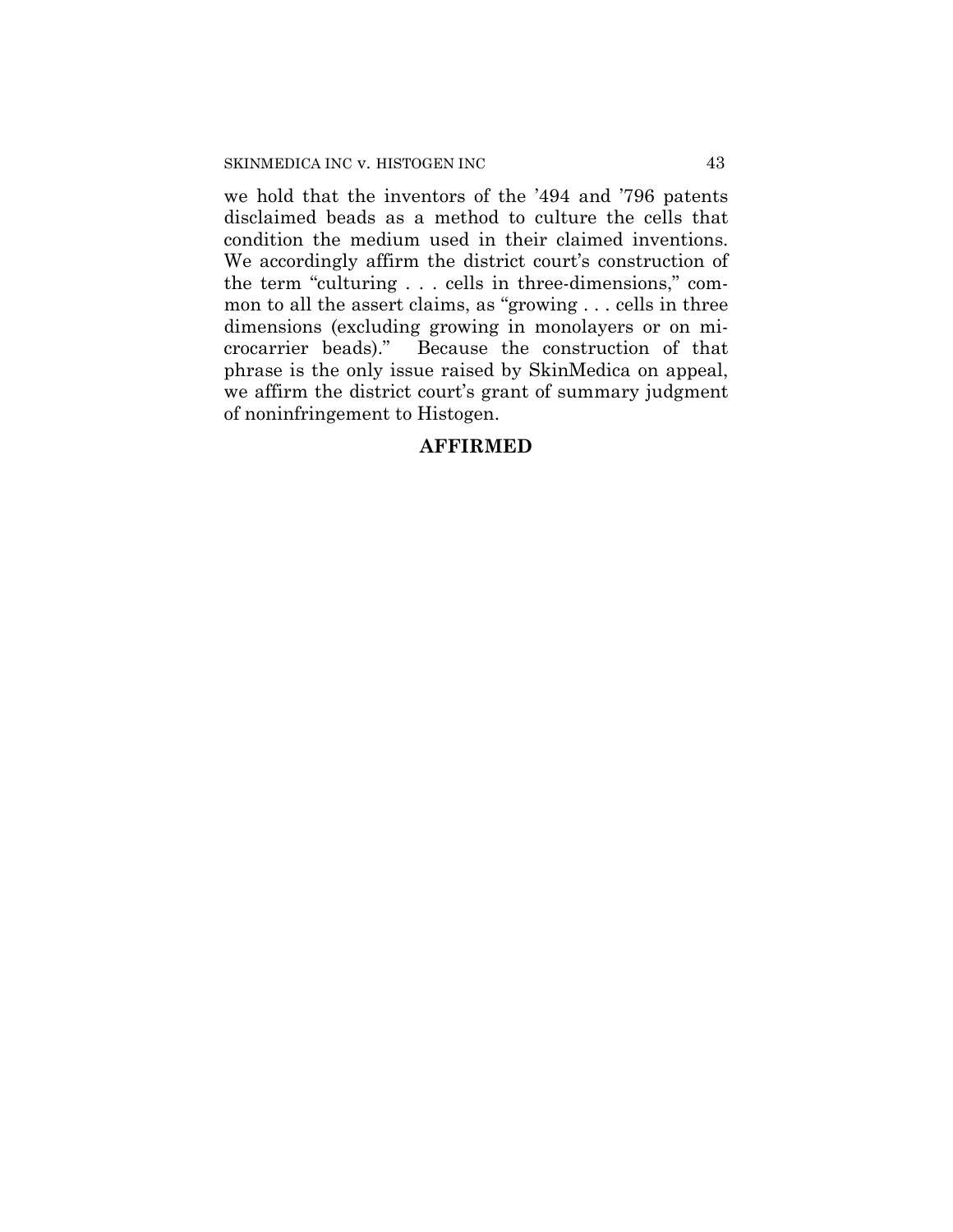# United States Court of Appeals for the Federal Circuit

**SKINMEDICA, INC.,** *Plaintiff-Appellant,*

**\_\_\_\_\_\_\_\_\_\_\_\_\_\_\_\_\_\_\_\_\_\_** 

**v.**

**HISTOGEN INC., HISTOGEN AESTHETICS LLC, AND GAIL K. NAUGHTON,**

*Defendants-Appellees.* **\_\_\_\_\_\_\_\_\_\_\_\_\_\_\_\_\_\_\_\_\_\_** 

## 2012-1560 **\_\_\_\_\_\_\_\_\_\_\_\_\_\_\_\_\_\_\_\_\_\_**

Appeal from the United States District Court for the Southern District of California in No. 09-CV-0122, Judge Janis L. Sammartino.

**\_\_\_\_\_\_\_\_\_\_\_\_\_\_\_\_\_\_\_\_\_\_** 

RADER, *Chief Judge,* dissenting.

There is a "heavy presumption" in favor of the ordinary meaning of claim language. *Bell Atl. Network Servs., Inc. v. Covad Commc'ns Grp., Inc.*, 262 F.3d 1258, 1268 (Fed. Cir. 2001). To overcome this presumption, the patentee must "clearly set forth" and "clearly redefine" a claim term away from its ordinary meaning. *Id.* The disavowal must be "unmistakable" and "unambiguous." *Dealertrack, Inc. v. Huber*, 674 F.3d 1315, 1322 (Fed. Cir. 2013). This standard is "exacting." *Thorner v. Sony Computer Entm't Am. LLC*, 669 F.3d 1362, 1366 (Fed. Cir. 2012). In my judgment, the patentees did not disavow the ordinary meaning of "culturing . . . cells in three-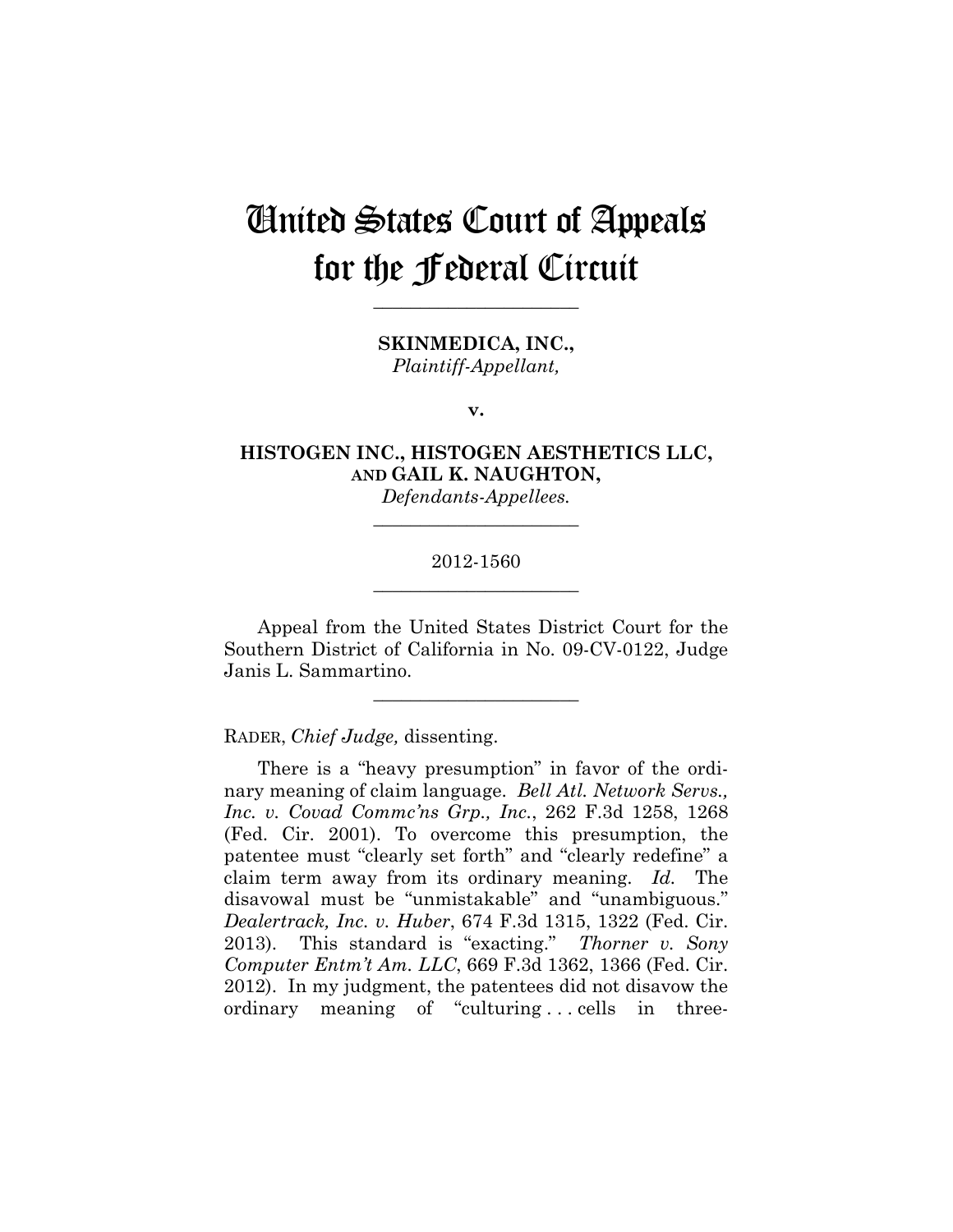dimensions" to exclude the use of beads. Therefore, I respectfully dissent.

## I.

Cells can be cultured on microcarrier beads in twodimensions or in three-dimensions. Appellee's Br. 7–8. When cultured on beads in two-dimensions, the cells grow on the surface of each bead as single layer—or monolayer—of cells. J.A. 100972.



Appellant's Br. 7.

When cultured on beads in three-dimensions, the cells growing on the surface of one bead are allowed to connect with cells growing on the surface of another bead. This forms an interconnected structure having "cellular bridges" comprised of multiple layers of cells. J.A. 100974.



Appellant's Br. 7.

The district court found, and the parties do not dispute, that the ordinary meaning of "culturing . . . cells in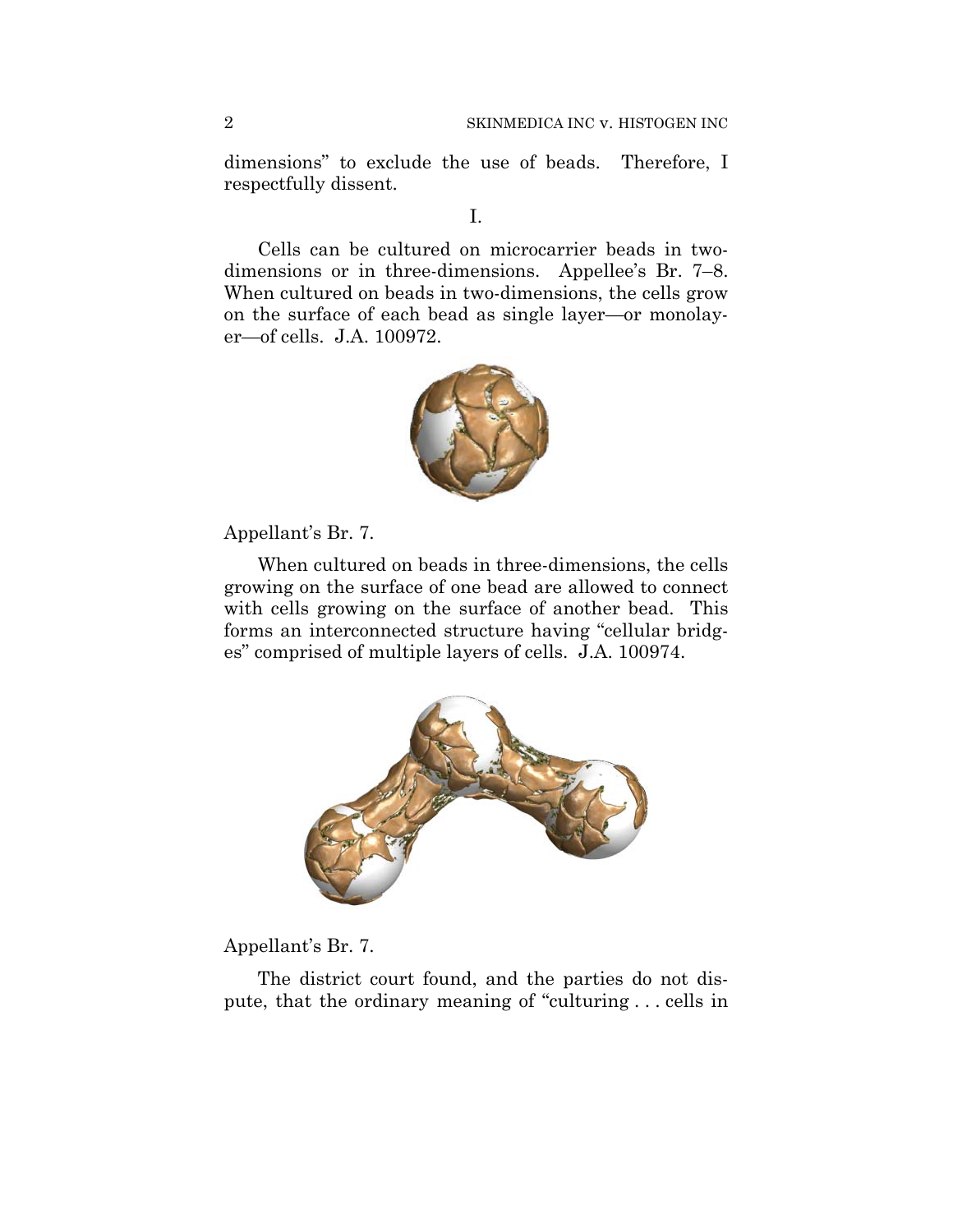three-dimensions" includes the use of beads. J.A. 21. The district court held, however, that the patentees disavowed the ordinary meaning to exclude the use of beads, based on four references to beads in the patent specification. As described below, these references do not amount to an unmistakable and unambiguous disavowal.

II.

The first reference to beads appears in the "Background of the Invention" section of the specification:

Conditioned medium contains many of the original components of the medium, as well as a variety of cellular metabolites and secreted proteins, including, for example, biologically active growth factors, inflammatory mediators and other extracellular proteins. *Cell lines grown as a monolayer or on beads, as opposed to cells grown in threedimensions, lack the cell-cell and cell-matrix interactions characteristic of whole tissue in vivo*.

'494 patent col. 1 ll. 33–44 (emphasis added). In my view, the patentees used the disjunctive phrase "as opposed to" to distinguish "cells grown in three-dimensions" from cells grown "on beads" *in two-dimensions*.

The phrase "[c]ell lines grown as a monolayer or on beads" can reasonably be interpreted to mean cells cultured as a monolayer, or, as a monolayer on beads as described at the outset of this opinion. The parties do not dispute that cells cultured as a monolayer are inherently two-dimensional. *See* '494 patent col. 1 ll. 5–8.

Furthermore, the specification teaches that cells cultured "as a monolayer or on beads" are inferior to cells cultured in three-dimensions because they "lack the cellcell and cell-matrix interactions characteristic of whole tissue in vivo." '494 patent col. 1 ll. 39–40. Uncontroverted extrinsic evidence shows that cells cultured in threedimensions with beads have the same beneficial cell-cell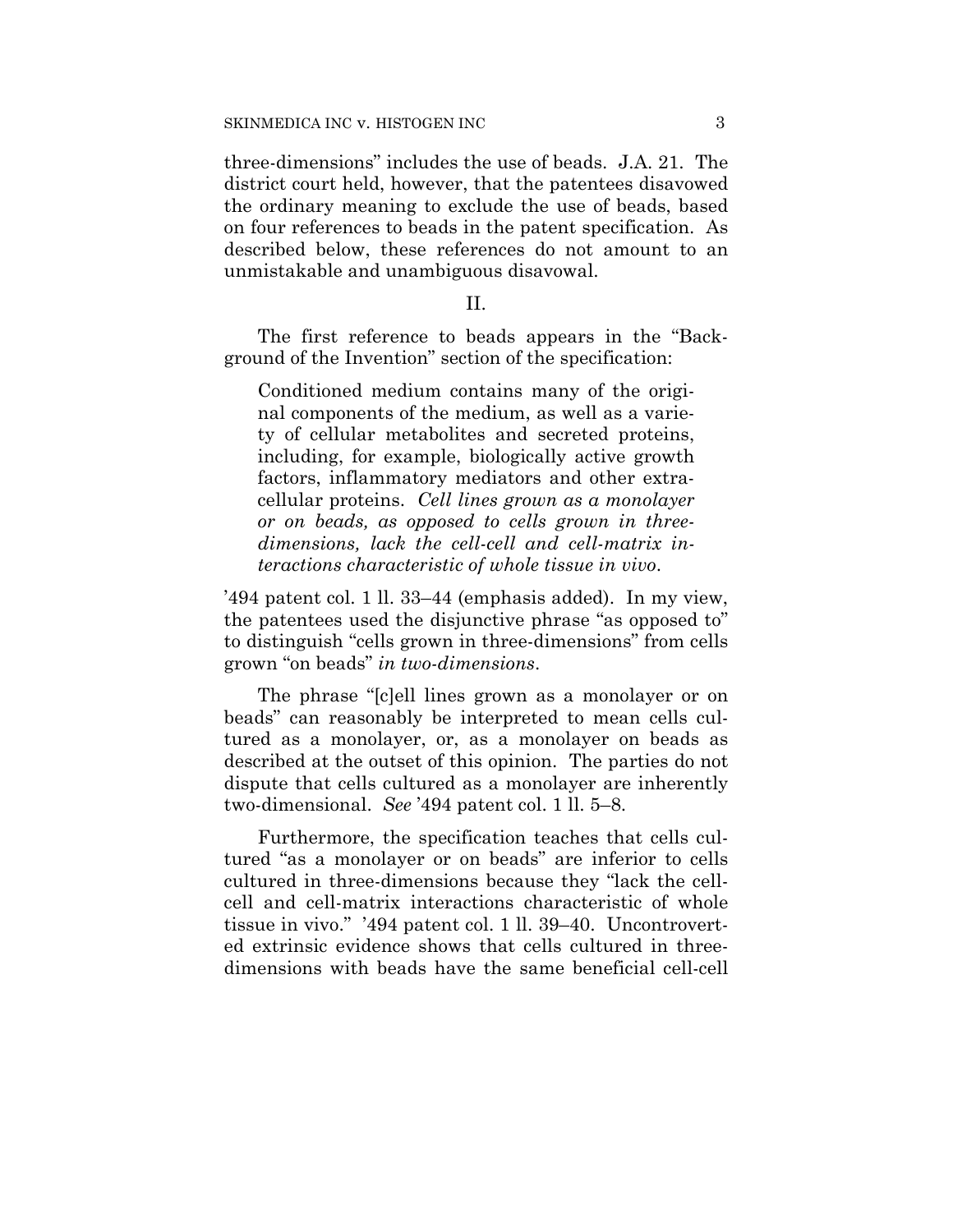and cell-matrix interactions as cells cultured in threedimensions without beads:

Q. In your opinion, Dr. Salomon, do fibroblasts that are cultured in three-dimensions on microcarriers or beads, do they exhibit cell-to-cell and cell-matrix interactions characteristic of whole tissue in vivo.

A. Yes.

Q. And have you seen that?

. . .

A. Yes.

Q. And is that—is your opinion about that functional definition applied to three-dimensional use of beads consistent with what we saw in the Doyle reference, the . . . Qiu reference and the other article?

A. Yes.

J.A. 101614–15.

Dr. Salomon's testimony seems to confirm that the patentees' reference to cells grown "on beads" is in the context of two-dimensional cultures. Otherwise, it would not have made sense for the patentees to distinguish cells grown "on beads" from "cells grown in three-dimensions" because they have the same cell-cell and cell-matrix interactions characteristic of whole tissue in vivo.

The court recognizes this, but refuses to give Dr. Salomon's testimony any weight because it "consists exclusively of three conclusory affirmations elicited by leading questions posed by SkinMedica's counsel. His testimony lacks any convincing detail explaining why or how cells in bead cultures exhibit the characteristics of whole tissue in vivo he claims they possess." Majority Op. at 39–40. To my eyes, Dr. Salomon's testimony, when viewed as a whole, deserves great weight and respect.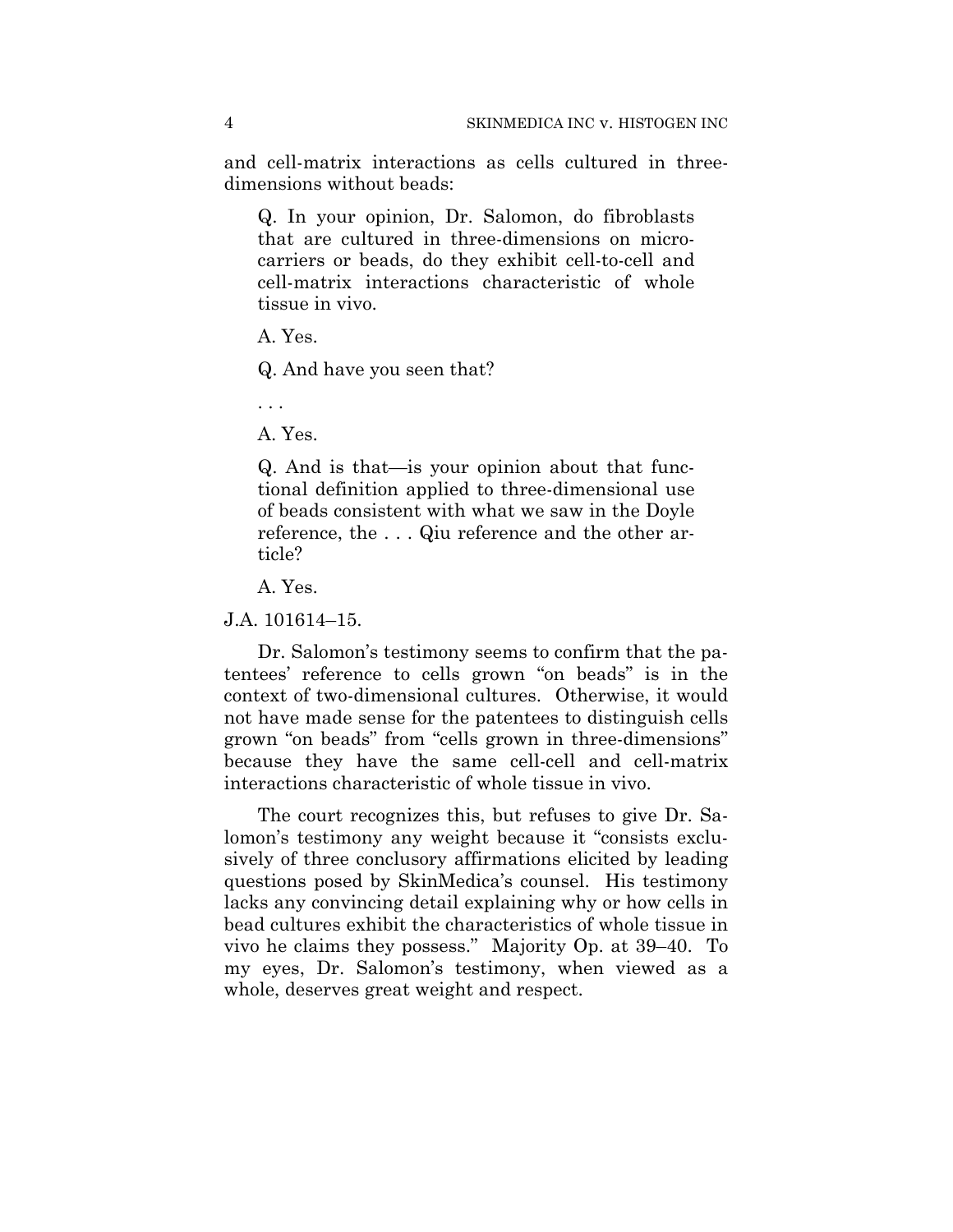Dr. Salomon testified extensively as to the nature of cells cultured on beads in both two-dimensions and threedimensions. He discussed growth factors, cell proliferation, adhesion molecules, extracellular matrices, and gene expression, and "show[ed] you how you can do the same things with beads but now get three-dimensional growth." J.A. 101546–55. Dr. Salomon's testimony also included a detailed animated presentation and references to "a very well-known text-book to [persons of skill] in the field." J.A. 101553–55.

Much of Dr. Salomon's testimony does not appear in the parties' joint appendix because the extent of Dr. Salmon's testimony was not an issue in front of the district court. Dr. Salomon's testimony—including his assertion that cells cultured in three-dimensions with beads have the same beneficial cell-cell and cell-matrix interactions as cells cultured in three-dimensions without beads—was unrefuted. Histogen even conceded at oral argument that cells cultured in three-dimensions with beads have superior cell-cell and cell-matrix interactions compared to cells cultured in two-dimensions with beads. Oral Argument at 23:53, *available at* http://www.cafc. uscourts.gov/oral-argument-recordings/2012-1560/all.

The reason the district court refused to consider Dr. Salomon's testimony was because it "is inconsistent with the intrinsic patent record  $\dots$ ." J.A. 23 n. 5. This court agrees and states:

The patentees plainly stated in the written description that: "Cell lines grown as a monolayer or *on beads*, as opposed to cells grown in threedimensions, *lack* the cell-cell and cell-matrix interactions characteristic of whole tissue in vivo." Dr. Salomon, though, testified that "fibroblasts culture[ed] in three-dimensions *on microcarriers or beads*, . . . exhibit cell-to-cell and cell-matrix interactions characteristic of whole tissue in vivo." As the district court found, Dr. Salomon's testi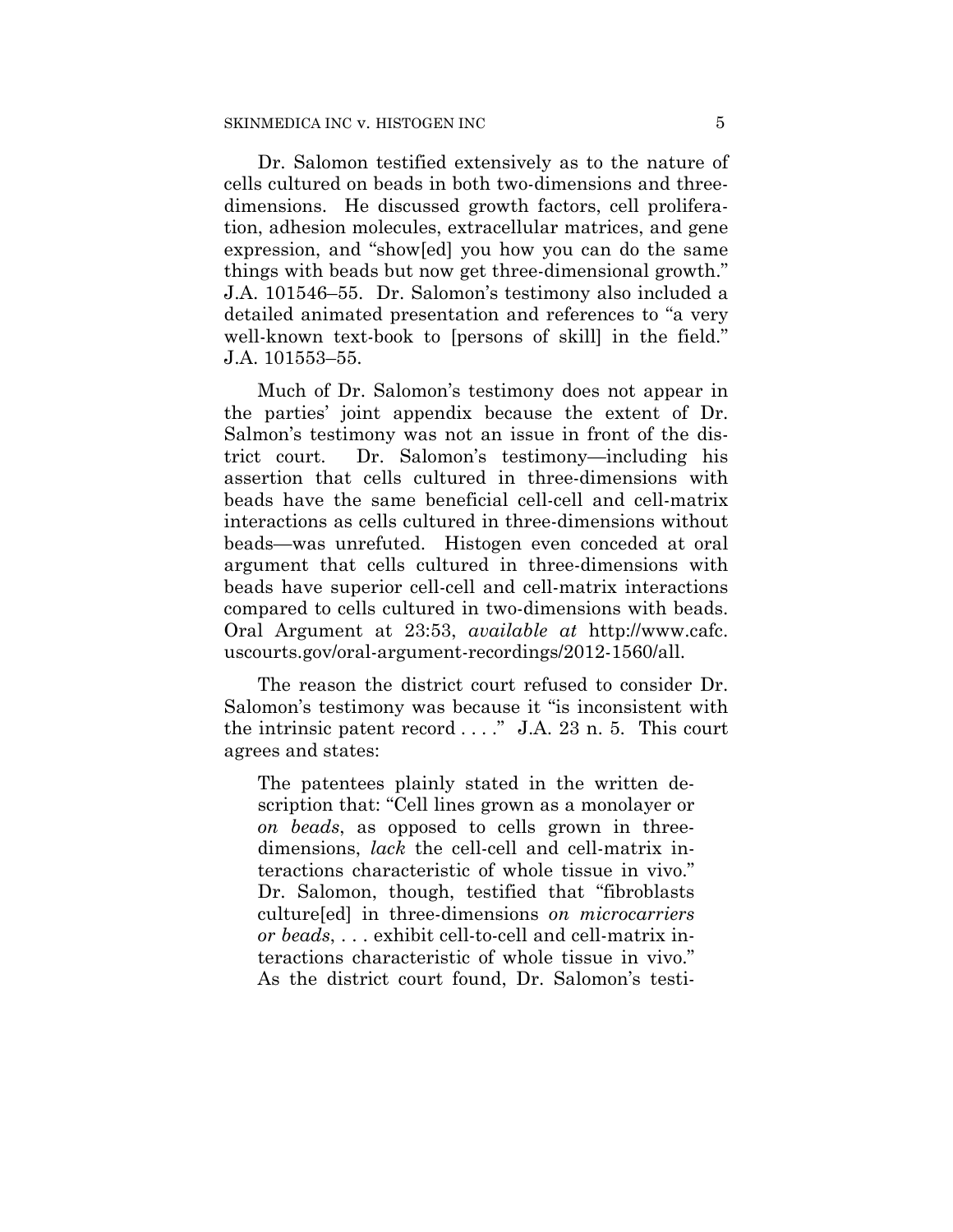mony is "inconsistent with the intrinsic patent record."

Majority Op. at 41 (emphases original) (citations omitted). However, this conclusion only highlights the issue: whether or not the patentees' reference to "on beads" is in the context of two-dimensional cultures. If so, then Dr. Salomon's testimony is entirely consistent with the intrinsic patent record.

As to the leading nature of the questions posed by SkinMedica's counsel, Histogen did not object. Any defect as to the form of those questions has been waived. Fed. R. Civ. P.  $32(d)(3)(B)$ .

In sum, this reference to "on beads" is not a clear disavowal of "culturing . . . cells in three-dimensions." At a minimum, even absent Dr. Salomon's probative testimony, the specification is ambiguous. This court's precedent requires more.

## III.

The second reference to beads immediately follows the first and is part of the same discussion:

Cell lines grown as a monolayer or on beads, as opposed to cells grown in three-dimensions, lack the cell-cell and cell-matrix interactions characteristic of whole tissue in vivo. Consequently, such cells secrete a variety of cellular metabolites although they do not necessarily secrete these metabolites and secreted proteins at levels that approach physiological levels. *Conventional conditioned cell culture medium, medium cultured by cell-lines grown as a monolayer or on beads, is usually discarded* or occasionally used in culture manipulations such as reducing cell densities.

'494 patent col. 1 ll. 33–44 (emphasis added). This reference to beads is not a clear disavowal for the same reasons noted above.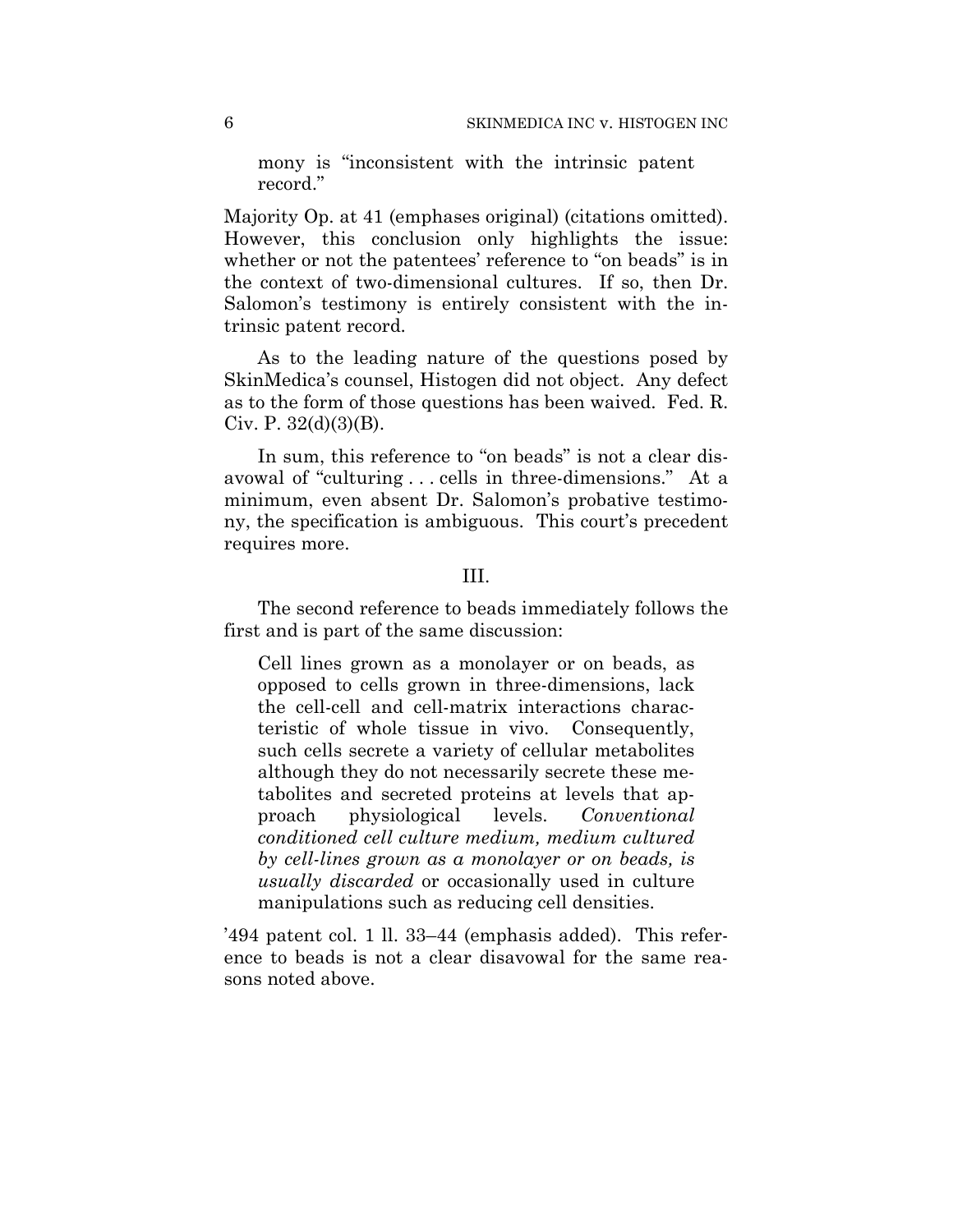This reference merely states that the medium resulting from cells grown "as a monolayer or on beads" do not secrete cellular metabolites and proteins at levels that approach physiological levels. However, as mentioned above, cells cultured in three-dimensions using beads have the same beneficial cell-cell and cell-matrix interactions as cells cultured in three-dimensions without beads. Thus, the resulting mediums would contain the same levels of metabolites and proteins. It would not make sense for the patentees to distinguish the medium resulting from cells cultured "on beads" from that of cells cultured in three-dimensions unless "on beads" is in the context of two-dimensional culturing.

#### IV.

 The third reference to beads is in the section titled "Detailed Description of the Invention":

The present invention relates to novel compositions comprising any conditioned defined or undefined medium, cultured using any eukaryotic cell type or three-dimensional tissue construct and methods for using the compositions. *The cells are cultured in monolayer, beads (i.e., two-dimensions) or, preferably, in three-dimensions.*

'494 patent col. 7 ll. 24–29 (emphasis added). This reference to beads is not an unmistakable and unambiguous disavowal.

The abbreviation "*i.e.*" is commonly used as a qualifier, meaning "that is to say" or "in other words." That is consistent with how the patentees used "*i.e.*" in other parts of the specification. *Contra* Majority Op. at 22; *see*, *e.g.*, '494 patent col. 15 ll. 15–19. It is reasonable to view the "*i.e.*" in this case as merely clarifying that the reference to beads is in the context of two-dimensions. The ambiguity is readily apparent. Nonetheless this court, without well-grounded reasoning, concludes that the patentees used "*i.e.*" to redefine beads as something other